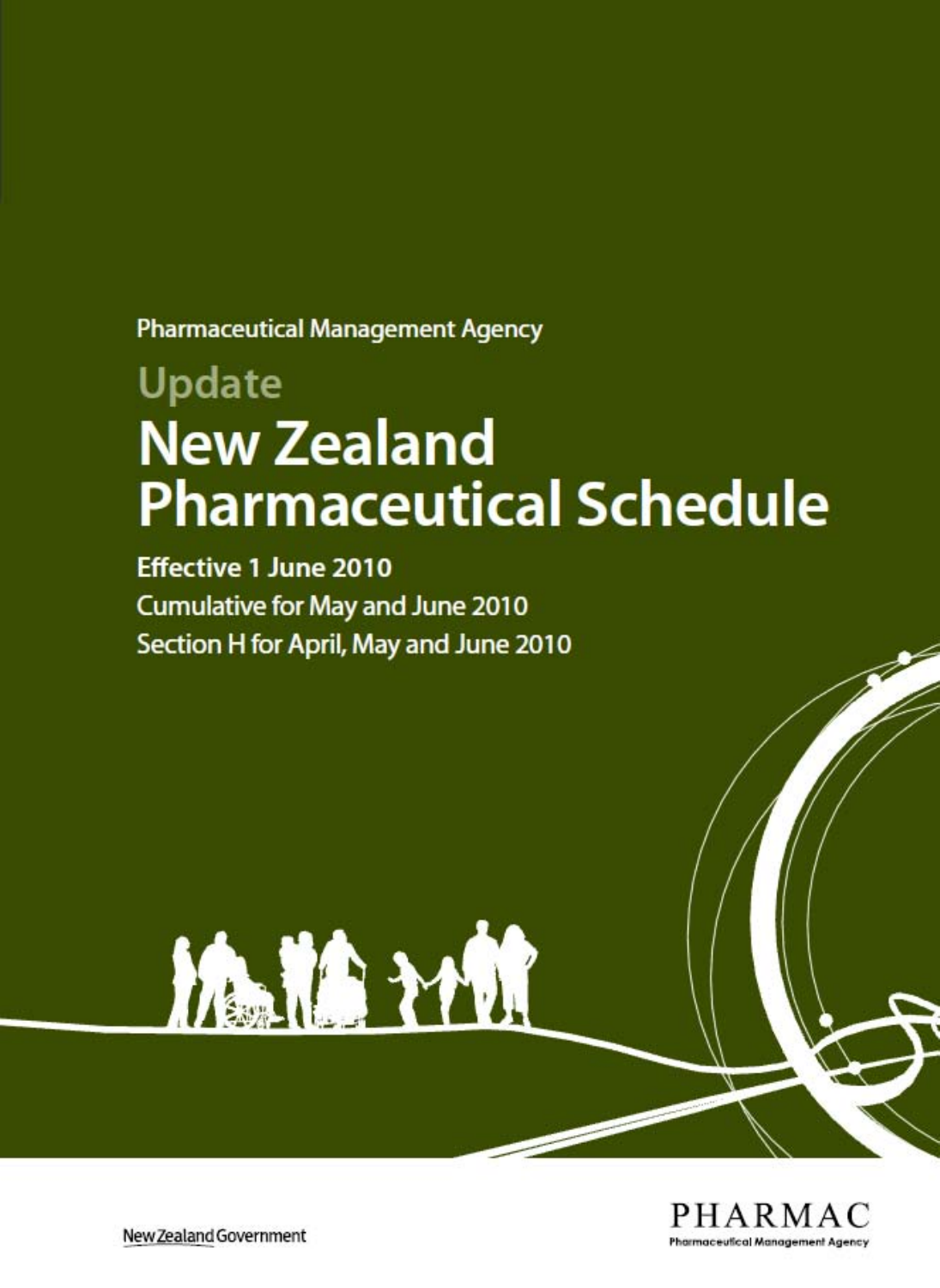# **Contents**

| Sole Subsidised Supply products cumulative to June 2010  10 |  |
|-------------------------------------------------------------|--|
|                                                             |  |
|                                                             |  |
|                                                             |  |
|                                                             |  |
|                                                             |  |
|                                                             |  |
|                                                             |  |
|                                                             |  |
|                                                             |  |
|                                                             |  |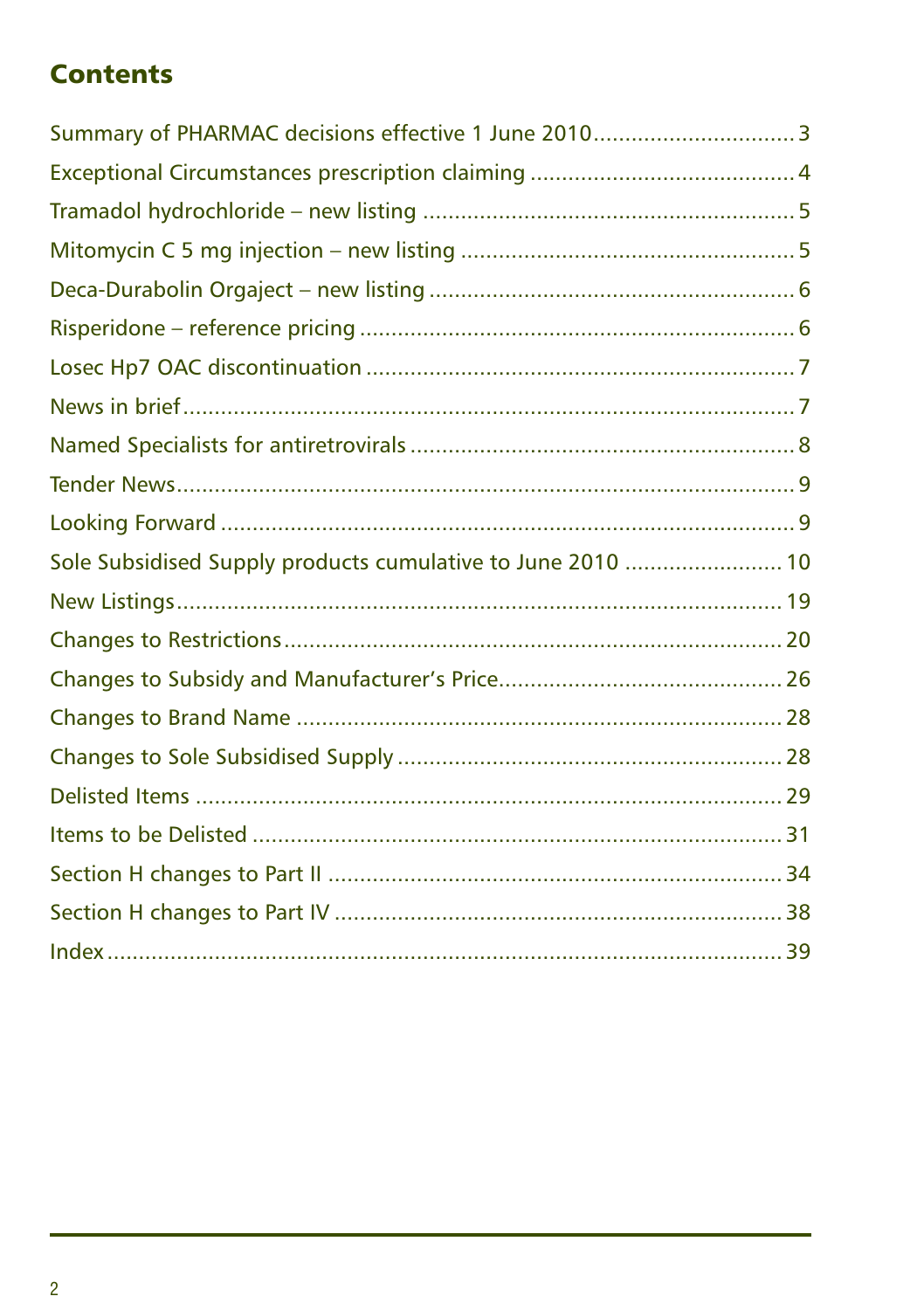#### **Summary of PHARMAC decisions effective 1 june 2010**

#### **New listings (page 19)**

- Enalapril (Arrow-Enalapril) tab 5 mg, 10 mg and 20 mg
- Nandrolone decanoate (Deca-Durabolin Orgaject) inj 50 mg per ml, 1 ml Retail pharmacy–Specialist – Section 29
- Tramadol hydrochloride (Arrow-Tramadol) cap 50 mg
- Cytarabine (Pfizer) inj 500 mg and 1 g PCT Retail pharmacy–Specialist
- Cytarabine (Pfizer) inj 2 g PCT only Specialist
- Irinotecan (Irinotecan-Rex) inj 20 mg per ml, 2 ml and 5 ml PCT only Specialist – Special Authority
- Mitomycin C (Arrow) inj 5 mg PCT only Specialist Section 29

#### **Changes to restrictions (pages 20-23)**

- Pancreatic enzyme (Cotazym ECS, Creon 10000, Creon Forte, Panzytrat) cap removal of Retail pharmacy–Specialist restriction
- Ferrous sulphate (Ferodan) oral liq 30 mg per 1 ml (6 mg elemental per 1 ml) amended presentation
- Malathion (Derbac-M) liq 0.5% addition of Original Pack (OP) status
- Combined oral contraceptives removal of delisted brand names in Special Authority criteria
- Progesterone-only contraceptives removal of delisted brand names in Special Authority criteria
- Alendronate for osteoporosis amended Special Authority criteria
- Naltrexone hydrochloride (ReVia) tab 50 mg amended Special Authority criteria
- Cytarabine (Pfizer, Mayne) inj 500 mg, 1 g and 2 g amended presentation
- Cytarabine (Baxter) inj 1 mg for ECP amended of unit of measure

#### **Decreased subsidy (page 26)**

- Docusate sodium (Coloxyl) tab 50 mg and 120 mg
- Risperidone (Ridal) tab 0.5 mg, 1 mg, 2 mg, 3 mg, and 4 mg
- Cytarabine (Pfizer) inj 100 mg
- Vincristine sulphate inj 1 mg per ml, 2 ml (Hospira) and inj 1 mg for ECP (Baxter)

#### **Increased subsidy (page 26)**

- Cytarabine (Baxter) inj 1 mg for ECP
- Vincristine sulphate (Hospira) inj 1 mg per ml, 1 ml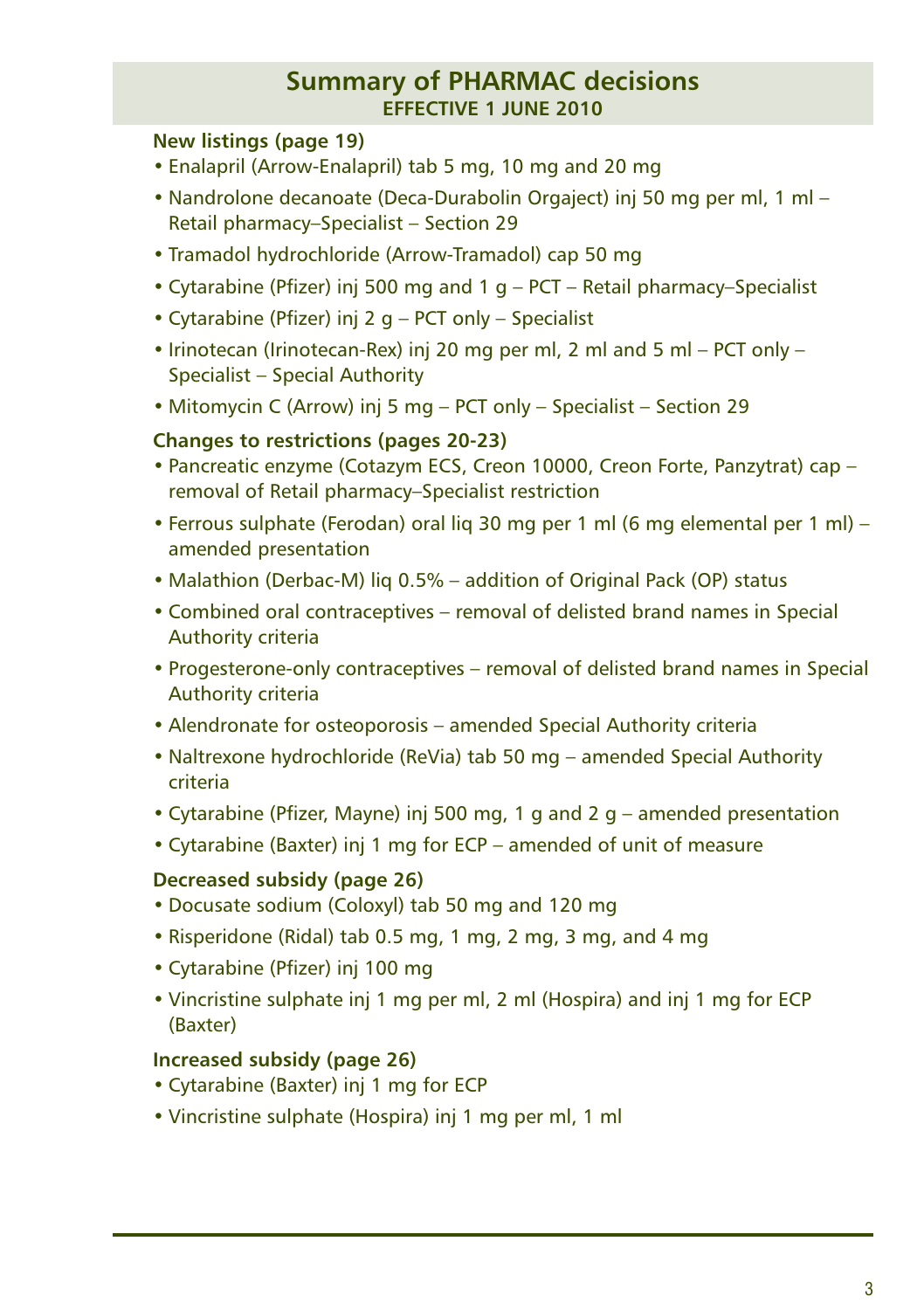# **Exceptional Circumstances prescription claiming**

Exceptional Circumstances offers people funding for medicines that aren't otherwise funded through the Pharmaceutical Schedule, or through DHB Hospitals. Once approved, Community Exceptional Circumstances (EC) approvals provide a subsidy sufficient to fully fund the pharmaceutical for that specific patient at a nominated pharmacy. Only that nominated pharmacy may claim a subsidy via an EC approval number. There are two types of EC approvals:

- medicines not listed on the Pharmaceutical Schedule (e.g. propylthiouracil)
- • medicines listed on the Pharmaceutical Schedule where the patient does not meet the subsidy restrictions (e.g. imatinib mesylate for indications other than CML or GIST).

EC Approval letters always state the nominated pharmacy and give a detailed description of the pharmaceutical(s) approved. This includes the Pharmacode numbers that may be claimed. If the Pharmacode number differs, pharmacists should contact the Exceptional Circumstances Panel Co-ordinator at PHARMAC prior to any dispensing, so that any related claim made by the pharmacy is not rejected.

The Pharmacy Services Agreement gives details on how these EC prescriptions should be claimed. A description of this is



detailed below. However, if your pharmacy is the nominated pharmacy, you should review your own Pharmacy Services Agreement for completeness.

#### **For pharmaceuticals listed in the Pharmaceutical Schedule:**

- • You will be paid the cost of the pharmaceutical as listed in the Pharmaceutical Schedule plus the usual margin towards procurement and stockholding costs. These are 4% for pharmaceuticals with a Pharmaceutical Schedule pack subsidy of less than \$150.00, or 5% for pharmaceuticals with a Pharmaceutical Schedule pack subsidy that is equal to or greater than \$150.00 and for all Special Foods.
- Cost Brand Source Supply (CBS) should not be used for claims for EC pharmaceuticals listed in the Pharmaceutical Schedule.
- • A multiplier of 1.0 of the Base Pharmacy Service Fee (dispensing fee).
- • GST will be included in the calculation for payment.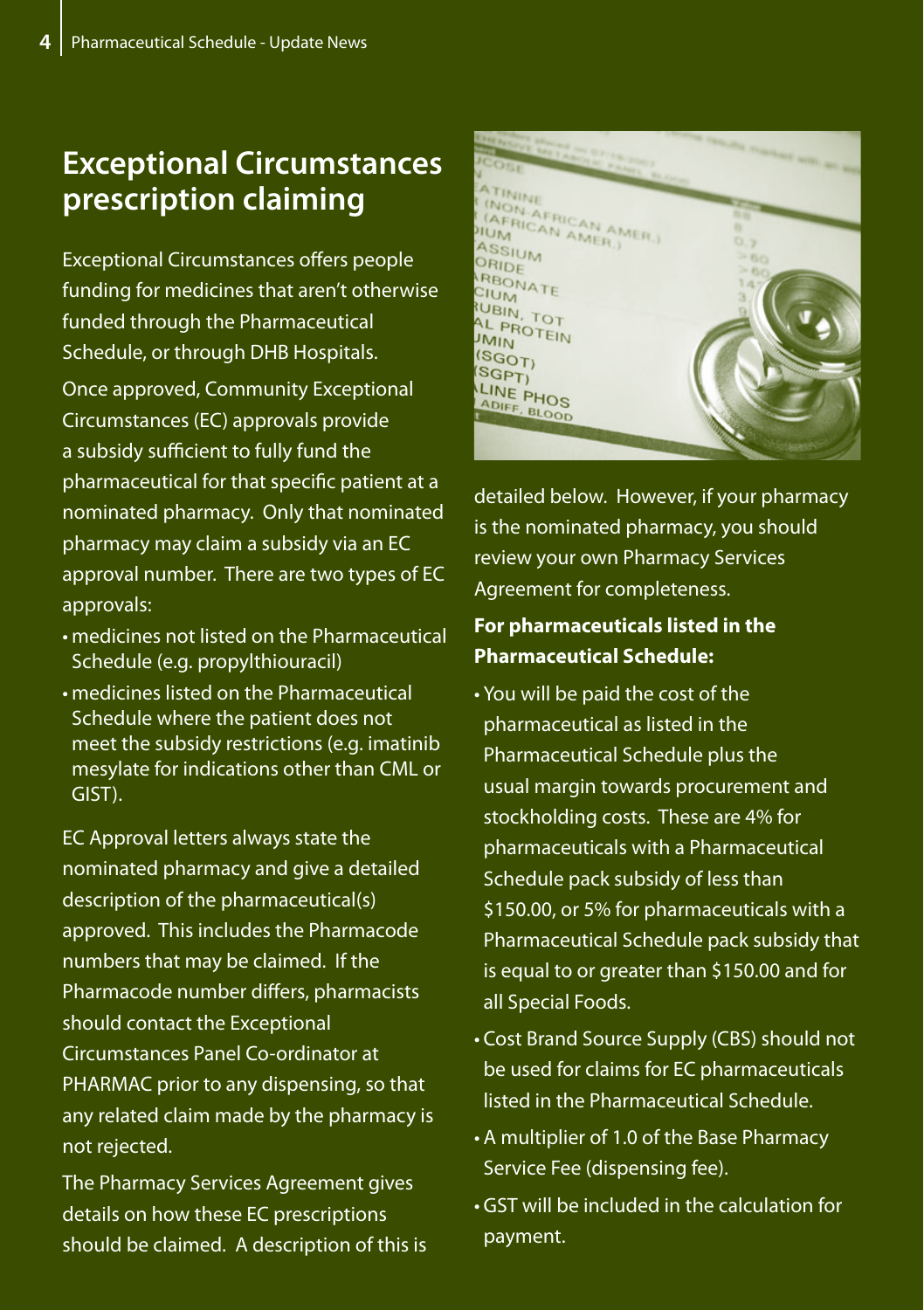• The amount paid will be less the patient copayment contribution.

#### **For pharmaceuticals NOT listed in the Pharmaceutical Schedule:**

• You will be paid the cost of the Exceptional Circumstances Product – the GST exclusive invoice price to pharmacy of the minimum purchase order of the pharmaceutical required to satisfy the requirements of the pharmaceutical as at the date of dispensing. In this case pharmacists should annotate the prescription as Cost Brand Source Supply (CBS) or attach a copy of the invoice. All receipts of purchase must be kept for audit purposes..

- A multiplier of 1.5 of the Base Pharmacy Service Fee (dispensing fee)
- • GST will be included in the calculation for payment.
- The amount paid will be less the patient copayment contribution.

# **Tramadol hydrochloride – new listing**

From 1 June 2010 Arrow-Tramadol (tramadol hydrochloride) 50 mg capsules will be subsidised without restriction on the Pharmaceutical Schedule. This treatment for acute and chronic pain will help fill an identified unmet clinical need in patients who cannot take currently funded alternatives.

# **Mitomycin C 5 mg injection – new listing**

The Arrow brand of mitomycin C 5 mg injection will be subsidised from 1 June 2010. However, supplies of this brand will not be available until the middle of June. PHARMAC is listing this product from the beginning of the month so that DHB Hospital Pharmacies will be able to

claim this product as soon as supplies are available. Mitomycin C 5 mg injection will be subsidised under the PCT only – Specialist restriction. This Arrow brand is also being supplied under Section 29 of the Medicines Act 1981 as it is an unapproved medicine.

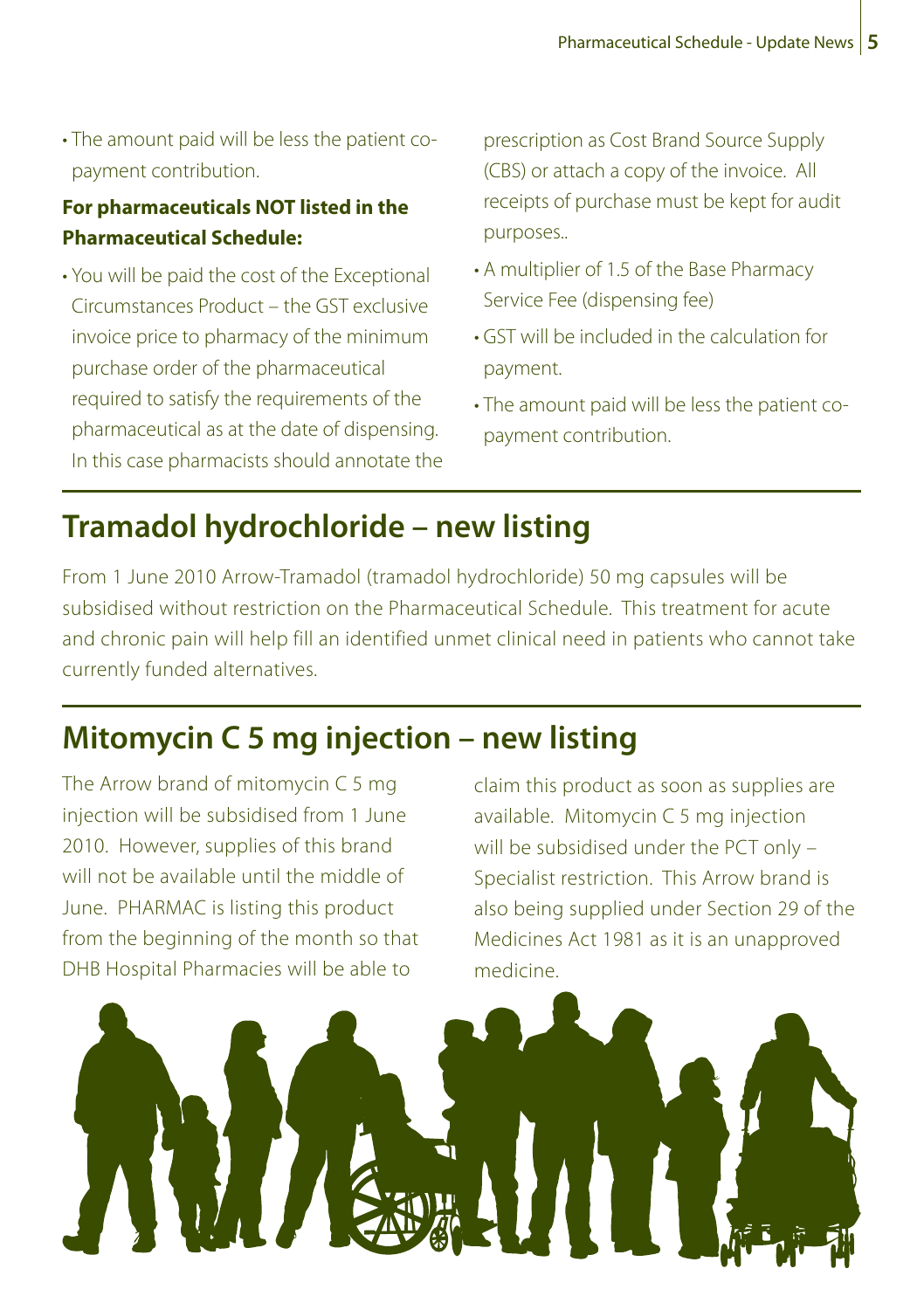### **Deca-Durabolin Orgaject – new listing**

Due to an out-of-stock situation, the Australian brand of Deca-Durabolin Orgaject (nandrolone deconoate) 50 mg per ml 1 ml injection will be subsidised from 1 June 2010. The Retail pharmacy-Specialist

restriction will apply to this formulation also. The Australian brand of Deca-Durabolin Orgaject is an unapproved medicine and is being supplied under Section 29 of the Medicines Act 1981.

# **Risperidone – reference pricing**

PHARMAC has decided to apply reference pricing across different brands of risperidone from 1 June 2010, where such reference pricing is possible in light of the contractual arrangements PHARMAC has with the different suppliers. The effect of the decision is that from 1 June 2010 the subsidy for the Ridal brand of risperidone tablets will be reduced in Section B of the Pharmaceutical Schedule to the level of the subsidy for Apo-Risperidone tablets

and Dr Reddy's Risperidone tablets. Douglas **Pharmaceuticals** Ltd has notified PHARMAC that



it has reduced its price to match the subsidy for Ridal tablets so they will remain fully subsidised at the lower price.

All other currently funded brands of risperidone tablets (Apo-Risperidone,



Dr Reddy's Risperidone and Risperdal) will remain fully funded. We note that Risperdal tablets (supplied by Janssen-Cilag) have protection from subsidy reduction until 1 July 2012; therefore, no changes to the subsidy for Risperdal tablets could occur before 1 July 2012 without the supplier's agreement.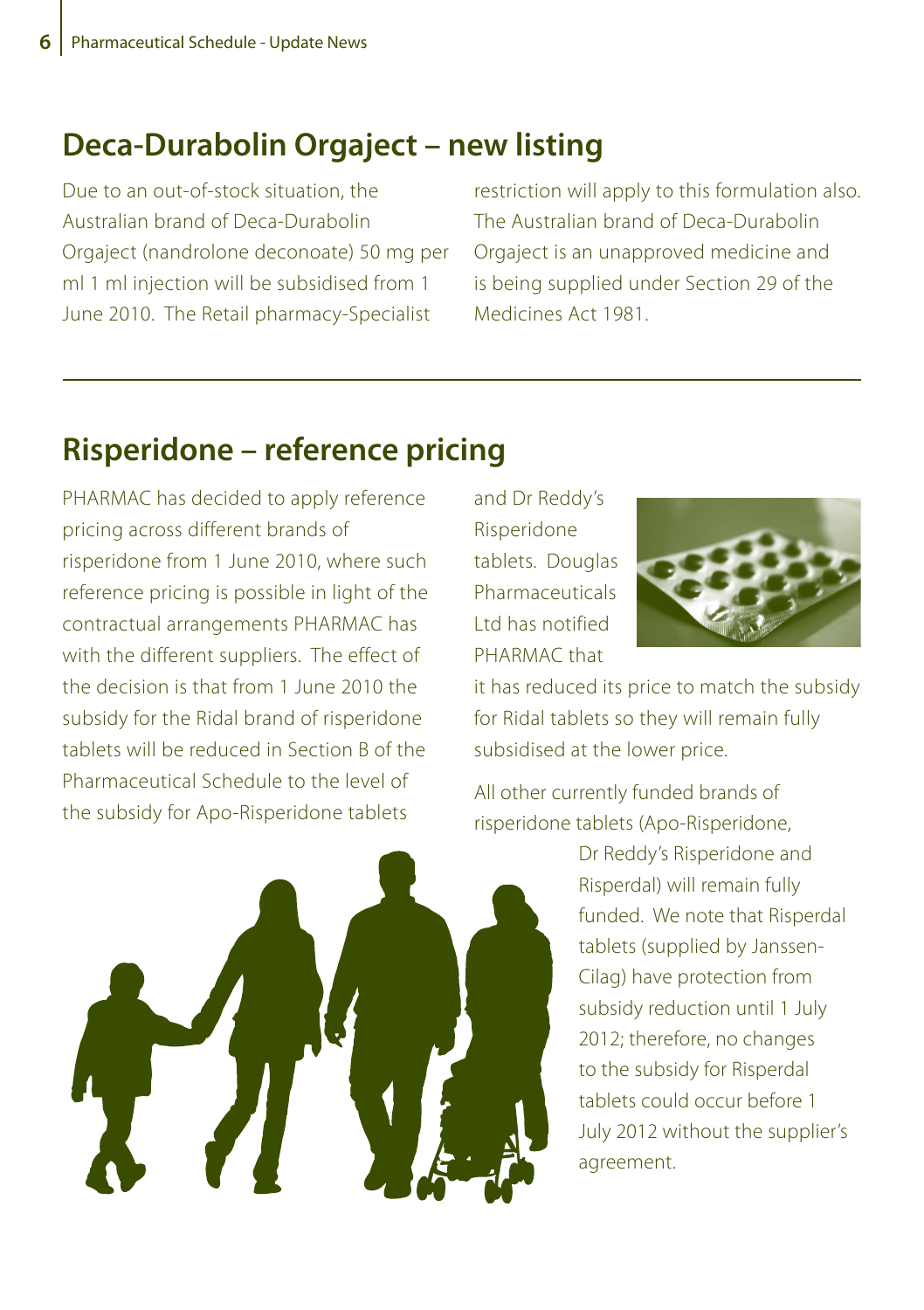# **Losec Hp7 OAC discontinuation**

PHARMAC has received notice from AstraZeneca that it intends to discontinue its omeprazole, amoxicillin and clarithromycin combination pack (Losec Hp7 OAC) that is used for the treatment

of helicobacter pylori eradication. The individual components are available fully funded as an alternative to this combination pack. Losec Hp7 OAC will be delisted from 1 December 2010.

# **News in brief:**

- • **Malathion** 0.5% liquid (Derbac-M) will be able to be claimed as original packs (OP's) from 1 June 2010.
- The Special Authority for subsidy for **alendronate sodium with or without cholecalciferol** tablets (Fosamax and Fosamax Plus) will be amended from 1 June 2010. The amendment is to the Note only and not the access criteria. The change would clarify that it is the BMD measurements (which are used to derive T-Scores) that must be made using DXA.
- Last month we amended the line item descriptions for mineral products listed in the Pharmaceutical Schedule to include the elemental content. We made an error in the listing for **ferrous sulphate** oral liquid. This has now been corrected.
- • The **cytarabine** (Baxter) injection for ECP pack size has been amended from 1 mg to 10 mg from 1 June 2010. A new pharmacode (2359413) has been issued for this new pack size.

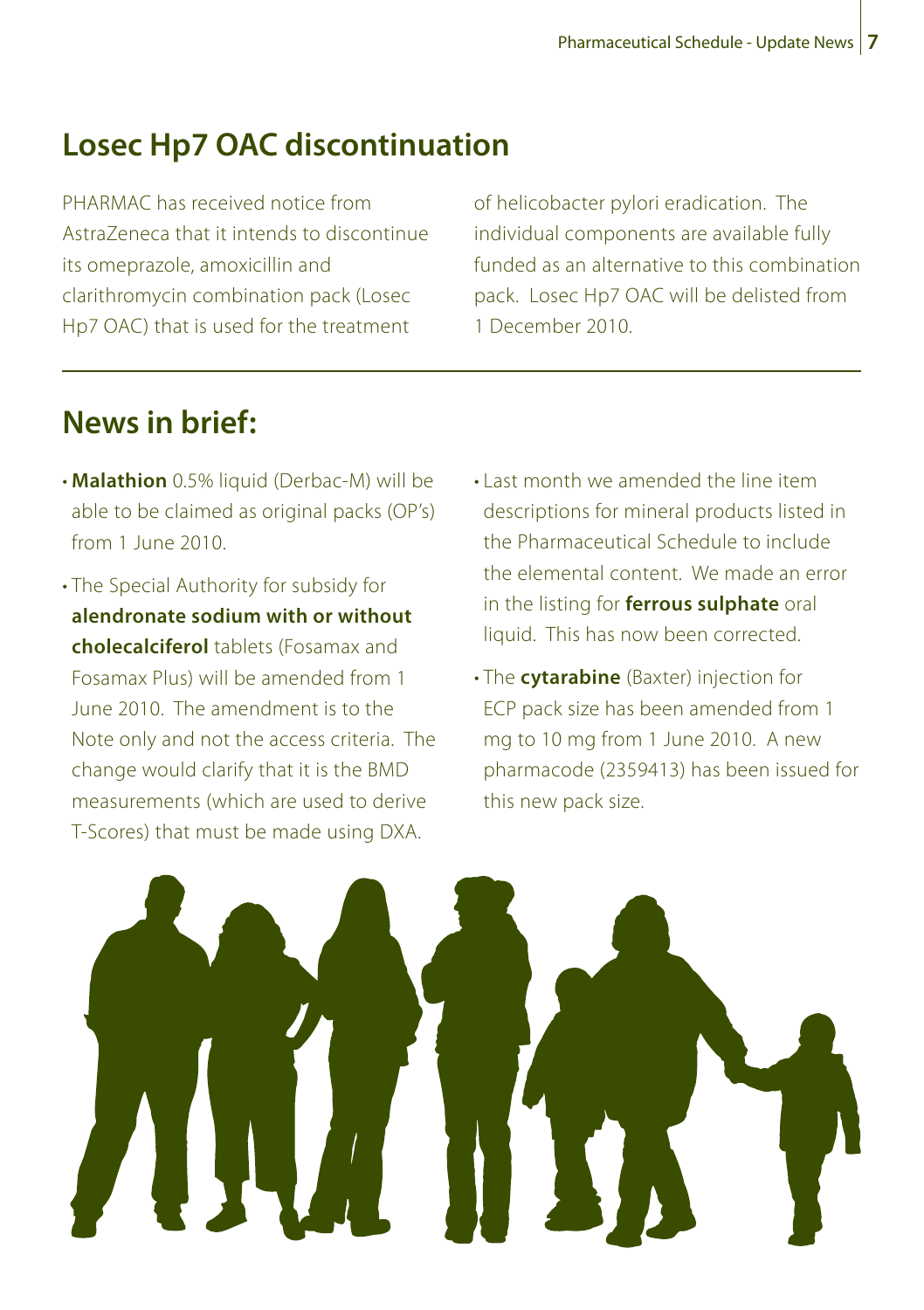# **Named Specialists for antiretrovirals**

Below is a list of currently approved named Specialists that the Ministry of Health has approved to prescribe HIV antiretroviral agents in New Zealand

#### *Auckland*

Dr Emma Best Dr Simon Briggs Dr Rod Ellis-Pegler Dr Rick Franklin Dr Rupert Handy Dr David Holland Dr Joan Ingram Prof. Diana Lennon Dr Mitzi Nisbet Dr Nicky Perkins Dr Stephen Ritchie Dr Sally Roberts Dr Simon Rowley Dr Mark Thomas Dr Leslie Voss Dr Liz Wilson

#### *Hamilton*

Dr Graeme Mills Dr Jane Morgan

#### *Tauranga*

Dr Anthony Graham Dr Katherine Grimwade Dr Elizabeth Spellacy

#### *Napier*

Dr Andrew Burns Dr Richard Meech

*Palmerston North* Dr Anne Robertson

#### *Wellington*

Dr Tim Blackmore Dr Kenneth Romeril Dr Nigel Raymond Dr Richard Steele

### *Nelson* Dr Stephen Delany

Dr Richard Everts

#### *Christchurch* Dr Stephen Chambers

Dr Robin Corbett Dr Sarah Metcalf Dr Maud Meates-Dennis Dr Alan Pithie

#### *Dunedin* Dr Charles Beresford Dr Geoffery Clover

Dr Igor Melnychuk Dr Deborah Williams

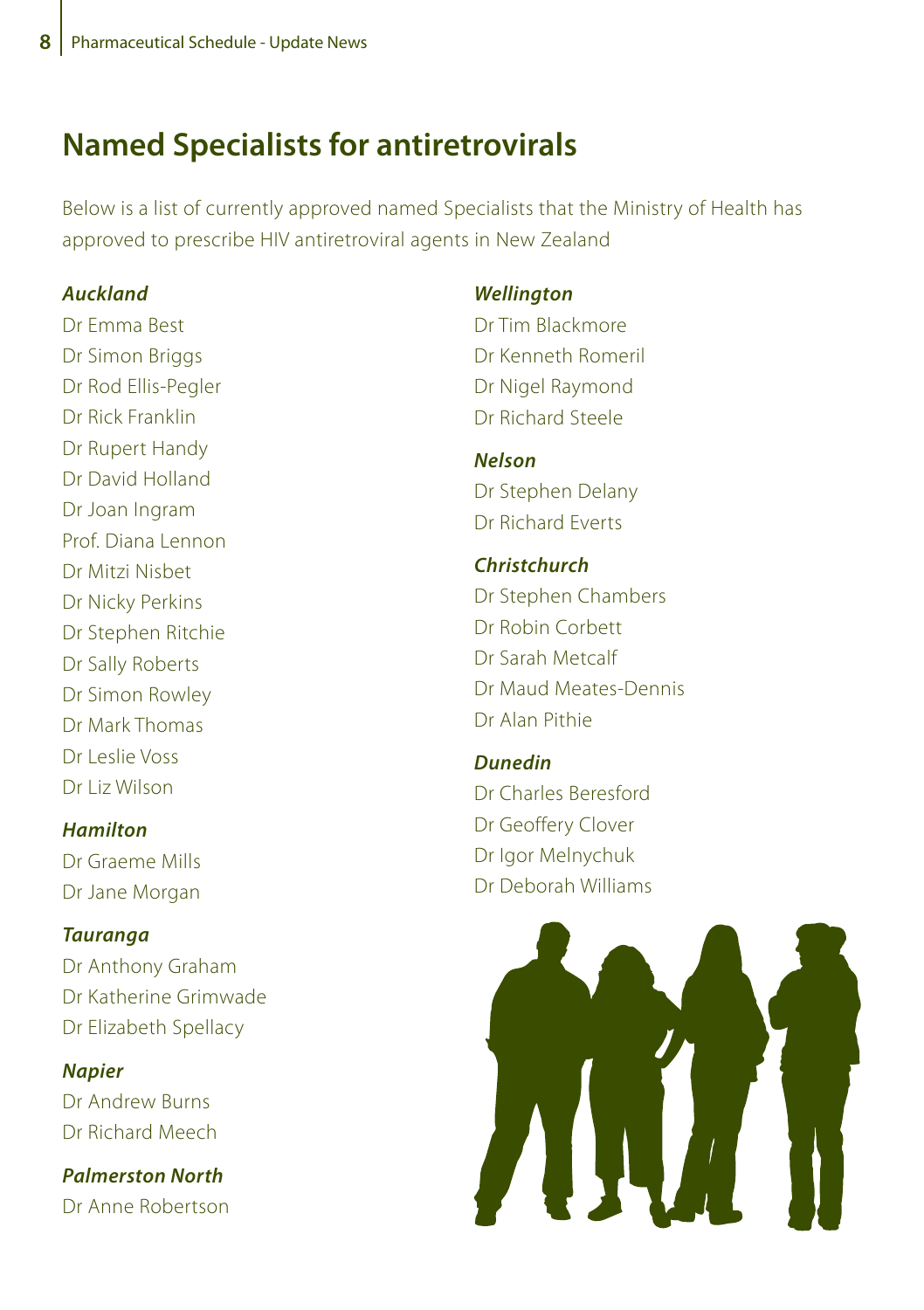# **Tender News**

|  |  | Sole Subsidised Supply changes - effective 1 July 2010 |  |
|--|--|--------------------------------------------------------|--|
|--|--|--------------------------------------------------------|--|

| <b>Chemical Name</b>            | <b>Presentation: Pack size</b>                    | <b>Sole Subsidised Supply</b><br>brand (and supplier)   |
|---------------------------------|---------------------------------------------------|---------------------------------------------------------|
| Dihydrocodeine tartrate         | Tab long-acting 60 mg; 60 tab                     | <b>DHC Continus (MundiPharma)</b>                       |
| Docusate sodium with sennosides | Tab 50 mg with total sennosides 8 mg; 200 tab     | Laxsol (Sigma)                                          |
| Hydroxocobalamin                | $Inj 1 mg$ per ml, $1 ml$ ; $3 amp$               | ABM Hydroxocobalamin (ABM)                              |
| Letrozole                       | Tab 2.5 mg, 30 tab                                | Letara (Douglas)                                        |
| Promethazine hydrochloride      | Oral lig 5 mg per 5 ml; 100 ml                    | <b>Promethazine Winthrop Elixir</b><br>(Sanofi-Aventis) |
| Somatropin                      | Inj cartridge $16$ iu $(5.3 \text{ mg})$ ; 5 vial | Genotropin (Pfizer)                                     |
| Somatropin                      | Inj cartridge 36 iu (12 mg); 5 vial               | Genotropin (Pfizer)                                     |
| Tranexamic acid                 | Tab 500 mg; 100 tab                               | Cyklokapron (Pfizer)                                    |
| Zidovudine [AZT]                | Cap 100 mg; 100 cap                               | Retrovir (GSK)                                          |
| Zidovudine [AZT]                | Oral lig 10 mg per ml; 200 ml OP                  | Retrovir (GSK)                                          |

# **Looking Forward**

*This section is designed to alert both pharmacists and prescribers to possible future changes to the Pharmaceutical Schedule. It may also assist pharmacists, distributors and wholesalers to manage stock levels.*

#### **Decision for implementation 1 July 2010**

- Antiretrovirals amended Special Authority criteria
- Domperidone (Motilium) tab 10 mg subsidy increase to match price and removal of Special Authority for Manufacturers Price
- Hormone replacement therapy Systemic amended Special Authority criteria
- Metoprolol succinate (AFT-Metoprolol CR and Betaloc CR) tab long-acting 23.75 mg, 47.5 mg, 95 mg and 190 mg – subsidy decrease
- Octreotide inj 50 μg per ml, 1 ml, inj 100 μg per ml, 1 ml, inj 500 μg per ml, 1 ml, inj LAR 10 mg prefilled syringe, inj LAR 20 mg prefilled syringe and inj LAR 30 mg prefilled syringe – amended Special Authority
- Potassium iodate (NeuroKare) tab 150  $\mu$ g new listing
- Tolcapone (Tasmar) tab 100 mg removal of Retail pharmacy-Specialist prescription, Specialist must be a neurologist, geriatrician or general physician
- Tretinoin (ReTrieve) crm 0.5 mg/g new listing with maximum of 50 g per prescription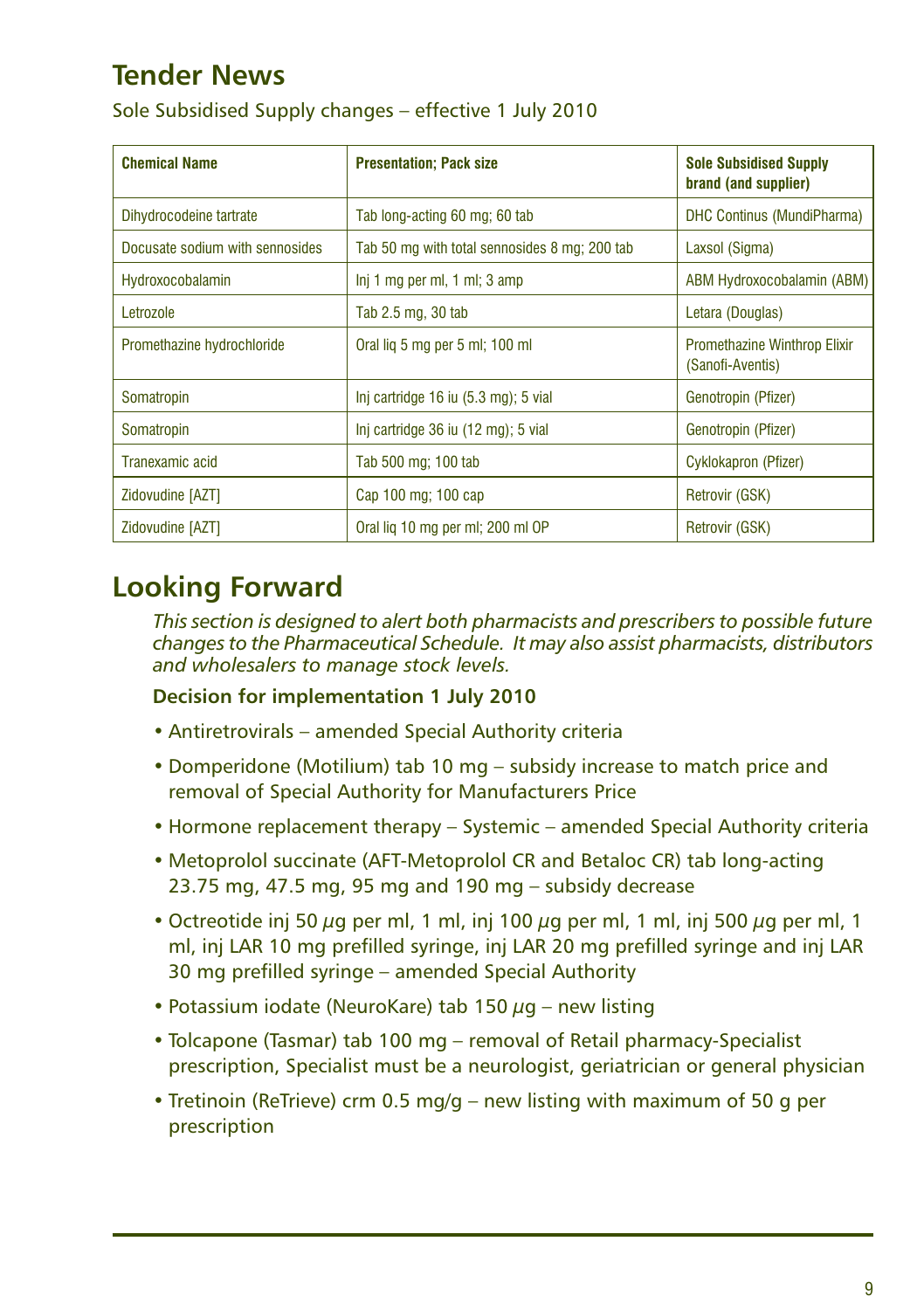| <b>Generic Name</b>                       | <b>Presentation</b>                                                                      | <b>Brand Name Expiry Date*</b>                    |              |
|-------------------------------------------|------------------------------------------------------------------------------------------|---------------------------------------------------|--------------|
| Acarbose                                  | Tab 50 mg & 100 mg                                                                       | Glucobay                                          | 2012         |
| Acetazolamide                             | Tab 250 mg                                                                               | <b>Diamox</b>                                     | 2011         |
| <b>Allopurinol</b>                        | Tab 100 mg & 300 mg                                                                      | Apo-Allopurinol                                   | 2011         |
| Alprazolam                                | Tab 250 $\mu$ g, 500 $\mu$ g & 1 mg                                                      | Arrow-Alprazolam                                  | 2010         |
| Amantadine hydrochloride                  | Cap 100 mg                                                                               | Symmetrel                                         | 2011         |
| Amlodipine                                | Tab 5 mg & 10 mg                                                                         | Apo-Amlodipine                                    | 2011         |
| Amoxycillin                               | Grans for oral lig 250 mg per 5 ml<br>Drops 125 mg per 1.25 ml                           | Ospamox<br>Ospamox Paediatric<br><b>Drops</b>     | 2012<br>2011 |
|                                           | Inj 250 mg, 500 mg & 1 g<br>Cap 250 mg & 500 mg                                          | <b>Ibiamox</b><br>Apo-Amoxi                       | 2010         |
| Amoxycillin clavulanate                   | Grans for oral lig amoxycillin 125 mg<br>with potassium clavulanate 31.25 mg<br>per 5 ml | Curam                                             | 2012         |
|                                           | Grans for oral liq amoxycillin 250 mg<br>with potassium clavulanate 62.5 mg              | Curam                                             |              |
|                                           | per 5 ml<br>Tab amoxycillin 500 mg with<br>potassium clavulanate 125 mg                  | Synermox                                          | 2011         |
| Aqueous cream                             | Crm 500 q                                                                                | <b>AFT</b>                                        | 2011         |
| <b>Aspirin</b>                            | Tab dispersible 300 mg<br>Tab 100 mg                                                     | <b>Ethics Aspirin</b><br><b>Ethics Aspirin EC</b> | 2010         |
| Atenolol                                  | Tab 50 mg & 100 mg                                                                       | <b>Pacific Atenolol</b>                           | 2012         |
| Atropine sulphate                         | Inj 600 $\mu$ g, 1 ml                                                                    | AstraZeneca                                       | 2012         |
| Azithromycin                              | Tab 500 mg                                                                               | Arrow-Azithromycin                                | 2012         |
| <b>Baclofen</b>                           | Tab 10 mg                                                                                | Pacifen                                           | 2012         |
| Benzylpenicillin sodium<br>(Penicillin G) | Inj 1 mega u                                                                             | Sandoz                                            | 2011         |
| Betamethasone valerate                    | Scalp app 0.1%                                                                           | Beta Scalp                                        | 2012         |
| <b>Bezafibrate</b>                        | Tab 200 mg                                                                               | <b>Fibalip</b>                                    | 2011         |
| <b>Bicalutamide</b>                       | Tab 50 mg                                                                                | <b>Bicalox</b>                                    | 2011         |
| <b>Bisacodyl</b>                          | Tab 5 mg                                                                                 | Lax-Tabs                                          | 2010         |
| <b>Brimonidine tartrate</b>               | Eye drops 0.2%                                                                           | AFT                                               | 2011         |
| <b>Bupivicaine hydrochloride</b>          | Inj 0.5%, 4 ml<br>Inj 0.5%, 8% glucose, 4 ml                                             | <b>Marcain Isobaric</b><br><b>Marcain Heavy</b>   | 2010         |
| Calamine                                  | Crm, aqueous, BP<br>Lotn, BP                                                             | healthE<br><b>API</b>                             | 2012         |
| Calcitonin                                | Inj 100 iu per ml, 1 ml                                                                  | <b>Miacalcic</b>                                  | 2011         |
| <b>Calcitriol</b>                         | Cap 0.25 $\mu$ g & 0.5 $\mu$ g                                                           | Airflow                                           | 2012         |
| Calcium                                   | Tab eff 1 q                                                                              | Calsource                                         | 2011         |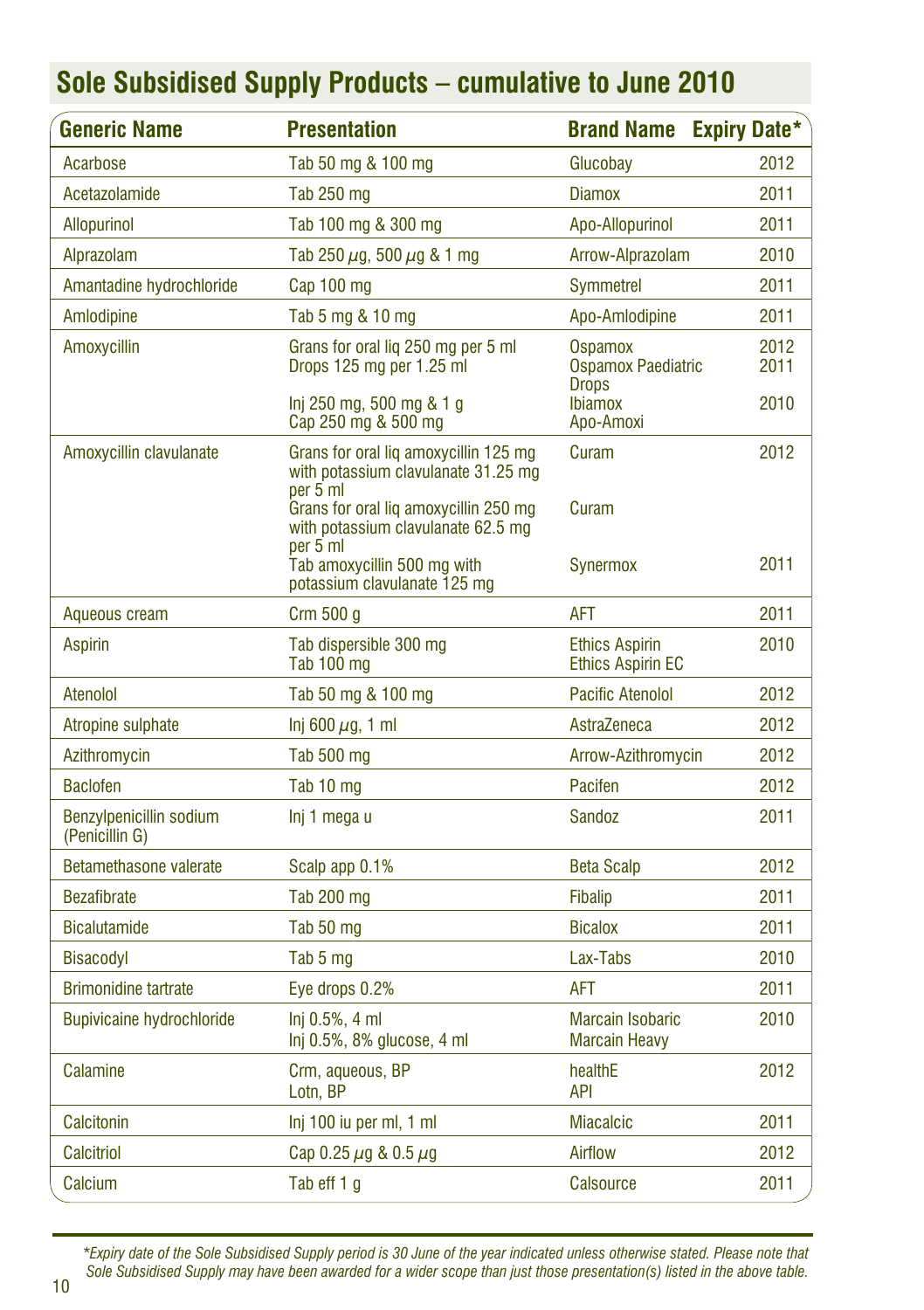| <b>Generic Name</b>          | <b>Presentation</b>                                                                                    | <b>Brand Name</b>                                    | <b>Expiry Date*</b> |
|------------------------------|--------------------------------------------------------------------------------------------------------|------------------------------------------------------|---------------------|
| Calcium folinate             | Inj 50 mg                                                                                              | <b>Calcium Folinate</b><br>Ebewe                     | 2011                |
| Captopril                    | Tab 12.5 mg, 25 mg & 50 mg                                                                             | Apo-Captopril                                        | 2010                |
| Cefaclor monohydrate         | Cap 250 mg<br>Grans for oral lig 125 mg per 5 ml                                                       | Ranbaxy-Cefaclor<br>Ranbaxy-Cefaclor                 | 2010                |
| Cefazolin sodium             | Inj 500 mg & 1 g                                                                                       | <b>Hospira</b>                                       | 2011                |
| Cefuroxime sodium            | lnj 750 mg & 1.5 g                                                                                     | <b>Zinacef</b>                                       | 2011                |
| Cephalexin monohydrate       | Grans for oral lig 125 mg per 5 ml<br>Grans for oral liq 250 mg per 5 ml                               | <b>Cefalexin Sandoz</b><br><b>Cefalexin Sandoz</b>   | 2012                |
| Cetomacrogol                 | Crm BP                                                                                                 | <b>PSM</b>                                           | 2010                |
| Cetirizine hydrochloride     | Tab 10 mg<br>Oral lig 1 mg per ml                                                                      | Zetop<br>Cetirizine-AFT                              | 2011                |
| <b>Chloramphenicol</b>       | Eye oint 1%                                                                                            | <b>Chlorsig</b>                                      | 2012                |
| Chlorhexidine gluconate      | Soln 4%                                                                                                | <b>Orion</b>                                         | 2011                |
| Ciclopiroxolamine            | Nail soln 8%                                                                                           | <b>Batrafen</b>                                      | 2012                |
| Ciprofloxacin                | Tab 250 mg, 500 mg & 750 mg                                                                            | <b>Rex Medical</b>                                   | 2011                |
| Citalopram                   | Tab 20 mg                                                                                              | Arrow-Citalopram                                     | 2011                |
| Clarithromycin               | Tab 250 mg<br>Grans for oral liq 125 mg per 5 ml                                                       | Klamycin<br>Klacid                                   | 2010                |
| Clobetasol propionate        | Crm 0.05%<br>Oint 0.05%<br>Scalp app 0.05%                                                             | Dermol<br>Dermol<br>Dermol                           | 2012                |
| Clonazepam                   | Tab 500 $\mu$ g & 2 mg                                                                                 | Paxam                                                | 2011                |
| <b>Clonidine</b>             | TDDS 2.5 mg, 100 $\mu$ g per day<br>TDDS 5 mg, 200 $\mu$ g per day<br>TDDS 7.5 mg, 300 $\mu$ g per day | Catapres-TTS-1<br>Catapres-TTS-2<br>Catapres-TTS-3   | 2012                |
| Clonidine hydrochloride      | $lni$ 150 $\mu$ g per ml, 1 ml<br>Tab 25 $\mu$ g<br>Tab 150 $\mu$ g                                    | <b>Catapres</b><br><b>Dixarit</b><br><b>Catapres</b> | 2012                |
| Clotrimazole                 | Crm 1%<br>Vaginal crm 1% with applicator(s)<br>Vaginal crm 2% with applicators(s)                      | Clomazol<br>Clomazol<br>Clomazol                     | 2011<br>2010        |
| Codeine phosphate            | Tab 15 mg, 30 mg & 60 mg                                                                               | <b>PSM</b>                                           | 2010                |
| <b>Colchicine</b>            | Tab 500 $\mu$ g                                                                                        | Colgout                                              | 2010                |
| Colestipol hydrochloride     | Sach 5 g                                                                                               | Colestid                                             | 2010                |
| Colistin sulphomethate       | $Inj$ 150 mg                                                                                           | <b>Colistin-Link</b>                                 | 2010                |
| <b>Compound electrolytes</b> | Powder for soln for oral use                                                                           | Enerlyte                                             | 2010                |
| Cyclizine hydrochloride      | Tab 50 mg                                                                                              | <b>Nausicalm</b>                                     | 2012                |
| Cyclophosphamide             | Tab 50 mg                                                                                              | Cycloblastin                                         | 2010                |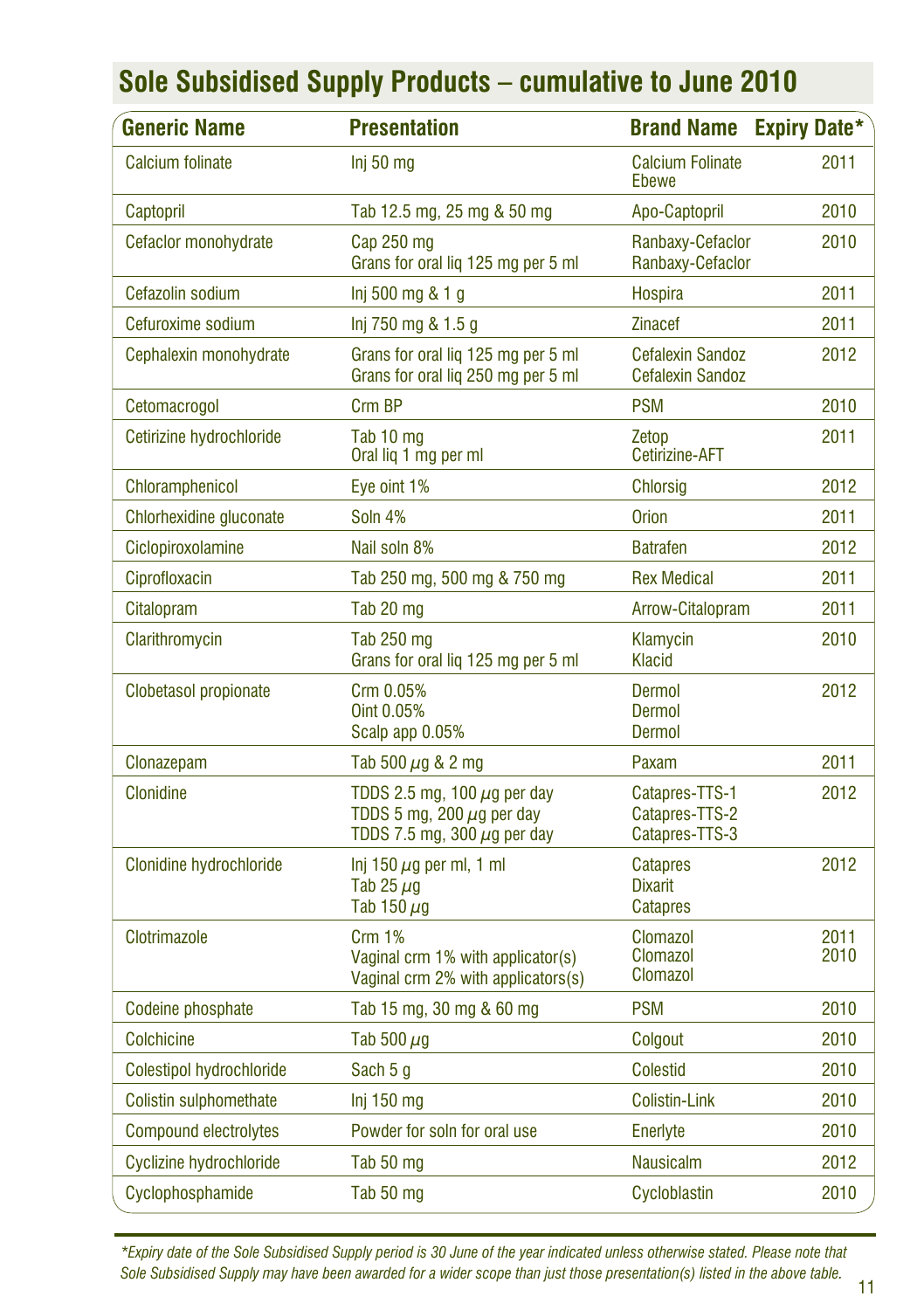| <b>Generic Name</b>                                 | <b>Presentation</b>                                                                                                                                          | <b>Brand Name</b>                                                         | <b>Expiry Date*</b> |
|-----------------------------------------------------|--------------------------------------------------------------------------------------------------------------------------------------------------------------|---------------------------------------------------------------------------|---------------------|
| Cyproterone acetate                                 | Tab 50 mg & 100 mg                                                                                                                                           | <b>Siterone</b>                                                           | 2012                |
| Cyproterone acetate with<br>ethinyloestradiol       | Tab 2 mg with ethinyloestradiol 35 $\mu$ g<br>and 7 inert tabs                                                                                               | Ginet 84                                                                  | 2011                |
| Desferrioxamine mesylate                            | Inj 500 mg                                                                                                                                                   | <b>Mayne</b>                                                              | 2010                |
| Desmopressin                                        | Nasal spray 10 $\mu$ g per dose                                                                                                                              | Desmopressin-PH&T                                                         | 2011                |
| Dexamphetamine sulphate                             | Tab 5 mg                                                                                                                                                     | <b>PSM</b>                                                                | 2010                |
| <b>Dextrose</b>                                     | Inj 50%, 10 ml                                                                                                                                               | <b>Biomed</b>                                                             | 2011                |
| Dextrose with electrolytes                          | Oral soln with electrolytes                                                                                                                                  | Pedialyte - Plain<br>Pedialyte -<br><b>Bubbleaum</b><br>Pedialyte - Fruit | 2010                |
| Diclofenac sodium                                   | Tab EC 25 mg & 50 mg<br>Eve drops 1 ma per ml<br>Inj 25 mg per ml, 3 ml<br>Suppos 12.5 mg, 25 mg, 50 mg &<br>$100 \text{ mg}$                                | Diclofenac Sandoz<br><b>Voltaren Ophtha</b><br>Voltaren<br>Voltaren       | 2012<br>2011        |
| Diltiazem hydrochloride                             | Tab 30 mg & 60 mg<br>Cap long-acting 120 mg, 180 mg &<br>240 mg                                                                                              | <b>Dilzem</b><br><b>Cardizem CD</b>                                       | 2011                |
| Dipyridamole                                        | Tab long-acting 150 mg                                                                                                                                       | <b>Pytazen SR</b>                                                         | 2011                |
| Doxazosin mesylate                                  | Tab 2 mg & 4 mg                                                                                                                                              | Apo-Doxazosin                                                             | 2010                |
| <b>Emulsifying ointment</b>                         | Oint BP                                                                                                                                                      | <b>AFT</b>                                                                | 2011                |
| Enoxaparin sodium<br>(low molecular weight heparin) | Inj 20 mg, 40 mg, 60 mg, 80 mg, 100<br>mg, 120 mg & 150 mg                                                                                                   | Clexane                                                                   | 2012                |
| Entacapone                                          | Tab 200 mg                                                                                                                                                   | Comtan                                                                    | 2012                |
| Erythromycin ethyl succinate                        | Tab 400 mg<br>Grans for oral liq 200 mg per 5 ml<br>Grans for oral lig 400 mg per 5 ml                                                                       | E-Mycin<br>E-Mycin<br>E-Mycin                                             | 2012<br>2011        |
| Ethinyloestradiol                                   | Tab 10 $\mu$ g                                                                                                                                               | NZ Medical and<br><b>Scientific</b>                                       | 2012                |
| Ethinvloestradiol with<br>norethisterone            | Tab 35 $\mu$ g with norethisterone<br>$500 \ \mu q$<br>Tab 35 $\mu$ g with norethisterone 1 mg<br>Tab 35 $\mu$ g with norethisterone 1 mg<br>and 7 inert tab | <b>Brevinor 21</b><br>Brevinor 1/21<br>Brevinor 1/28                      | 2010                |
| Etidronate disodium                                 | <b>Tab 200 mg</b>                                                                                                                                            | Arrow-Etidronate                                                          | 2012                |
| Felodipine                                          | Tab long-acting 5 mg<br>Tab long-acting 10 mg                                                                                                                | Felo 5 ER<br>Felo 10 ER                                                   | 2012                |
| Ferrous sulphate                                    | Oral lig 150 mg per 5 ml                                                                                                                                     | Ferodan                                                                   | 2010                |
| <b>Finasteride</b>                                  | Tab 5 mg                                                                                                                                                     | <b>Fintral</b>                                                            | 2011                |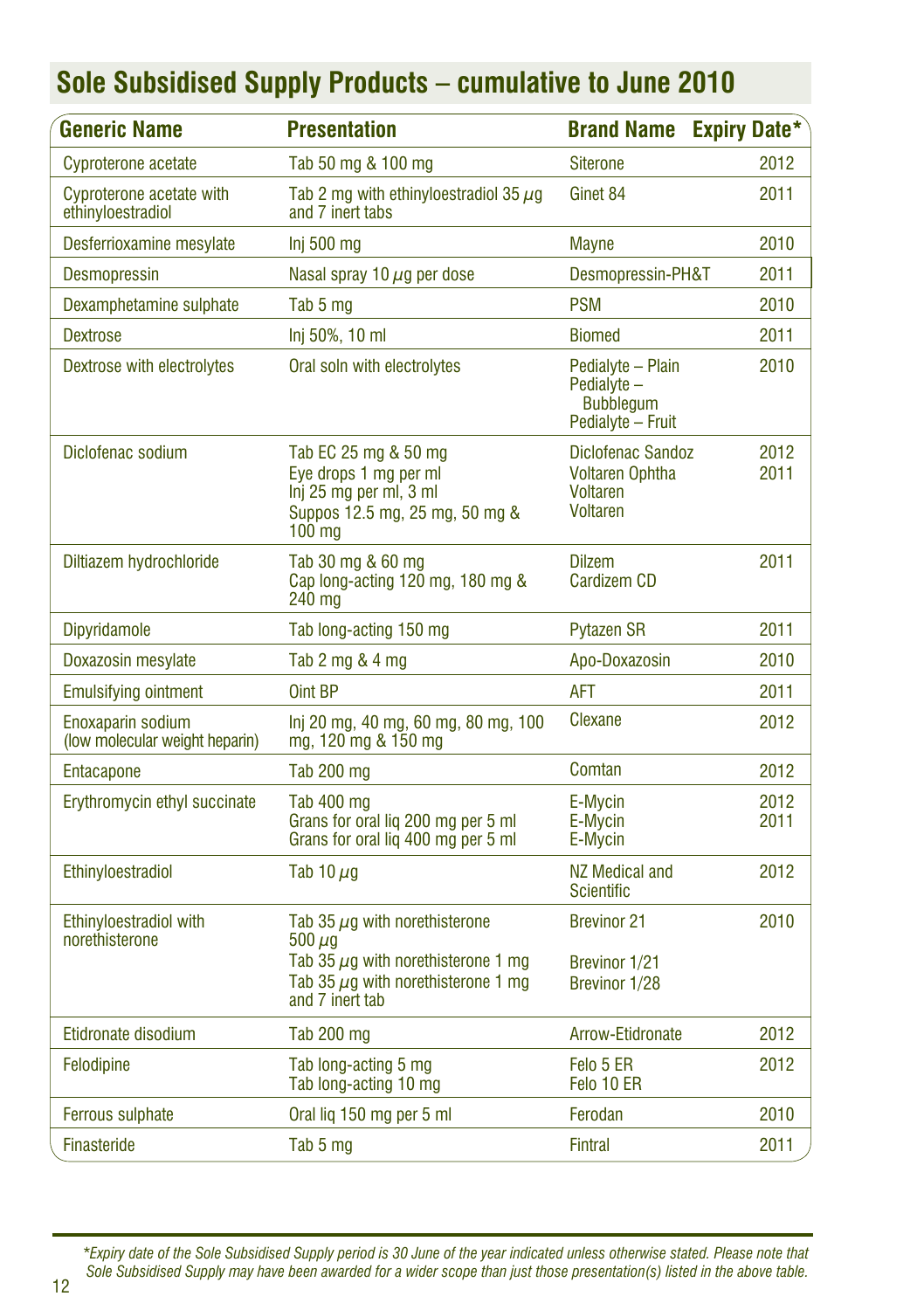| <b>Generic Name</b>                                                      | <b>Presentation</b>                                                                                                                                                                                                | <b>Brand Name</b>                                          | <b>Expiry Date*</b> |
|--------------------------------------------------------------------------|--------------------------------------------------------------------------------------------------------------------------------------------------------------------------------------------------------------------|------------------------------------------------------------|---------------------|
| <b>Flucloxacillin sodium</b>                                             | Cap 250 mg & 500 mg<br>Grans for oral liq 125 mg per 5 ml<br>Grans for oral lig 250 mg per 5 ml<br>lnj 250 mg, 500 mg & 1 g                                                                                        | <b>AFT</b><br><b>AFT</b><br><b>AFT</b><br><b>Flucloxin</b> | 2012<br>2011        |
| Fluconazole                                                              | Cap 50 mg, 150 mg & 200 mg                                                                                                                                                                                         | Pacific                                                    | 2011                |
| <b>Fludarabine phosphate</b>                                             | Inj 50 mg<br>Tab 10 mg                                                                                                                                                                                             | <b>Fludara</b><br><b>Fludara Oral</b>                      | 2011                |
| Fluocortolone caproate with<br>fluocortolone pivalate and<br>cinchocaine | Oint 950 $\mu$ g, with fluocortolone<br>pivalate 920 $\mu$ g, and cinchocaine<br>hydrochloride 5 mg per g<br>Suppos 630 $\mu$ g, with fluocortolone<br>pivalate 610 $\mu$ g, and cinchocaine<br>hydrochloride 1 mg | <b>Ultraproct</b><br><b>Ultraproct</b>                     | 2010                |
| Fluorometholone                                                          | Eye drops 0.1%                                                                                                                                                                                                     | <b>FML</b>                                                 | 2012                |
| <b>Fluoxetine hydrochloride</b>                                          | Cap 20 mg<br>Tab disp 20 mg, scored                                                                                                                                                                                | <b>Fluox</b><br><b>Fluox</b>                               | 2010                |
| Fluticasone propionate                                                   | Metered aqueous nasal spray,<br>50 $\mu$ g per dose                                                                                                                                                                | Flixonase Hayfever &<br>Allergy                            | 31/1/13             |
| <b>Furosemide</b>                                                        | Tab 40 mg                                                                                                                                                                                                          | Diurin 40                                                  | 2012                |
| <b>Fusidic acid</b>                                                      | <b>Crm 2%</b><br><b>Oint 2%</b>                                                                                                                                                                                    | Foban<br>Foban                                             | 2010                |
| Gabapentin                                                               | Cap 100 mg, 300 mg & 400 mg                                                                                                                                                                                        | <b>Nupentin</b>                                            | 31/7/12             |
| Gentamicin sulphate                                                      | Inj 40 mg per ml, 2 ml                                                                                                                                                                                             | <b>Pfizer</b>                                              | 2012                |
| Gliclazide                                                               | Tab 80 mg                                                                                                                                                                                                          | Apo-Gliclazide                                             | 2011                |
| Glipizide                                                                | Tab 5 mg                                                                                                                                                                                                           | <b>Minidiab</b>                                            | 2011                |
| Glyceryl trinitrate                                                      | Tab 600 $\mu$ g<br>Oral pump spray 400 $\mu$ q per dose<br>TDDS 5 mg & 10 mg                                                                                                                                       | Lycinate<br>Nitrolingual<br>Pumpspray<br>Nitroderm TTS     | 2011                |
| Haloperidol                                                              | Oral lig 2 mg per ml<br>Tab 500 µg, 1.5 mg & 5 mg                                                                                                                                                                  | Serenace<br>Serenace                                       | 2010                |
| Hydrocortisone                                                           | Tab 5 mg & 20 mg<br>Powder<br><b>Crm 1%</b>                                                                                                                                                                        | <b>Douglas</b><br><b>ABM</b><br><b>PSM</b>                 | 2012<br>2011        |
| <b>Hydrocortisone acetate</b>                                            | Rectal foam 10%, CFC-free (14<br>applications)                                                                                                                                                                     | Colifoam                                                   | 2012                |
| <b>Hydrocortisone butyrate</b>                                           | Scalp lotn 0.1%                                                                                                                                                                                                    | Locoid                                                     | 2010                |
| Hydrocortisone with wool fat<br>and mineral oil                          | Lotn 1% with wool fat hydrous 3%<br>and mineral oil                                                                                                                                                                | DP Lotn HC                                                 | 2011                |
| Hydroxychloroquine sulphate                                              | Tab 200 mg                                                                                                                                                                                                         | Plaquenil                                                  | 2012                |
| <b>Hypromellose</b>                                                      | Eye drops 0.5%                                                                                                                                                                                                     | Methopt                                                    | 2011                |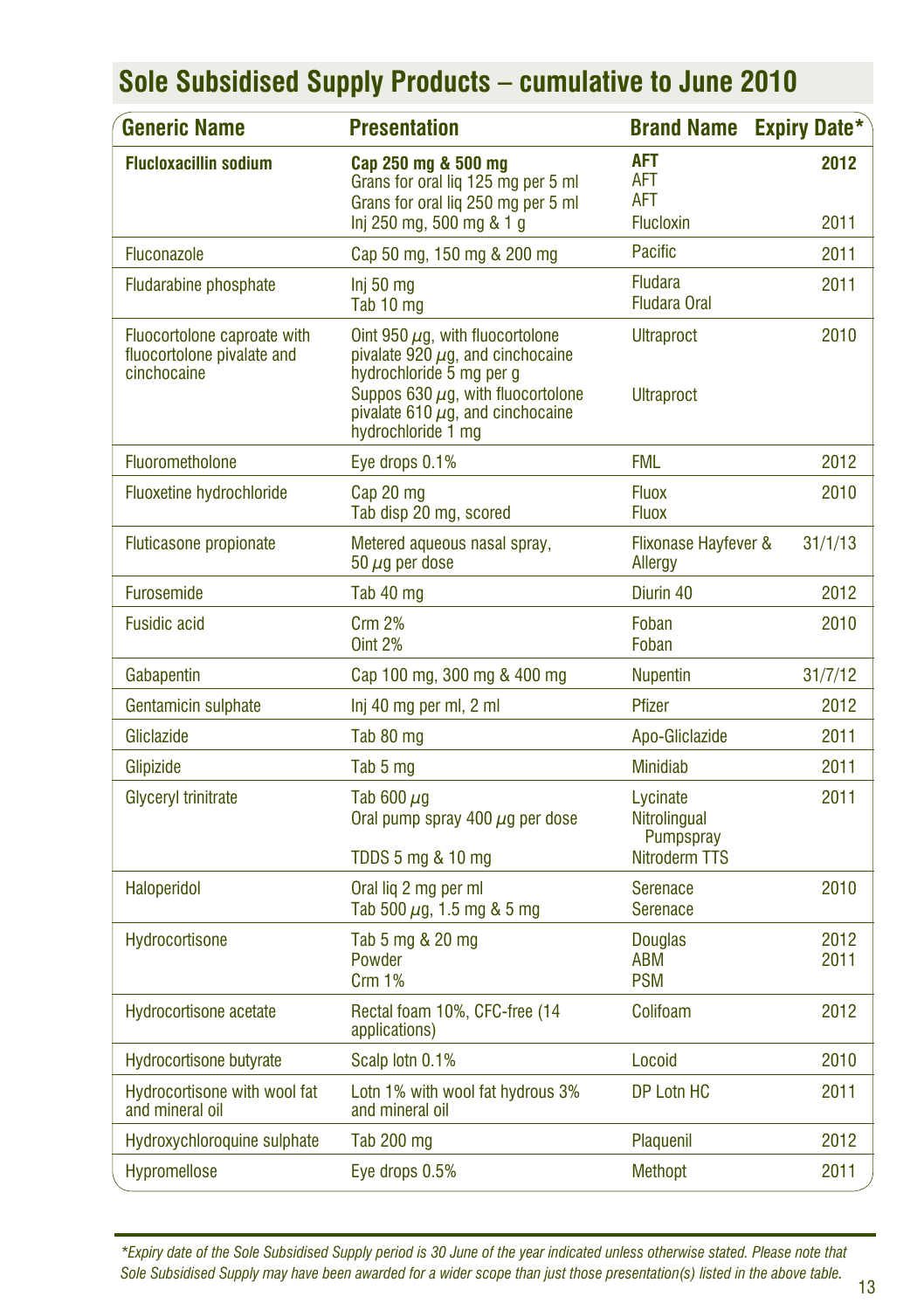| <b>Generic Name</b>            | <b>Presentation</b>                                                                                                | <b>Brand Name</b>                                                                        | <b>Expiry Date*</b> |
|--------------------------------|--------------------------------------------------------------------------------------------------------------------|------------------------------------------------------------------------------------------|---------------------|
| <b>Hysocine N-butylbromide</b> | $Inj 20$ mg, 1 ml<br>Tab 20 mg                                                                                     | <b>Buscopan</b><br>Gastrosoothe                                                          | 2011                |
| Ibuprofen                      | Tab 200 mg<br>Oral liq 100 mg per 5 ml                                                                             | <b>Ethics Ibuprofen</b><br>Fenpaed                                                       | 2012<br>2010        |
| Ipratropium bromide            | Aqueous nasal spray, 0.03%<br>Nebuliser soln, 250 $\mu$ g per ml, 1 ml<br>Nebuliser soln, 250 $\mu$ g per ml, 2 ml | Apo-Ipravent<br>Ipratripium Steri-Neb<br>Ipratripium Steri-Neb                           | 2010                |
| Iron polymaltose               | Inj 50 mg per ml, 2 ml                                                                                             | <b>Ferrum H</b>                                                                          | 2011                |
| <b>Isotretinoin</b>            | Cap 10 mg & 20 mg                                                                                                  | Oratane                                                                                  | 2012                |
| <b>Itraconazole</b>            | Cap 100 mg                                                                                                         | <b>Sporanox</b>                                                                          | 2010                |
| Ketoconazole                   | Shampoo 2%                                                                                                         | Sebizole                                                                                 | 2011                |
| Lactulose                      | Oral lig 10 g per 15 ml                                                                                            | <b>Duphalac</b>                                                                          | 2010                |
| Latanoprost                    | Eye drops 50 $\mu$ g per ml                                                                                        | <b>Hysite</b>                                                                            | 2012                |
| Levobunolol                    | Eye drops 0.25% & 0.5%                                                                                             | <b>Betagan</b>                                                                           | 2010                |
| Lignocaine hydrochloride       | Inj 0.5%, 5 ml<br>$Inj$ 1%, 5 ml<br>Inj 1%, 20 ml                                                                  | Xylocaine<br>Xvlocaine<br>Xylocaine                                                      | 2010                |
| Lignocaine with prilocaine     | Crm 2.5% with prilocaine 2.5%;<br>30 a OP<br>Crm $2.5\%$ with prilocaine $2.5\%$ ; 5 g                             | <b>EMLA</b><br>EMLA                                                                      | 2010                |
| Lisinopril                     | Tab 5 mg, 10 mg & 20 mg                                                                                            | Arrow-Lisinopril                                                                         | 2012                |
| Loperamide hydrochloride       | Tab 2 mg                                                                                                           | <b>Nodia</b>                                                                             | 2010                |
| Loratadine                     | Tab 10 mg<br>Oral lig 1 mg per ml                                                                                  | <b>Loraclear Hayfever</b><br>Relief<br>Lorapaed                                          | 2010                |
| <b>Malathion</b>               | Liq 0.5%<br>Shampoo 1%                                                                                             | Derbac M<br>A-Lices                                                                      | 2010<br>2011        |
| <b>Mask for Spacer Device</b>  | <b>Device</b>                                                                                                      | <b>Foremount Child's</b><br><b>Silicone Mask</b>                                         | 30/9/11             |
| Mebendazole                    | <b>Tab 100 mg</b>                                                                                                  | De-Worm                                                                                  | 2011                |
| Mebeverine hydrochloride       | Tab 135 mg                                                                                                         | Colofac                                                                                  | 2011                |
| Medroxyprogesterone acetate    | Tab 2.5 mg, 5 mg, 10 mg, 100 mg<br>& 200 mg                                                                        | Provera                                                                                  | 2010                |
| <b>Mesalazine</b>              | Enema 1 g per 100 ml                                                                                               | Pentasa                                                                                  | 2012                |
| Metformin hydrochloride        | Tab immediate-release 500 mg &<br>850 mg                                                                           | Apotex                                                                                   | 2012                |
| Methadone hydrochloride        | Oral lig 2 mg per ml<br>Oral liq 5 mg per ml<br>Oral lig 10 mg per ml<br>Tab 5 mg                                  | <b>Biodone</b><br><b>Biodone Forte</b><br><b>Biodone Extra Forte</b><br><b>Methatabs</b> | 2012<br>2010        |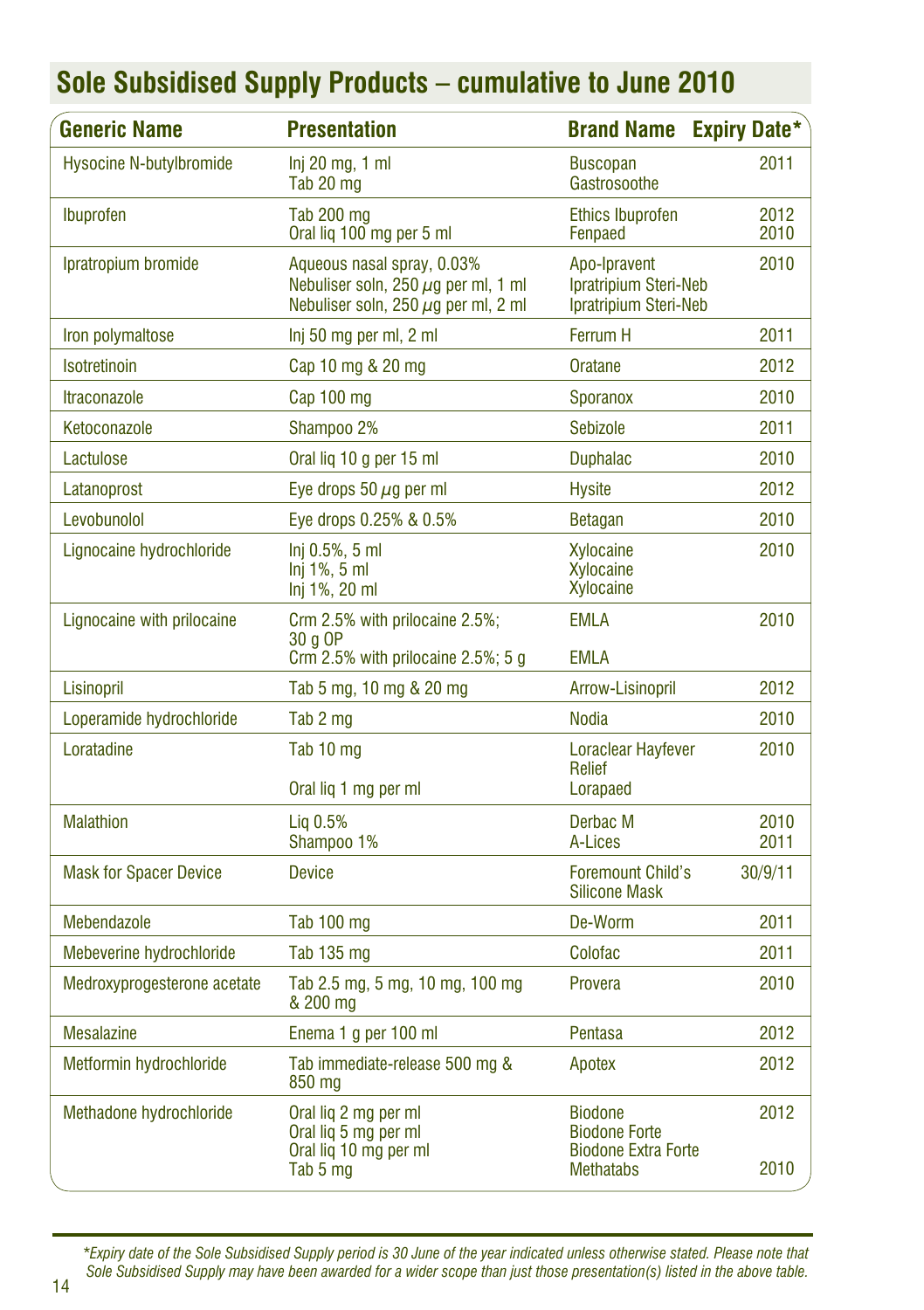| <b>Generic Name</b>                           | <b>Presentation</b>                                                                                   | <b>Brand Name Expiry Date*</b>                                                |              |
|-----------------------------------------------|-------------------------------------------------------------------------------------------------------|-------------------------------------------------------------------------------|--------------|
| Methotrexate                                  | Tab 2.5 mg & 10 mg<br>Inj 100 mg per ml, 10 ml<br>Inj 100 mg per ml, 50 ml                            | <b>Methoblastin</b><br><b>Methotrexate Ebewe</b><br><b>Methotrexate Ebewe</b> | 2012<br>2011 |
| Methyldopa                                    | Tab 125 mg, 250 mg & 500 mg                                                                           | Prodopa                                                                       | 2011         |
| Methylprednisolone                            | Tab 4 mg & 100 mg                                                                                     | <b>Medrol</b>                                                                 | 2012         |
| Methylprednisolone acetate                    | Inj 40 mg per ml, 1 ml                                                                                | Depo-Medrol                                                                   | 2011         |
| Methylprednisolone acetate<br>with lignocaine | Inj 40 mg per ml with lignocaine 1 ml                                                                 | Depo-Medrol with<br>Lidocaine                                                 | 2011         |
| Methylprednisolone sodium<br>succinate        | Inj 40 mg per ml, 1 ml<br>Inj 62.5 mg per ml, 2 ml<br>Inj 500 mg<br>lni 1 q                           | Solu-Medrol<br>Solu-Medrol<br>Solu-Medrol<br>Solu-Medrol                      | 2012         |
| Metoclopramide hydrochloride                  | Inj 5 mg per ml, 2 ml                                                                                 | Pfizer                                                                        | 2011         |
| Miconazole nitrate                            | <b>Crm 2%</b>                                                                                         | <b>Multichem</b>                                                              | 2011         |
| Mometasone furoate                            | Crm 0.1%<br>Oint 0.1%                                                                                 | m-Mometasone<br>m-Mometasone                                                  | 2012         |
| Morphine hydrochloride                        | Oral lig 1 mg per ml<br>Oral lig 2 mg per ml<br>Oral liq 5 mg per ml<br>Oral lig 10 mg per ml         | <b>RA-Morph</b><br><b>RA-Morph</b><br><b>RA-Morph</b><br><b>RA-Morph</b>      | 2012         |
| Morphine sulphate                             | Tab immediate release 10 mg & 20<br>mq<br>Inj 10 mg per ml, 1 ml                                      | Sevredol<br>Mayne                                                             | 2012<br>2011 |
|                                               | Inj 30 mg per ml, 1 ml                                                                                | <b>Mayne</b>                                                                  |              |
| <b>Nadolol</b>                                | Tab 40 mg & 80 mg                                                                                     | Apo-Nadolol                                                                   | 2010         |
| Naltrexone hydrochloride                      | Tab 50 mg                                                                                             | ReVia                                                                         | 2010         |
| Naproxen                                      | Tab $250$ mg<br>Tab 500 mg                                                                            | Noflam 250<br>Noflam 500                                                      | 2012         |
| Naproxen sodium                               | Tab 275 mg                                                                                            | Sonaflam                                                                      | 2010         |
| Neostigmine                                   | Inj 2.5 mg per ml, 1 ml                                                                               | AstraZeneca                                                                   | 2010         |
| Nevirapine                                    | Oral suspension 10 mg per ml<br>Tab 200 mg                                                            | <b>Viramune</b><br><b>Suspension</b><br><b>Viramune</b>                       | 2012         |
| <b>Nicotine</b>                               | Patch 7 mg, 14 mg & 21 mg<br>Lozenge 1 mg & 2 mg<br>Gum 2 mg & 4 mg (Fruit)<br>Gum 2 mg & 4 mg (Mint) | <b>Habitrol</b><br><b>Habitrol</b><br><b>Habitrol</b><br><b>Habitrol</b>      | 2010         |
| Norethisterone                                | Tab 350 $\mu$ g<br>Tab 5 mg                                                                           | Noriday 28<br><b>Primolut N</b>                                               | 2012<br>2011 |
| Nortriptyline hydrochloride                   | Tab 10 mg & 25 mg                                                                                     | <b>Norpress</b>                                                               | 2011         |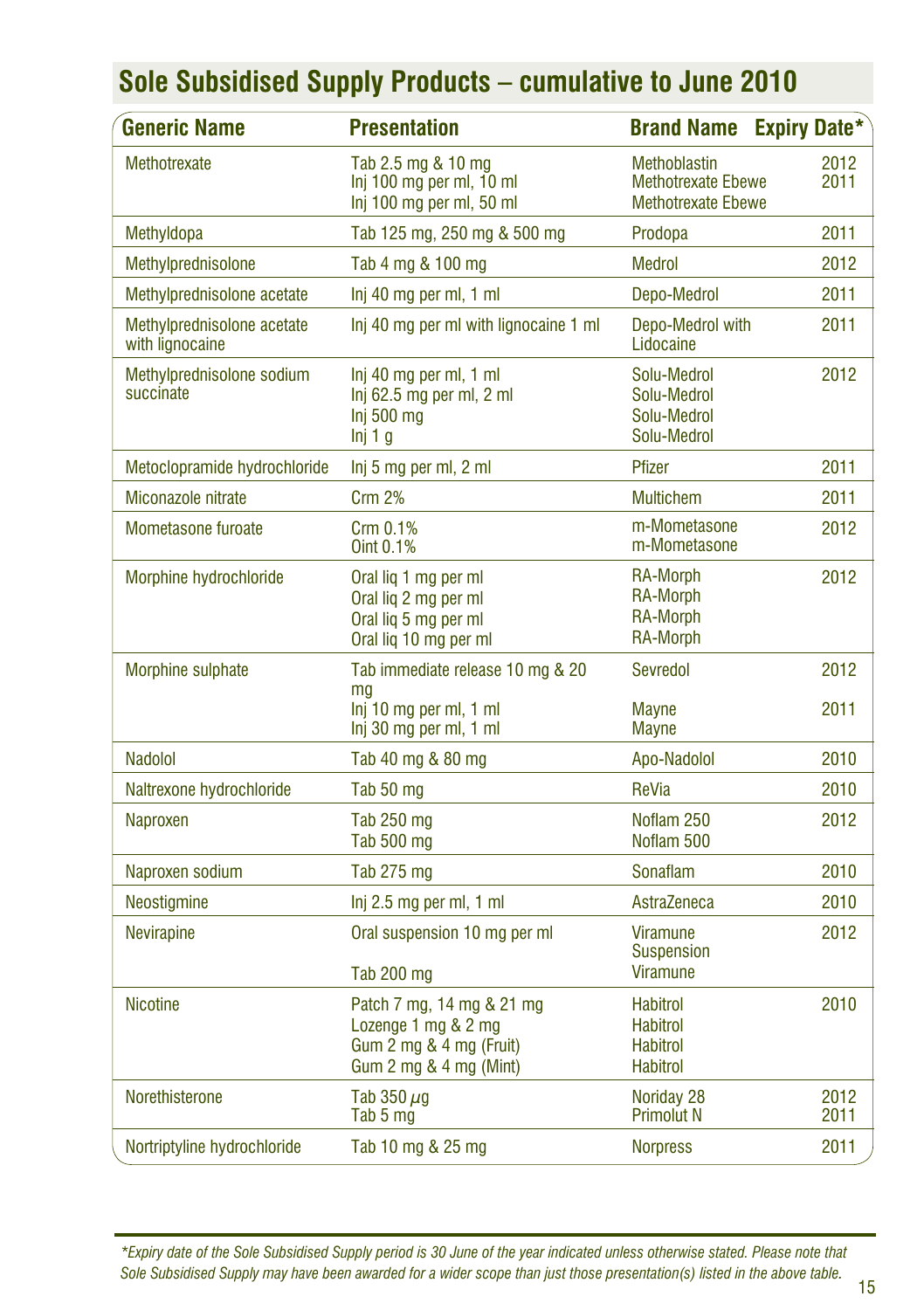| <b>Generic Name</b>                         | <b>Presentation</b>                                                                                                                                                                                                                                                                                                                                                                    | <b>Brand Name</b>                                                                                                                                                                                        | <b>Expiry Date*</b> |
|---------------------------------------------|----------------------------------------------------------------------------------------------------------------------------------------------------------------------------------------------------------------------------------------------------------------------------------------------------------------------------------------------------------------------------------------|----------------------------------------------------------------------------------------------------------------------------------------------------------------------------------------------------------|---------------------|
| <b>Nystatin</b>                             | Oral lig 100,000 u per ml, 24 ml OP<br>Cap 500,000 u<br>Tab 500,000 u                                                                                                                                                                                                                                                                                                                  | <b>Nilstat</b><br><b>Nilstat</b><br><b>Nilstat</b>                                                                                                                                                       | 2011<br>2010        |
| <b>Omeprazole</b>                           | Cap 10 mg, 20 mg & 40 mg<br>Inj 40 mg                                                                                                                                                                                                                                                                                                                                                  | Dr Reddy's<br><b>Omeprazole</b><br>Dr Reddy's<br><b>Omeprazole</b>                                                                                                                                       | 2011                |
| <b>Ondansetron</b>                          | Tab 4 mg & 8 mg<br>Tab disp 4 mg & 8 mg                                                                                                                                                                                                                                                                                                                                                | Zofran<br><b>Zofran Zydis</b>                                                                                                                                                                            | 2010                |
| Oxybutynin                                  | Tab 5 mg<br>Oral lig 5 mg per 5 ml                                                                                                                                                                                                                                                                                                                                                     | Apo-Oxybutynin<br>Apo-Oxybutynin                                                                                                                                                                         | 2010                |
| Oxycodone hydrochloride                     | Inj 10 mg per ml, 1 ml $\&$ 2 ml<br>Oral lig 5 mg per 5 ml                                                                                                                                                                                                                                                                                                                             | <b>OxyNorm</b><br><b>OxyNorm</b>                                                                                                                                                                         | 2010                |
| Oxytocin                                    | Inj 5 iu per ml, 1 ml<br>Inj 10 iu per ml, 1 ml<br>Inj 5 iu with ergometrine maleate 500<br>$\mu$ g per ml, 1 ml                                                                                                                                                                                                                                                                       | Syntocinon<br>Syntocinon<br>Syntometrine                                                                                                                                                                 | 2012                |
| Pamidronate disodium                        | Inj 3 mg per ml, 5 ml<br>Inj 3 mg per ml, 10 ml<br>Inj 6 mg per ml, 10 ml                                                                                                                                                                                                                                                                                                              | Pamisol<br><b>Pamisol</b><br><b>Pamisol</b>                                                                                                                                                              | 2011                |
| Pantoprazole                                | $Inj$ 40 mg<br>Tab 20 mg & 40 mg                                                                                                                                                                                                                                                                                                                                                       | <b>Pantocid IV</b><br>Dr Reddy's<br>Pantoprazole                                                                                                                                                         | 2010                |
| Paracetamol                                 | Tab 500 mg<br>Oral lig 120 mg per 5 ml<br>Oral lig 250 mg per 5 ml                                                                                                                                                                                                                                                                                                                     | Pharmacare<br>Paracare Junior<br><b>Paracare Double</b><br>Strength                                                                                                                                      | 2011                |
| <b>Paracetamol with codeine</b>             | Tab paracetamol 500 mg with<br>codeine phosphate 8 mg                                                                                                                                                                                                                                                                                                                                  | <b>ParaCode</b>                                                                                                                                                                                          | 2012                |
| Paraffin liquid with soft white<br>paraffin | Eye oint with soft white paraffin                                                                                                                                                                                                                                                                                                                                                      | Lacri-Lube                                                                                                                                                                                               | 2010                |
| Paroxetine hydrochloride                    | Tab 20 mg                                                                                                                                                                                                                                                                                                                                                                              | Loxamine                                                                                                                                                                                                 | 2010                |
| <b>Peak Flow Meter</b>                      | Low range and Normal range                                                                                                                                                                                                                                                                                                                                                             | <b>Breath-Alert</b>                                                                                                                                                                                      | 30/9/11             |
| Pegylated interferon alpha-2A               | Inj 135 $\mu$ g prefilled syringe<br>Inj 180 $\mu$ g prefilled syringe<br>Inj 135 $\mu$ g prefilled syringe x 4 with<br>ribavirin tab 200 mg x 112<br>Inj 135 $\mu$ g prefilled syringe x 4 with<br>ribavirin tab 200 mg x 168<br>Inj 180 $\mu$ g prefilled syringe x 4 with<br>ribavirin tab 200 mg x 112<br>Inj 180 $\mu$ g prefilled syringe x 4 with<br>ribavirin tab 200 mg x 168 | Pegasys<br>Pegasys<br>Pegasys RBV<br><b>Combination Pack</b><br><b>Pegasys RBV</b><br><b>Combination Pack</b><br><b>Pegasys RBV</b><br><b>Combination Pack</b><br>Pegasys RBV<br><b>Combination Pack</b> | 31/12/12            |
| Pergolide                                   | Tab 0.25 mg & 1 mg                                                                                                                                                                                                                                                                                                                                                                     | Permax                                                                                                                                                                                                   | 2011                |
| Permethrin                                  | Lotn 5%                                                                                                                                                                                                                                                                                                                                                                                | A-Scabies                                                                                                                                                                                                | 2011                |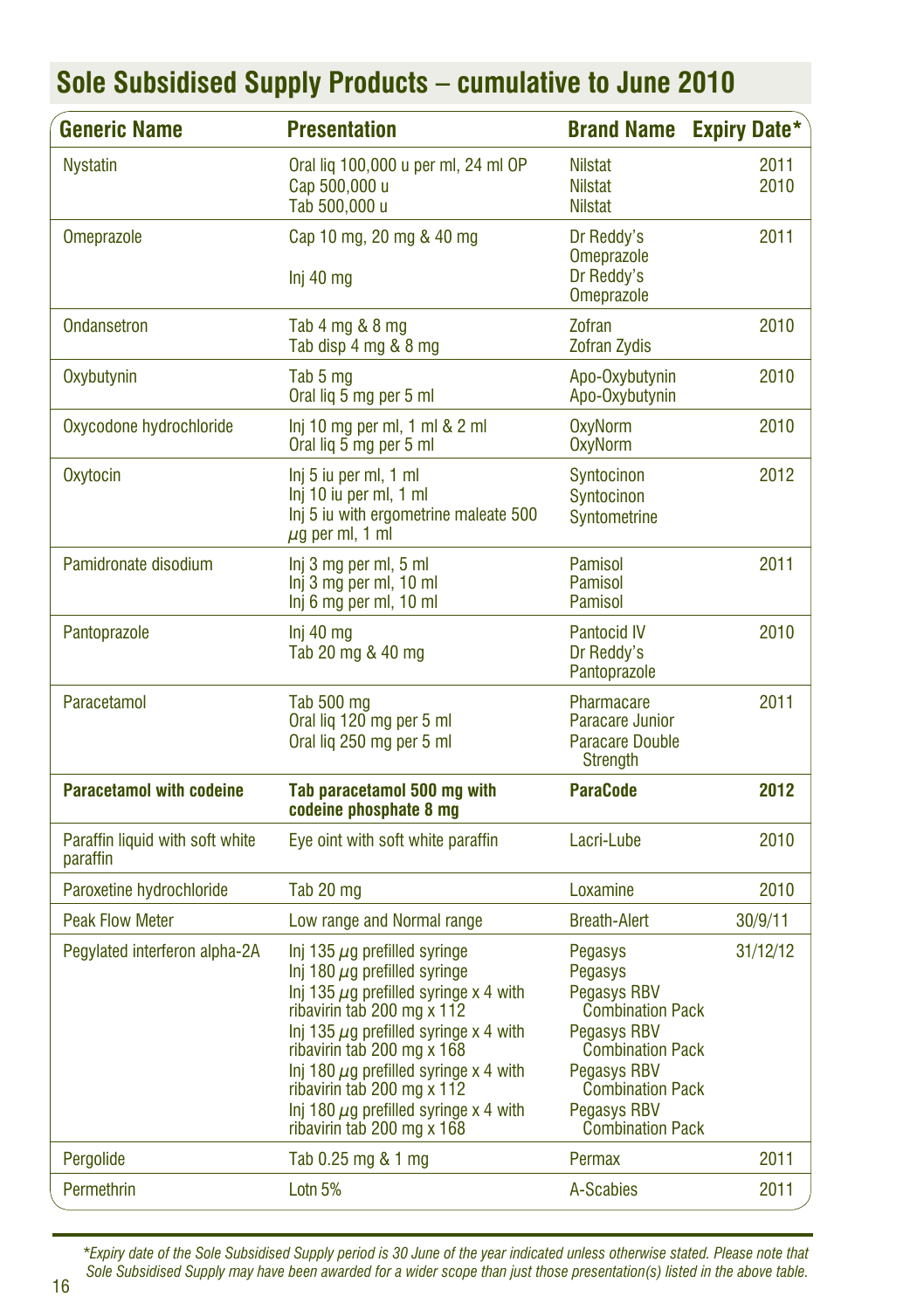| Generic Name                                | <b>Presentation</b>                                                                                                | <b>Brand Name</b>                                                                | <b>Expiry Date*</b> |
|---------------------------------------------|--------------------------------------------------------------------------------------------------------------------|----------------------------------------------------------------------------------|---------------------|
| Phenoxymethylpenicillin<br>(Penicillin V)   | Grans for oral liq 125 mg per 5 ml<br>Grans for oral lig 250 mg per 5 ml<br>Cap potassium salt 250 mg & 500 mg     | <b>AFT</b><br>AFT<br><b>Cilicaine VK</b>                                         | 2010                |
| Phenylephrine hydrochloride                 | Eye drops 0.12%                                                                                                    | Prefrin                                                                          | 2010                |
| <b>Pindolol</b>                             | Tab 5 mg, 10 mg & 15 mg                                                                                            | <b>Apo-Pindolol</b>                                                              | 2012                |
| Pioglitazone                                | Tab 15 mg, 30 mg & 45 mg                                                                                           | Pizaccord                                                                        | 2012                |
| <b>Pizotifen</b>                            | Tab 500 $\mu$ g                                                                                                    | Sandomigran                                                                      | 2012                |
| Poloxamer                                   | Oral drops 10%                                                                                                     | Coloxyl                                                                          | 2011                |
| Polyvinyl alcohol                           | Eye drops 1.4%<br>Eye drops 3%                                                                                     | <b>Vistil</b><br><b>Vistil Forte</b>                                             | 2011                |
| Potassium chloride                          | Tab long-acting 600 mg                                                                                             | Span-K                                                                           | 2012                |
| Prazosin hydrochloride                      | Tab 1 mg, 2 mg & 5 mg                                                                                              | Apo-Prazo                                                                        | 2010                |
| Prednisone                                  | Tab 1 mg, 2.5 mg, 5 mg & 20 mg                                                                                     | Apo-Prednisone                                                                   | 2011                |
| Prednisone sodium phosphate                 | Oral lig 5 mg per ml                                                                                               | Redipred                                                                         | 2012                |
| Procaine penicillin                         | Inj 1.5 mega u                                                                                                     | <b>Cilicaine</b>                                                                 | 2011                |
| Promethazine hydrochloride                  | Tab 10 mg & 25 mg                                                                                                  | Allersoothe                                                                      | 2011                |
| Quinapril                                   | Tab 5 mg, 10 mg & 20 mg                                                                                            | Accupril                                                                         | 2011                |
| <b>Quinapril with</b><br>hydroclorothiazide | Tab 10 mg with hydroclorothiazide<br>12.5 <sub>mq</sub><br>Tab 20 mg with hydroclorothiazide<br>12.5 <sub>ma</sub> | Accuretic 10<br><b>Accuretic 20</b>                                              | 2011                |
| Quinine sulphate                            | Tab 300 mg                                                                                                         | Q 300                                                                            | 2012                |
| Ranitidine hydrochloride                    | Oral lig 150 mg per 10 ml                                                                                          | Peptisoothe                                                                      | 2010                |
| <b>Rifabutin</b>                            | Cap 150 mg                                                                                                         | <b>Mycobutin</b>                                                                 | 2010                |
| Ropinirole hydrochloride                    | Tab 0.25 mg, 1 mg, 2 mg and 5 mg                                                                                   | Ropin                                                                            | 2010                |
| Roxithromycin                               | Tab 150 mg & 300 mg                                                                                                | Arrow-<br>Roxithromycin                                                          | 2012                |
| Salbutamol                                  | Nebuliser soln, 1 mg per ml, 2.5 ml<br>Nebuliser soln, 2 mg per ml, 2.5 ml<br>Oral lig 2 mg per 5 ml               | Asthalin<br>Asthalin<br>Salapin                                                  | 2012<br>2010        |
| Salbutamol with ipratropium<br>bromide      | Nebuliser soln, 2.5 mg with<br>ipratopium bromide 0.5 mg per vial,<br>$2.5$ ml                                     | <b>Duolin</b>                                                                    | 2012                |
| Selegiline hydrochloride                    | Tab 5 mg                                                                                                           | Apo-Selegiline                                                                   | 2012                |
| Simvastatin                                 | Tab 10 mg<br>Tab 20 mg<br>Tab 40 mg<br>Tab 80 mg                                                                   | Arrow-Simva 10 mg<br>Arrow-Simva 20 mg<br>Arrow-Simva 40 mg<br>Arrow-Simva 80 mg | 2011                |
| Sodium citro-tartrate                       | Grans eff 4 g sachets                                                                                              | Ural                                                                             | 2010                |
| Sodium cromoglycate                         | Nasal spray, 4%                                                                                                    | Rex                                                                              | 2012                |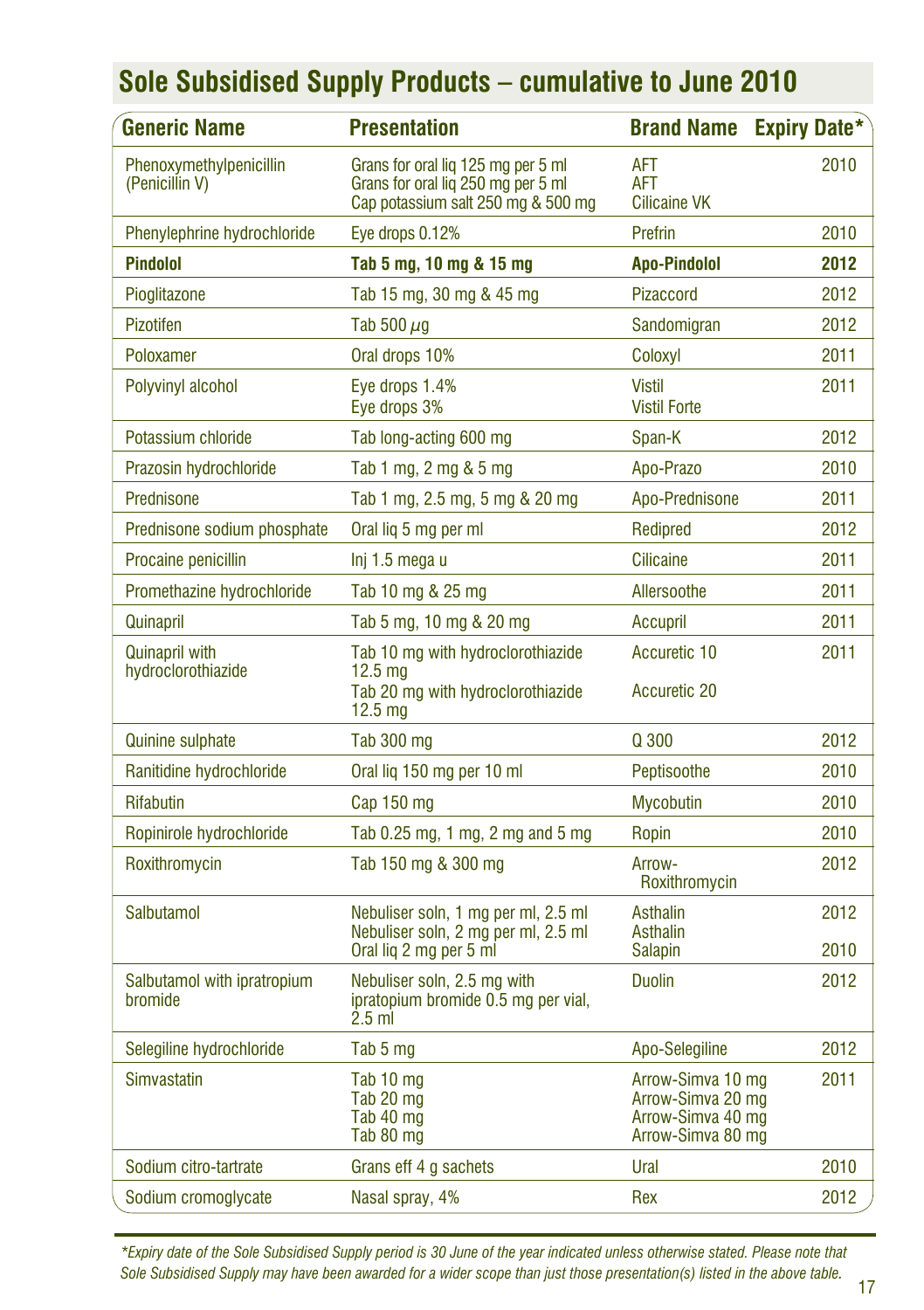| <b>Generic Name</b>                                         | <b>Presentation</b>                                                           | <b>Brand Name</b>                                          | <b>Expiry Date*</b> |
|-------------------------------------------------------------|-------------------------------------------------------------------------------|------------------------------------------------------------|---------------------|
| Sotalol                                                     | Tab 80 mg & 160 mg                                                            | <b>Mylan</b>                                               | 2012                |
| <b>Spacer Device</b>                                        | 230 ml                                                                        | <b>Space Chamber</b>                                       | 30/9/11             |
| Sumatriptan                                                 | Tab 50 mg & 100 mg                                                            | Arrow-Sumatriptan                                          | 2013                |
| Syrup (pharmaceutical grade)                                | Lig                                                                           | <b>Midwest</b>                                             | 2010                |
| Tar with triethanolamine lauryl<br>sulphate and fluorescein | Soln 2.3%                                                                     | Pinetarsol                                                 | 2011                |
| Temazepam                                                   | Tab 10 mg                                                                     | <b>Normison</b>                                            | 2011                |
| Terazosin hydrochloride                                     | Tab 2 mg & 5 mg                                                               | Apo-Terazosin                                              | 2010                |
| <b>Terbinafine</b>                                          | Tab 250 mg                                                                    | Apo-Terbinafine                                            | 2011                |
| <b>Testosterone cypionate</b>                               | Inj long-acting 100 mg per ml, 10 ml                                          | Depo-Testosterone                                          | 2011                |
| Tetracosactrin                                              | Inj 250 $\mu$ q<br>Inj 1 mg per ml, 1 ml                                      | Synacthen<br><b>Synacthen Depot</b>                        | 2011                |
| <b>Timolol maleate</b>                                      | Tab 10 mg<br>Eye drops 0.25% & 0.5%                                           | Apo-Timol<br>Apo-Timop                                     | 2012<br>2011        |
| Triamcinolone acetonide                                     | Crm 0.02%<br>Oint 0.02%<br>Inj 40 mg per ml, 1 ml<br>0.1% in Dental Paste USP | Aristocort<br>Aristocort<br>Kenacort-A40<br><b>Oracort</b> | 2011                |
| Trimethoprim                                                | Tab 300 mg                                                                    | <b>TMP</b>                                                 | 2011                |
| <b>Tropisetron</b>                                          | Cap 5 mg                                                                      | Navoban                                                    | 2012                |
| Ursodeoxycholic acid                                        | Cap 300 mg                                                                    | Actigall                                                   | 2011                |
| Vancomycin hydrochloride                                    | Inj 50 mg per ml, 10 ml                                                       | Pacific                                                    | 2011                |
| Zinc and castor oil                                         | Oint BP                                                                       | <b>PSM</b>                                                 | 2011                |
| Zinc sulphate                                               | Cap 220 mg                                                                    | <b>Zincaps</b>                                             | 2011                |
| Zopiclone                                                   | Tab 7.5 mg                                                                    | Apo-Zopiclone                                              | 2011                |

**June changes in bold**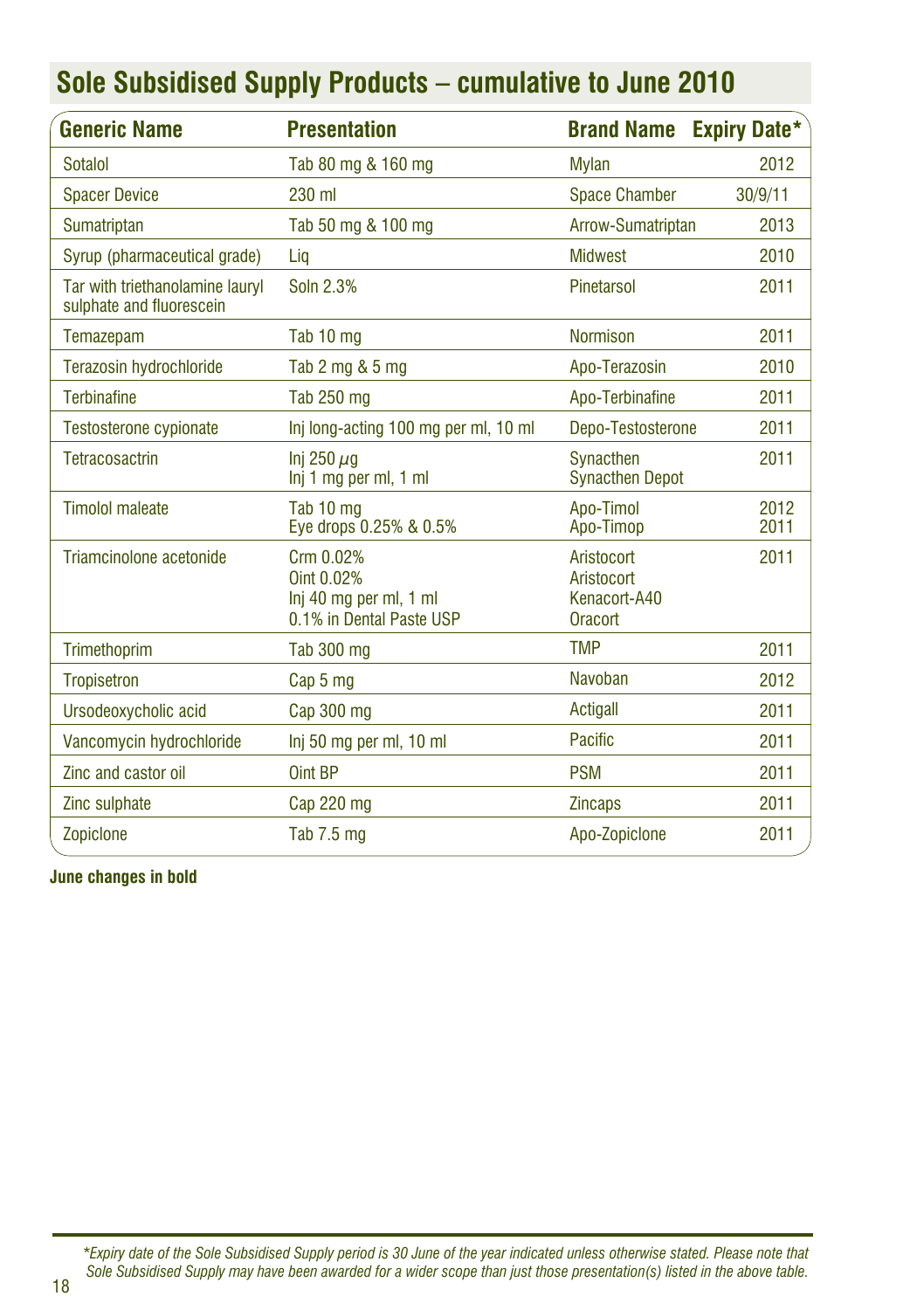| <b>Check your Schedule for full details</b><br>Schedule page ref |                                                                   | Subsidy<br>(Mnfr's price)<br>S | Per | <b>Brand or</b><br><b>Generic Mnfr</b><br>$\checkmark$ fully subsidised |
|------------------------------------------------------------------|-------------------------------------------------------------------|--------------------------------|-----|-------------------------------------------------------------------------|
|                                                                  | <b>New Listings</b>                                               |                                |     |                                                                         |
|                                                                  | <b>Effective 1 June 2010</b>                                      |                                |     |                                                                         |
| 49                                                               | <b>ENALAPRIL</b>                                                  |                                |     |                                                                         |
|                                                                  |                                                                   |                                | 90  | ✔ Arrow-Enalapril                                                       |
|                                                                  |                                                                   |                                | 90  | $\checkmark$ Arrow-Enalapril                                            |
|                                                                  |                                                                   |                                | 90  | ✔ Arrow-Enalapril                                                       |
| 76                                                               | NANDROLONE DECANOATE - Retail pharmacy-Specialist                 |                                |     |                                                                         |
|                                                                  |                                                                   |                                | 1   | $\checkmark$ Deca-Durabolin<br>Orgaject \$29                            |
|                                                                  |                                                                   |                                |     |                                                                         |
| 109                                                              | <b>TRAMADOL HYDROCHLORIDE</b>                                     |                                | 100 | $\boldsymbol{\checkmark}$ Arrow-Tramadol                                |
|                                                                  |                                                                   |                                |     |                                                                         |
| 138                                                              | <b>CYTARABINE</b>                                                 |                                |     |                                                                         |
|                                                                  | Inj 500 mg - PCT - Retail pharmacy-Specialist  18.15              |                                | 1   | $V$ Pfizer                                                              |
|                                                                  | Inj 1 g - PCT - Retail pharmacy-Specialist 37.00                  |                                | 1   | $\vee$ Pfizer                                                           |
|                                                                  |                                                                   |                                | 1   | $\vee$ Pfizer                                                           |
| 139                                                              | IRINOTECAN - PCT only - Specialist - Special Authority see SA0878 |                                |     |                                                                         |
|                                                                  |                                                                   |                                | 1   | $\checkmark$ Irinotecan-Rex                                             |
|                                                                  |                                                                   |                                | 1   | $\checkmark$ Irinotecan-Rex                                             |
| 142                                                              | MITOMYCIN C - PCT only - Specialist                               |                                |     |                                                                         |
|                                                                  |                                                                   |                                | 1   | <b>∠Arrow S29</b>                                                       |
|                                                                  |                                                                   |                                |     |                                                                         |
|                                                                  | <b>Effective 5 May 2010</b>                                       |                                |     |                                                                         |
| 100                                                              | <b>DICLOFENAC SODIUM</b>                                          |                                |     |                                                                         |
|                                                                  |                                                                   |                                | 50  | ✔ Diclofenac Sandoz                                                     |
|                                                                  |                                                                   |                                | 50  | ✔ Diclofenac Sandoz                                                     |
|                                                                  | <b>Effective 1 May 2010</b>                                       |                                |     |                                                                         |
|                                                                  |                                                                   |                                |     |                                                                         |
| 55                                                               | <b>BENDROFLUAZIDE</b>                                             |                                |     |                                                                         |
|                                                                  |                                                                   |                                | 500 | $\mathbf{V}$ Arrow-<br><b>Bendrofluazide</b>                            |
|                                                                  | May be supplied on a PSO for reasons other than emergency.        |                                |     |                                                                         |
|                                                                  |                                                                   |                                | 500 | $\mathbf{v}$ Arrow-                                                     |
|                                                                  |                                                                   |                                |     | <b>Bendrofluazide</b>                                                   |
| 77                                                               | <b>TESTOSTERONE UNDECANOATE - Retail pharmacy-Specialist</b>      |                                |     |                                                                         |
|                                                                  |                                                                   |                                | 100 | ✔ Arrow-Testosterone                                                    |
|                                                                  |                                                                   |                                |     |                                                                         |
| 109                                                              | <b>LIGNOCAINE</b>                                                 |                                |     |                                                                         |
|                                                                  |                                                                   |                                | 10  | $\boldsymbol{\nu}$ Pfizer                                               |
| 138                                                              | <b>FLUOROURACIL SODIUM</b>                                        |                                |     |                                                                         |
|                                                                  | Inj 50 mg per ml, 10 ml - PCT only - Specialist24.75              |                                | 5   | $\checkmark$ Fluorouracil Ebewe                                         |

Three months supply may be dispensed at one time if endorsed "certified exemption" by the prescriber. ▲ ❋ Three months or six months, as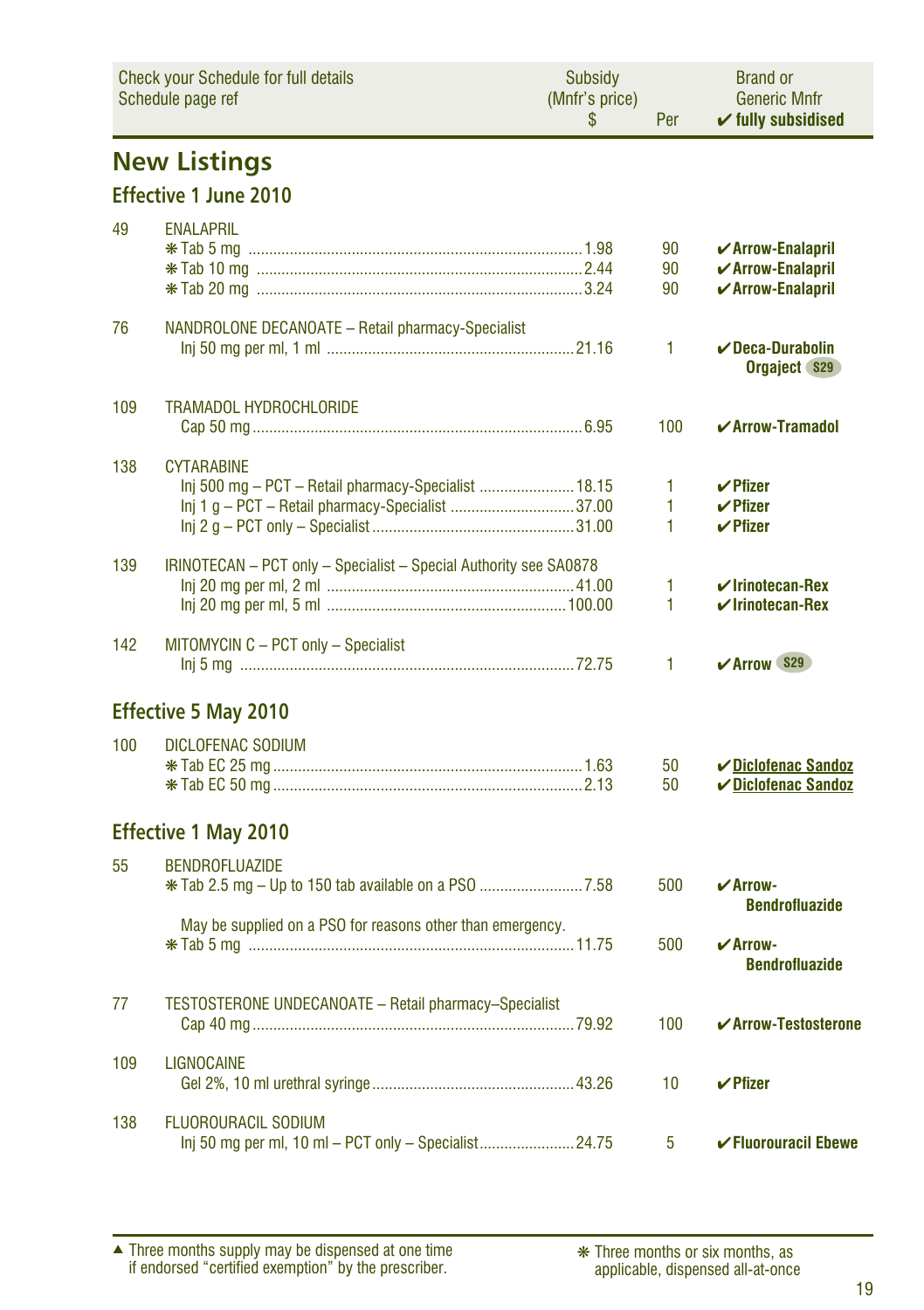| Check your Schedule for full details<br>Schedule page ref |                                                                                                                                                                                                                                                                                                                                                                                                                                                                                                                                                                                                                                                                                                                                                                                                                                                                                                                                                                                                                                                                                                                                                                                                                                                                                                                                                                                                                                                                                                                                                                                        | <b>Subsidy</b><br>(Mnfr's price)<br>\$ | Per    | <b>Brand or</b><br><b>Generic Mnfr</b><br>$\checkmark$ fully subsidised |
|-----------------------------------------------------------|----------------------------------------------------------------------------------------------------------------------------------------------------------------------------------------------------------------------------------------------------------------------------------------------------------------------------------------------------------------------------------------------------------------------------------------------------------------------------------------------------------------------------------------------------------------------------------------------------------------------------------------------------------------------------------------------------------------------------------------------------------------------------------------------------------------------------------------------------------------------------------------------------------------------------------------------------------------------------------------------------------------------------------------------------------------------------------------------------------------------------------------------------------------------------------------------------------------------------------------------------------------------------------------------------------------------------------------------------------------------------------------------------------------------------------------------------------------------------------------------------------------------------------------------------------------------------------------|----------------------------------------|--------|-------------------------------------------------------------------------|
|                                                           | <b>Changes to Restrictions</b>                                                                                                                                                                                                                                                                                                                                                                                                                                                                                                                                                                                                                                                                                                                                                                                                                                                                                                                                                                                                                                                                                                                                                                                                                                                                                                                                                                                                                                                                                                                                                         |                                        |        |                                                                         |
|                                                           | <b>Effective 1 June 2010</b>                                                                                                                                                                                                                                                                                                                                                                                                                                                                                                                                                                                                                                                                                                                                                                                                                                                                                                                                                                                                                                                                                                                                                                                                                                                                                                                                                                                                                                                                                                                                                           |                                        |        |                                                                         |
| 33                                                        | <b>PANCREATIC ENZYME</b><br>Cap 8,000 USP u lipase, 30,000 USP u amylase,<br>30,000 USP u protease - Retail pharmacy-Specialist  85.00                                                                                                                                                                                                                                                                                                                                                                                                                                                                                                                                                                                                                                                                                                                                                                                                                                                                                                                                                                                                                                                                                                                                                                                                                                                                                                                                                                                                                                                 |                                        | 250    | $\mathcal V$ Cotazym ECS                                                |
|                                                           | Cap EC 10,000 BP u lipase, 9,000 BP u amylase and<br>210 BP u protease - Retail pharmacy-Specialist 34.93                                                                                                                                                                                                                                                                                                                                                                                                                                                                                                                                                                                                                                                                                                                                                                                                                                                                                                                                                                                                                                                                                                                                                                                                                                                                                                                                                                                                                                                                              |                                        | 100    | $\checkmark$ Creon 10000                                                |
|                                                           | Cap EC 25,000 BP u lipase, 18,000 BP u amylase,<br>1,000 BP u protease - Retail pharmacy-Specialist 94.38<br>Cap EC 25,000 BP u lipase, 22,500 BP u amylase,                                                                                                                                                                                                                                                                                                                                                                                                                                                                                                                                                                                                                                                                                                                                                                                                                                                                                                                                                                                                                                                                                                                                                                                                                                                                                                                                                                                                                           |                                        | 100    | $\mathcal V$ Creon Forte                                                |
|                                                           | 1,250 BP u protease - Retail pharmacy-Specialist 94.40                                                                                                                                                                                                                                                                                                                                                                                                                                                                                                                                                                                                                                                                                                                                                                                                                                                                                                                                                                                                                                                                                                                                                                                                                                                                                                                                                                                                                                                                                                                                 |                                        | 100    | $\vee$ Panzytrat                                                        |
| 39                                                        | <b>FERROUS SULPHATE</b><br>*# Oral liq 30 mg per 1 ml +50 mg per 5 ml<br>(6 mg elemental per 1 ml 30 mg elemental per 1 ml) 10.30                                                                                                                                                                                                                                                                                                                                                                                                                                                                                                                                                                                                                                                                                                                                                                                                                                                                                                                                                                                                                                                                                                                                                                                                                                                                                                                                                                                                                                                      |                                        | 500 ml | $\sqrt{F}$ erodan                                                       |
| 65                                                        | <b>MALATHION</b>                                                                                                                                                                                                                                                                                                                                                                                                                                                                                                                                                                                                                                                                                                                                                                                                                                                                                                                                                                                                                                                                                                                                                                                                                                                                                                                                                                                                                                                                                                                                                                       |                                        |        | 200 ml OP <b>v</b> Derbac-M                                             |
| 71                                                        | <b>COMBINED ORAL CONTRACEPTIVES</b><br>SA0500 Special Authority for Alternate Subsidy<br>Initial application from any medical practitioner. Approvals valid for 2 years for applications meeting the following<br>criteria:<br>Both:<br>1.<br>Either:<br>1.1 Patient is on a Social Welfare benefit; or<br>1.2 Patient has an income no greater than the benefit; and<br>2 Has tried at least one of the fully funded options and has been unable to tolerate it.<br>Renewal from any medical practitioner. Approvals valid for 2 years for applications meeting the following criteria:<br>Either:<br>1.<br>Patient is on a Social Welfare benefit; or<br>2 Patient has an income no greater than the benefit.<br>Notes: The approval numbers of Special Authorities approved after 1 November 1999 are interchangeable<br>between Mercilon, and Marvelon, Minulet and Femodene.<br>The additional subsidy will fund Mercilon, and Marvelon, Minulet and Femodene up to the manufacturer's price<br>for each of these products as identified on the Schedule at 1 November 1999.<br>Special Authorities approved before 1 November 1999 remain valid until the expiry date and can be renewed<br>providing that women are still either:<br>• on a Social Welfare benefit; or<br>have an income no greater than the benefit.<br>$\bullet$<br>The approval numbers of Special Authorities approved before 1 November 1999 are interchangeable for products<br>within the combined oral contraceptives and progestogen-only contraceptives groups, except Loette and<br>Microgynon 20 ED |                                        |        |                                                                         |
| 72                                                        | PROGESTOGEN-ONLY CONTRACEPTIVES<br>SA0500 Special Authority for Alternate Subsidy<br>Initial application from any medical practitioner. Approvals valid for 2 years for applications meeting the following<br>criteria:<br>Both:<br>1 Either:                                                                                                                                                                                                                                                                                                                                                                                                                                                                                                                                                                                                                                                                                                                                                                                                                                                                                                                                                                                                                                                                                                                                                                                                                                                                                                                                          |                                        |        |                                                                         |
|                                                           | 1.1 Patient is on a Social Welfare benefit; or                                                                                                                                                                                                                                                                                                                                                                                                                                                                                                                                                                                                                                                                                                                                                                                                                                                                                                                                                                                                                                                                                                                                                                                                                                                                                                                                                                                                                                                                                                                                         |                                        |        |                                                                         |
|                                                           | 1.2 Patient has an income no greater than the benefit; and<br>2 Has tried at least one of the fully funded options and has been unable to tolerate it.                                                                                                                                                                                                                                                                                                                                                                                                                                                                                                                                                                                                                                                                                                                                                                                                                                                                                                                                                                                                                                                                                                                                                                                                                                                                                                                                                                                                                                 |                                        |        | continued                                                               |
|                                                           | Patients pay a manufacturer's surcharge when                                                                                                                                                                                                                                                                                                                                                                                                                                                                                                                                                                                                                                                                                                                                                                                                                                                                                                                                                                                                                                                                                                                                                                                                                                                                                                                                                                                                                                                                                                                                           |                                        |        | (\$29) Unannroyed medicine sunnlied under Section 29                    |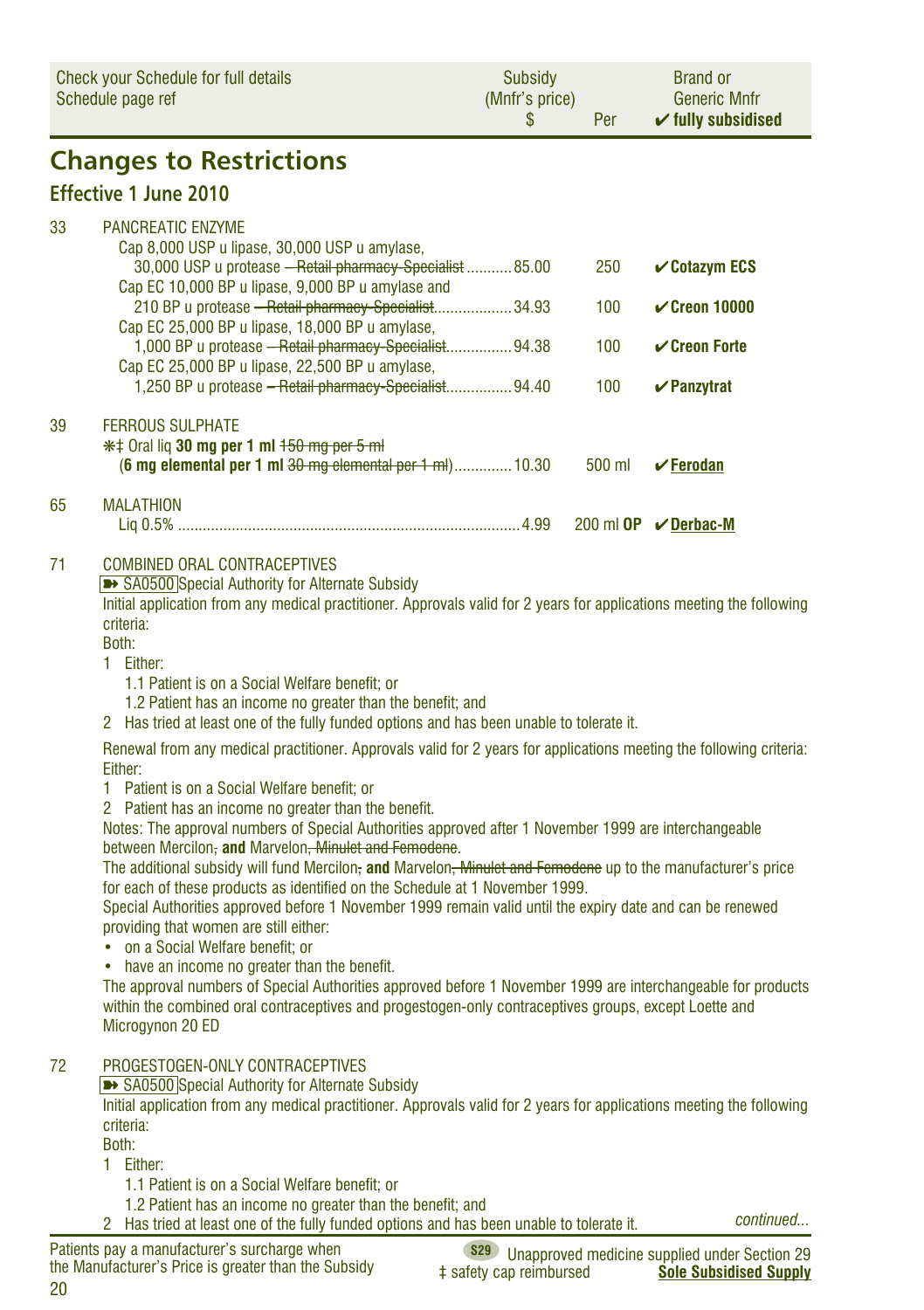| Check your Schedule for full details | Subsidy        | <b>Brand or</b>               |
|--------------------------------------|----------------|-------------------------------|
| Schedule page ref                    | (Mnfr's price) | <b>Generic Mnfr</b>           |
|                                      | Per            | $\checkmark$ fully subsidised |

#### **Changes to Restrictions - effective 1 June 2010 (continued)**

*continued...*

Renewal from any medical practitioner. Approvals valid for 2 years for applications meeting the following criteria: Either:

- 1 Patient is on a Social Welfare benefit: or
- 2 Patient has an income no greater than the benefit.

Notes: The approval numbers of Special Authorities approved after 1 November 1999 are interchangeable between Mercilon- and Marvelon<del>, Minulet and Femodene</del>.

The additional subsidy will fund Mercilon, **and** Marvelon, Minulet and Femodene up to the manufacturer's price for each of these products as identified on the Schedule at 1 November 1999.

Special Authorities approved before 1 November 1999 remain valid until the expiry date and can be renewed providing that women are still either:

- on a Social Welfare benefit; or
- have an income no greater than the benefit.

The approval numbers of Special Authorities approved before 1 November 1999 are interchangeable for products within the combined oral contraceptives and progestogen-only contraceptives groups, except Loette and Microgynon 20 ED

#### 107 ALENDRONATE SODIUM – Special Authority see SA0990 – Retail pharmacy

| 1ab/0 |  |  |
|-------|--|--|
|       |  |  |

| ALENDRONATE SODIUM WITH CHOLECALCIFEROL - Special Authority see SA0990 - Retail pharmacy |          |                           |
|------------------------------------------------------------------------------------------|----------|---------------------------|
|                                                                                          | $\sim$ 4 | $\checkmark$ Fosamax Plus |
|                                                                                          |          | $\checkmark$ Fosamax Plus |

#### **■** SA0990 Special Authority for Subsidy

Initial application — (Underlying cause – Osteoporosis) from any relevant practitioner. Approvals valid without further renewal unless notified for applications meeting the following criteria: Any of the following:

- 1 History of one significant osteoporotic fracture demonstrated radiologically and documented bone mineral density (BMD)  $\geq 2.5$  standard deviations below the mean normal value in young adults (i.e. T-Score  $\leq$  -2.5) (see Note); or
- 2 History of one significant osteoporotic fracture demonstrated radiologically, and either the patient is elderly, or densitometry scanning cannot be performed because of major logistical, technical or pathophysiological reasons. It is unlikely that this provision would apply to many patients under 75 years of age; or
- 3 History of two significant osteoporotic fractures demonstrated radiologically; or
- 4 Documented T-Score ≤ -3.0 (see Note); or
- 5 A 10-year risk of hip fracture ≥ 3%, calculated using a published risk assessment algorithm (e.g. FRAX or Dubbo) which incorporates BMD measurements (see Note).

Initial application — (Underlying cause – glucocorticosteroid therapy) from any relevant practitioner. Approvals valid for 1 year for applications meeting the following criteria: Both:

- 1 The patient is receiving systemic glucocorticosteriod therapy ( $\geq$  5 mg per day prednisone equivalents) and has already received or is expected to receive therapy for at least three months; and
- 2 Either:
	- 2.1 The patient has documented BMD  $\geq$  1.5 standard deviations below the mean normal value in young adults (i.e. T-Score  $\leq$  -1.5) (see Note); or

2.2 The patient has a history of one significant osteoporotic fracture demonstrated radiologically.

Renewal — (Underlying cause was, and remains, glucocorticosteroid therapy) from any relevant practitioner. Approvals valid for 1 year where the patient is continuing systemic glucocorticosteriod therapy ( $\geq 5$  mg per day prednisone equivalents).

Renewal — (Underlying cause was glucocorticosteroid therapy but patient now meets the 'Underlying cause osteoporosis' criteria) from any relevant practitioner. Approvals valid without further renewal unless notified for applications meeting the following criteria: Any of the following: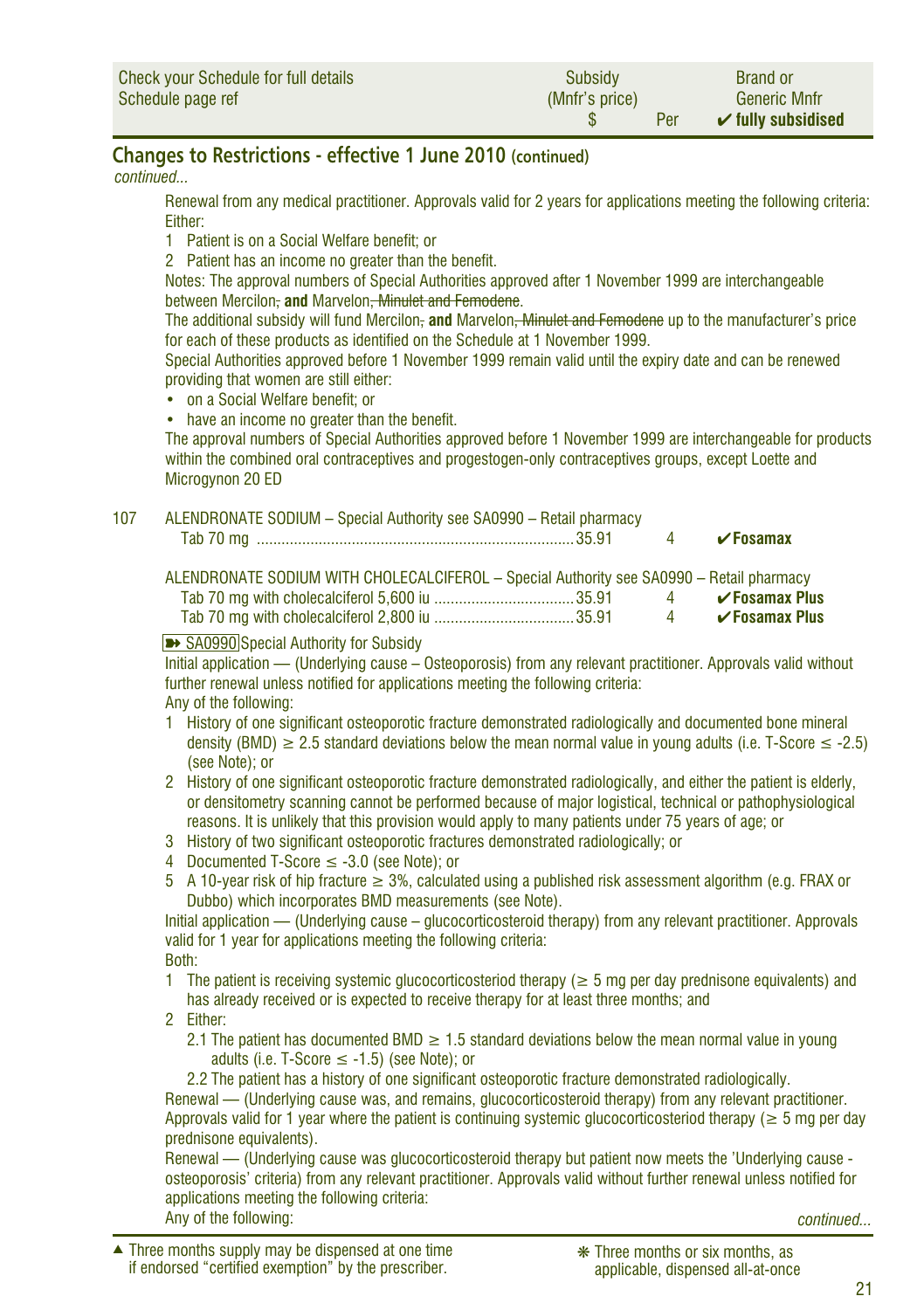| Check your Schedule for full details | Subsidy        | <b>Brand or</b>               |
|--------------------------------------|----------------|-------------------------------|
| Schedule page ref                    | (Mnfr's price) | <b>Generic Mnfr</b>           |
|                                      | Per            | $\checkmark$ fully subsidised |

#### **Changes to Restrictions - effective 1 June 2010 (continued)**

*continued...*

- 1 History of one significant osteoporotic fracture demonstrated radiologically and documented bone mineral density (BMD)  $\geq 2.5$  standard deviations below the mean normal value in young adults (i.e. T-Score  $\leq$  -2.5) (see Note); or
- 2 History of one significant osteoporotic fracture demonstrated radiologically, and either the patient is elderly, or densitometry scanning cannot be performed because of major logistical, technical or pathophysiological reasons. It is unlikely that this provision would apply to many patients under 75 years of age; or
- 3 History of two significant osteoporotic fractures demonstrated radiologically; or
- 4 Documented T-Score ≤ -3.0 (see Note); or
- 5 A 10-year risk of hip fracture ≥ 3%, calculated using a published risk assessment algorithm (e.g. FRAX or Dubbo) which incorporates BMD measurements (see Note).

Notes:

- a) **BMD (including BMD used to derive** T-Score) must be derived **measured** using dual-energy x-ray absorptiometry (DXA). Quantitative ultrasound and quantitative computed tomography (QCT) are not acceptable.
- b) Evidence used by National Institute for Health and Clinical Excellence (NICE) guidance indicates that patients aged 75 years and over who have a history of significant osteoporotic fracture demonstrated radiologically are very likely to have a T-Score  $\leq$  -2.5, and therefore do not require BMD measurement for treatment with bisphosphonates.
- c) Osteoporotic fractures are the incident events for severe (established) osteoporosis, and can be defined using the WHO definitions of osteoporosis and fragility fracture. The WHO defines severe (established) osteoporosis as a T-score below -2.5 with one or more associated fragility fractures. Fragility fractures are fractures that occur as a result of mechanical forces that would not ordinarily cause fracture (minimal trauma). The WHO has quantified this as forces equivalent to a fall from a standing height or less.
- d) In line with the Australian guidelines for funding alendronate, a vertebral fracture is defined as a 20% or greater reduction in height of the anterior or mid portion of a vertebral body relative to the posterior height of that body, or a 20% or greater reduction in any of these heights compared to the vertebral body above or below the affected vertebral body.
- 135 NALTREXONE HYDROCHLORIDE Special Authority see SA0909 Retail pharmacy

| <b>B</b> SA0909 Special Authority for Subsidy |  |  |
|-----------------------------------------------|--|--|

Initial application from any medical practitioner. Approvals valid for 3 months for applications meeting the following criteria:

Both:

- 1 Patient is currently enrolled in a recognised comprehensive treatment programme for alcohol dependence; and
- 2 Applicant works in **or with** a community Alcohol and Drug Service contracted to one of the 24 District Health Boards or accredited against the New Zealand Alcohol and Other Drug Sector Standard or the National Mental Health Sector Standard.

Renewal from any medical practitioner. Approvals valid for 3 months for applications meeting the following criteria:

Both:

- 1 Compliance with the medication (prescriber determined); and
- 2 Any of the following:
	- 2.1 Patient is still unstable and requires further treatment; or
	- 2.2 Patient achieved significant improvement but requires further treatment; or
	- 2.3 Patient is well controlled but requires maintenance therapy.

The patient may not have had more than 1 prior approval in the last 12 months.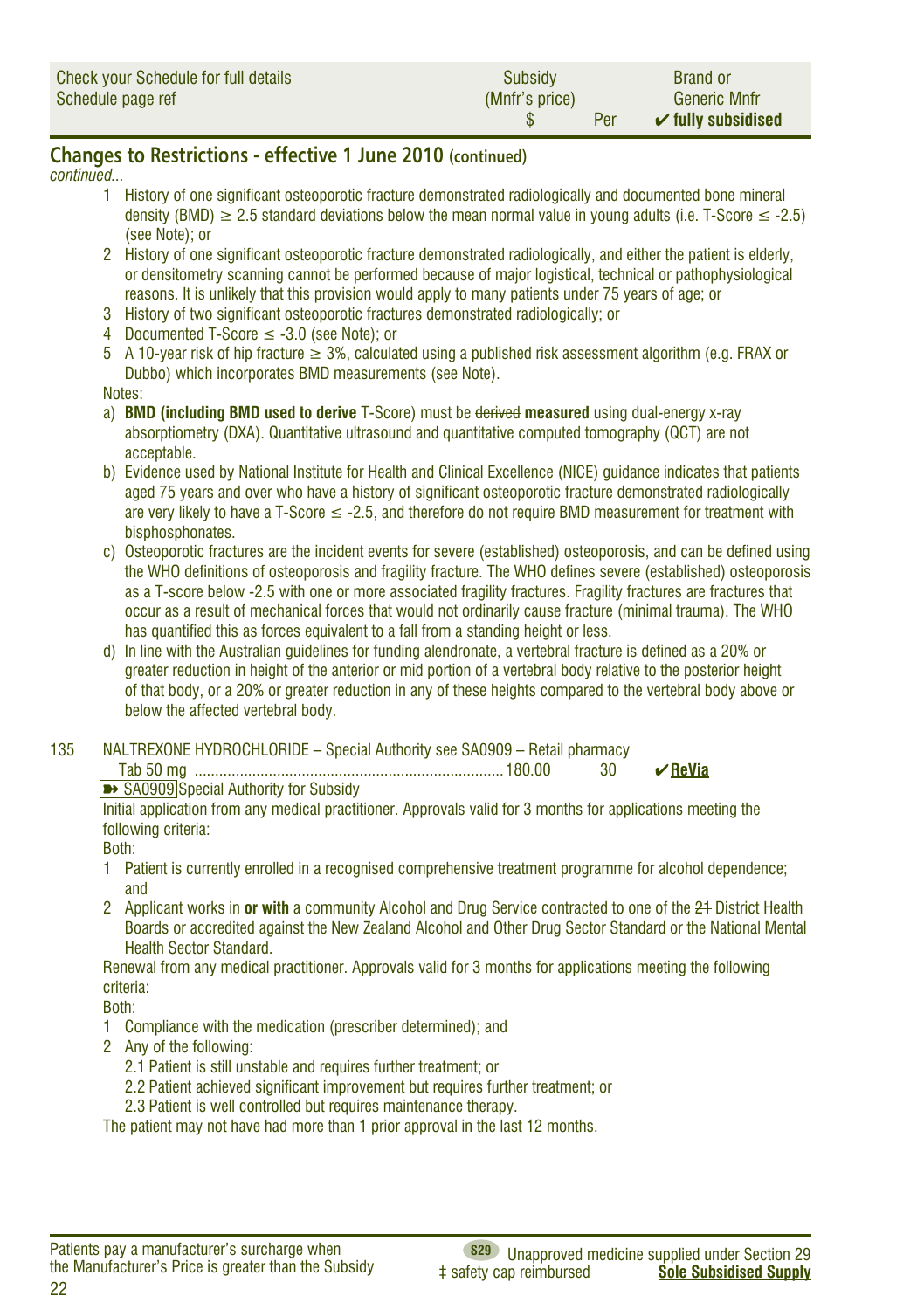|     | <b>Check your Schedule for full details</b><br>Schedule page ref                                      | <b>Subsidy</b><br>(Mnfr's price)<br>\$ | Per         | <b>Brand or</b><br><b>Generic Mnfr</b><br>$\checkmark$ fully subsidised                   |  |  |  |  |  |
|-----|-------------------------------------------------------------------------------------------------------|----------------------------------------|-------------|-------------------------------------------------------------------------------------------|--|--|--|--|--|
|     | Changes to Restrictions - effective 1 June 2010 (continued)                                           |                                        |             |                                                                                           |  |  |  |  |  |
| 138 | <b>CYTARABINE</b><br>lnj 500 mg <del>100 mg per ml, 5 ml</del> – PCT –                                |                                        | 1           | $\boldsymbol{\nu}$ Pfizer                                                                 |  |  |  |  |  |
|     | Inj 1 g $100$ mg per ml, $10$ ml $-$ PCT $-$                                                          | 95.36<br>42.65                         | 5<br>1<br>1 | $\boldsymbol{\mathsf{v}}$ Mayne<br>$\checkmark$ Pfizer<br>$\boldsymbol{\checkmark}$ Mayne |  |  |  |  |  |
|     | Inj 2 g +00 mg per ml, 20 ml - PCT only - Specialist31.00                                             | 34.47                                  | 1<br>1      | $\boldsymbol{\nu}$ Pfizer<br>$\boldsymbol{\mathsf{v}}$ Mayne                              |  |  |  |  |  |
| 138 | <b>CYTARABINE</b>                                                                                     |                                        | $10 + mg$   | $\boldsymbol{\mathsf{v}}$ Baxter                                                          |  |  |  |  |  |
|     | <b>Effective 1 May 2010</b>                                                                           |                                        |             |                                                                                           |  |  |  |  |  |
| 34  | DOCUSATE SODIUM - Only on a prescription                                                              |                                        | 100<br>100  | $\checkmark$ Laxofast 50<br>$\checkmark$ Laxofast 120                                     |  |  |  |  |  |
| 38  | <b>CALCIUM CARBONATE</b>                                                                              |                                        | 30          | <b>∠Calsource</b>                                                                         |  |  |  |  |  |
| 38  | <b>CALCIUM CARBONATE</b>                                                                              |                                        | 250<br>250  | $\checkmark$ Calci-Tab 500<br>$\checkmark$ Calci-Tab 600                                  |  |  |  |  |  |
| 38  | <b>SODIUM FLUORIDE</b>                                                                                |                                        | 100         | $\nu$ PSM                                                                                 |  |  |  |  |  |
| 38  | <b>FERROUS FUMARATE</b>                                                                               |                                        | 100         | $\checkmark$ Ferro-tab                                                                    |  |  |  |  |  |
| 38  | FERROUS FUMARATE WITH FOLIC ACID<br>Tab 310 mg (100 mg elemental) with folic acid 350 $\mu$ g4.75     |                                        | 60          | $\checkmark$ Ferro-F-Tabs                                                                 |  |  |  |  |  |
| 38  | FERROUS GLUCONATE WITH ASCORBIC ACID<br>* Tab 170 mg (20 mg elemental) with ascorbic acid 40 mg 12.04 |                                        | 500         | $\checkmark$ Healtheries Iron<br>with Vitamin C                                           |  |  |  |  |  |
| 39  | <b>FERROUS SULPHATE</b><br><b>*</b> Tab long-acting 325 mg (105 mg elemental) 5.06                    | (15.58)                                | 150         | Ferro-Gradumet                                                                            |  |  |  |  |  |
|     | ## Oral liq 150 mg per 5 ml (30 mg elemental per 1 ml)  10.30                                         |                                        | 500 ml      | $\checkmark$ Ferodan                                                                      |  |  |  |  |  |
| 39  | FERROUS SULPHATE WITH FOLIC ACID<br>* Tab long-acting 325 mg (105 mg elemental) with                  | (3.73)                                 | 30          | Ferrograd-Folic                                                                           |  |  |  |  |  |
| 39  | <b>MAGNESIUM SULPHATE</b>                                                                             |                                        | 10          | $\boldsymbol{\mathsf{v}}$ Mayne                                                           |  |  |  |  |  |

Three months supply may be dispensed at one time if endorsed "certified exemption" by the prescriber. ▲ ❋ Three months or six months, as

applicable, dispensed all-at-once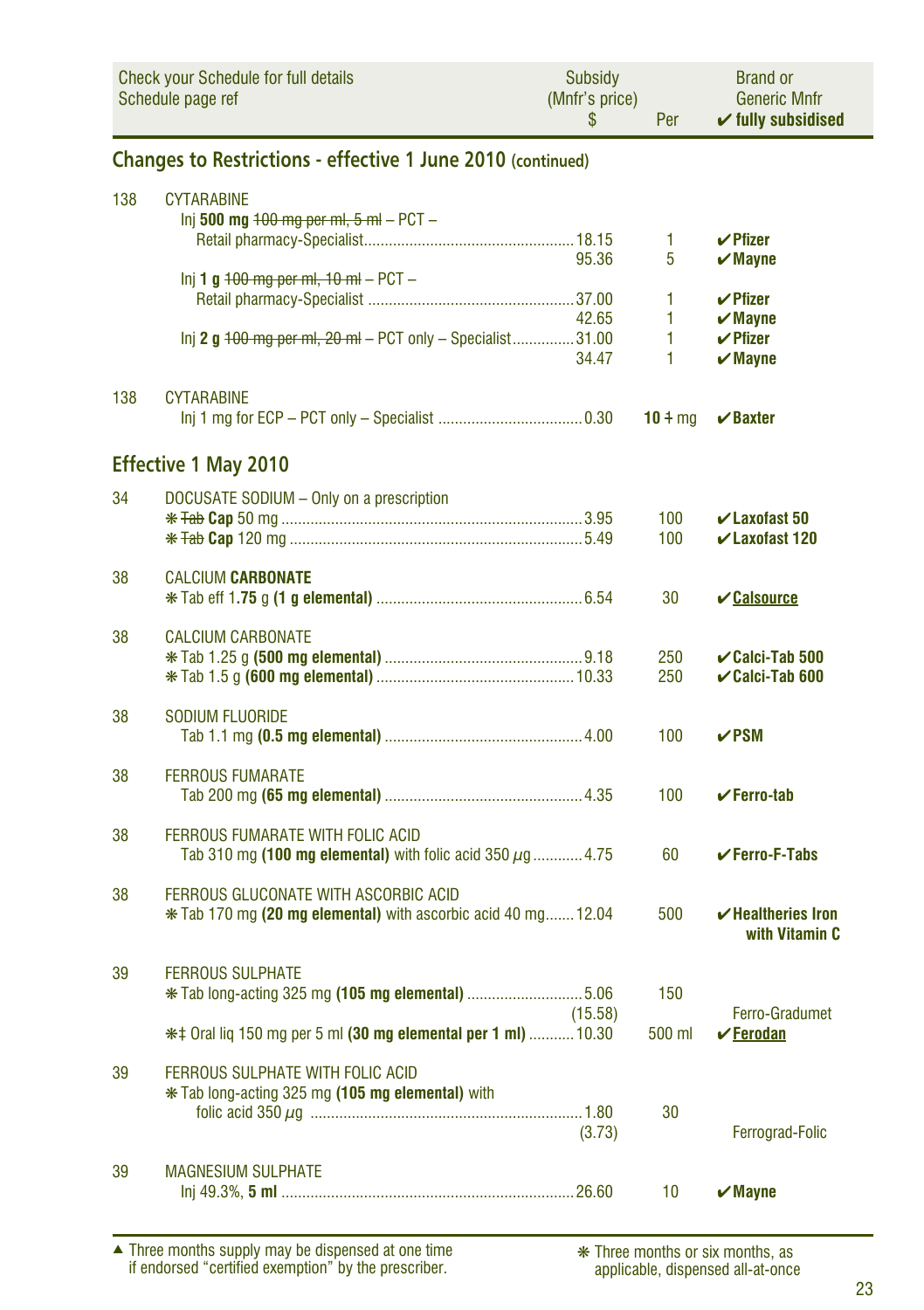| <b>Check your Schedule for full details</b> | Subsidy        | <b>Brand or</b>               |
|---------------------------------------------|----------------|-------------------------------|
| Schedule page ref                           | (Mnfr's price) | <b>Generic Mnfr</b>           |
|                                             | Per            | $\checkmark$ fully subsidised |

#### **Changes to Restrictions - effective 1 May 2010 (continued)**

#### 39 ZINC SULPHATE ❋ Cap 220 **137.4** mg **(50 mg elemental)** ...................................10.00 100 ✔**Zincaps** 138 GEMCITABINE HYDROCHLORIDE – PCT only – Specialist – Special Authority see **SA1012 <del>0877</del>**<br>Juli 1.0 **Cemcitabine Fhewe**  Inj 1 g ...................................................................................245.00 1 ✔**Gemcitabine Ebewe √ Gemzar**<br>✓ Gemcitabine Fhewe Inj 200 mg ..............................................................................49.00 1 ✔**Gemcitabine Ebewe** 78.00 ✔**Gemzar** Inj 1 mg for ECP .......................................................................0.26 1 mg ✔**Baxter**

#### ■ **SA1012 0877** Special Authority for Subsidy

**Initial application - (Hodgkin's disease) only from a relevant specialist or medical practitioner on the recommendation of a relevant specialist. Approvals valid for 12 months for applications meeting the following criteria:**

#### **All of the following**

- **1 The patient has Hodgkin's disease\*; and**
- **2 Either**
	- **2.1 Disease has failed to respond to second-line salvage chemotherapy treatment; or**
	- **2.2 Disease has relapsed following transplant; or**
	- **2.3 The patient is unsuitable for, or intolerant to, second-line salvage chemotherapy or high dose chemotherapy and transplant.**
- **3 Gemcitabine to be given for a maximum of 6 treatment cycles.**

**Initial application - (T-cell Lymphoma) only from a relevant specialist or medical practitioner on the recommendation of a relevant specialist. Approvals valid for 12 months for applications meeting the following criteria:**

#### **All of the following**

- **1 The patient has T-cell lymphoma\*; and**
- **2 Gemcitabine to be given for a maximum of 6 treatment cycles.**

Initial application **- (Other indications)** only from a relevant specialist or medical practitioner on the recommendation of a relevant specialist. Approvals valid for 12 months for applications meeting the following criteria:

Any of the following:

- 1 The patient has non small cell lung carcinoma (stage IIIa, or above); or
- 2 The patient has advanced malignant mesothelioma\*; or
- 3 The patient has advanced pancreatic carcinoma; or
- 4 The patient has ovarian, fallopian tube\* or primary peritoneal carcinoma\*; or
- 5 The patient has advanced transitional cell carcinoma of the urothelial tract (locally advanced or metastatic).

Renewal **- (Other Indications)** only from a relevant specialist or medical practitioner on the recommendation of a relevant specialist. Approvals valid for 12 months for applications meeting the following criteria: Either:

- 1 The patient requires continued therapy; or
- 2 The tumour has relapsed and requires re-treatment.

Note: Indications marked with a \* are Unapproved Indications.

| 143 | VINORELBINE - PCT only - Specialist - Special Authority see <b>SA1013 0901</b> |        |      |                                     |
|-----|--------------------------------------------------------------------------------|--------|------|-------------------------------------|
|     |                                                                                |        |      | $\boldsymbol{\nu}$ Navelbine        |
|     |                                                                                | 42.00  |      | $\checkmark$ Vinorelbine Ebewe      |
|     |                                                                                |        |      | $\boldsymbol{\checkmark}$ Navelbine |
|     |                                                                                | 210.00 |      | $\checkmark$ Vinorelbine Ebewe      |
|     |                                                                                |        | 1 ma | $\vee$ Baxter                       |

*continued...*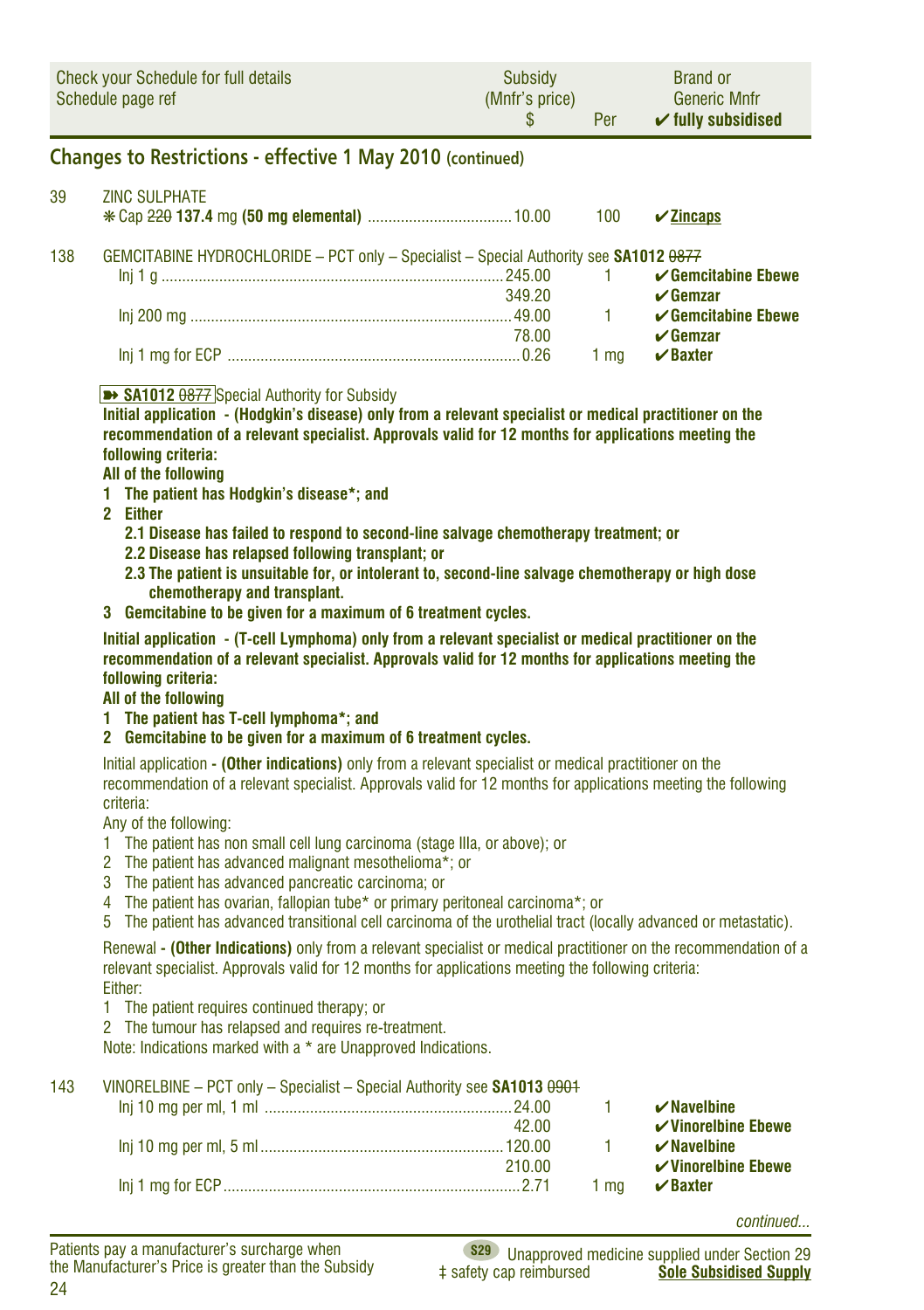#### **Changes to Restrictions - effective 1 May 2010 (continued)**

*continued...*

**EXAMPLE SA1013 0901** Special Authority for Subsidy

**Initial application - (Hodgkin's disease) only from a relevant specialist or medical practitioner on the recommendation of a relevant specialist. Approvals valid for 12 months for applications meeting the following criteria:**

**All of the following**

- **1 The patient has Hodgkin's disease\*; and**
- **2 Either**
	- **2.1 Disease has failed to respond to second-line salvage chemotherapy treatment; or**
	- **2.2 Disease has relapsed following transplant; or**
	- **2.3 The patient is unsuitable for, or intolerant to, second-line salvage chemotherapy or high dose chemotherapy and transplant.**
- **3 Vinorelbine to be given for a maximum of 6 treatment cycles.**

**Initial application - (T-cell Lymphoma) only from a relevant specialist or medical practitioner on the recommendation of a relevant specialist. Approvals valid for 12 months for applications meeting the following criteria:**

#### **All of the following**

- **1 The patient has T-cell lymphoma\*; and**
- **2 Vinorelbine to be given for a maximum of 6 treatment cycles.**

Initial application – **(Other indications)** only from a relevant specialist or medical practitioner on the recommendation of a relevant specialist. Approvals valid for 12 months for applications meeting the following criteria:

Any of the following:

- 1 The patient has metastatic breast cancer; or
- 2 The patient has non-small cell lung cancer (stage IIIa, or above); or
- 3 All of the following:
	- 3.1 The patient has stage IB-IIIA non-small cell lung cancer; and
	- 3.2 Vinorelbine is to be given as adjuvant treatment in combination with cisplatin; and
	- 3.3 The patient has good performance status (WHO/ECOG grade 0-1).

Renewal – **(Other Indications)** only from a relevant specialist or medical practitioner on the recommendation of a relevant specialist. Approvals valid for 12 months for applications meeting the following criteria: Either:

- 1 The patient requires continued therapy; or
- 2 The tumour has relapsed and requires re-treatment.

Note: Indications marked with a \* are Unapproved Indications.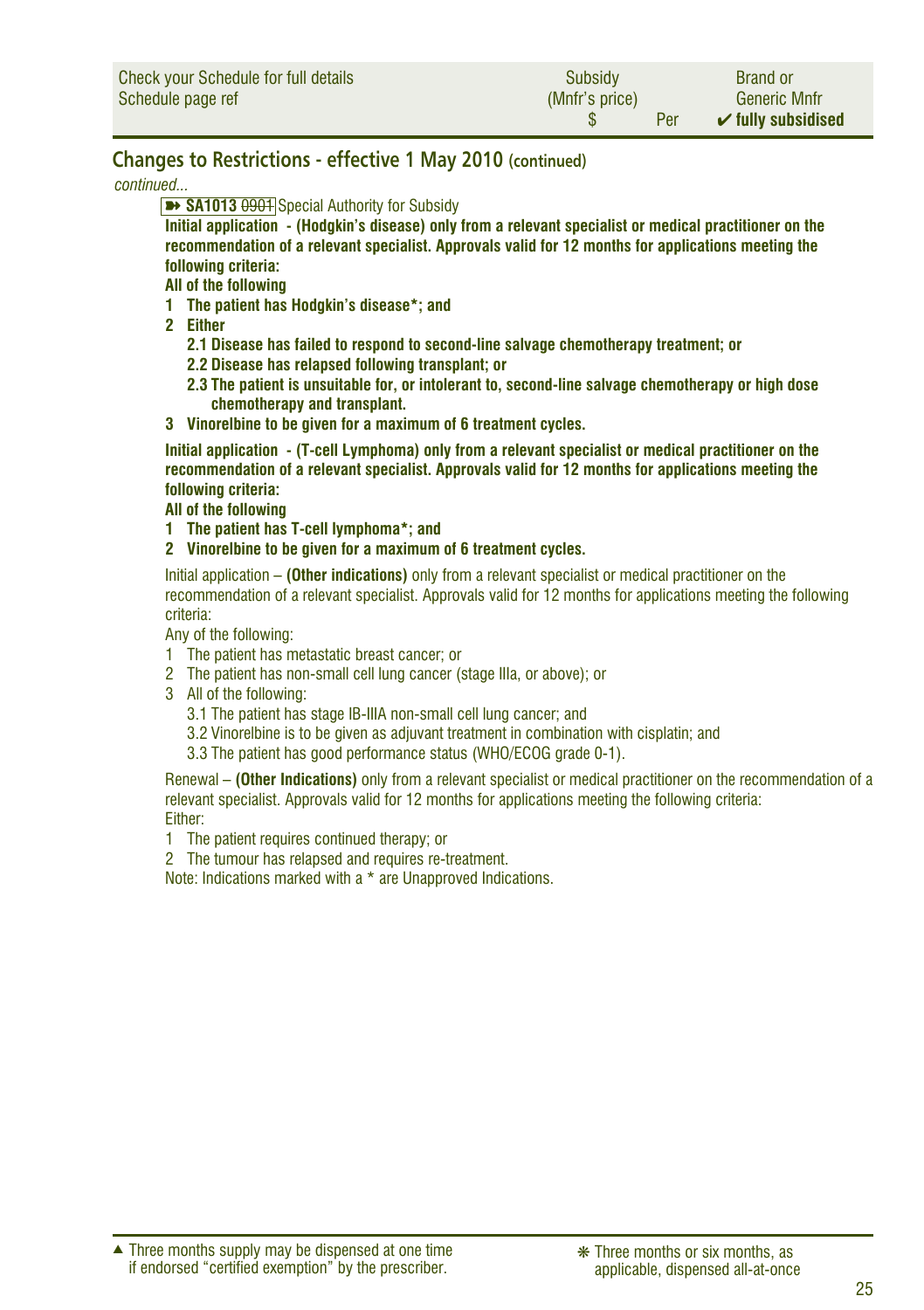| Check your Schedule for full details | Subsidy        | <b>Brand or</b>               |
|--------------------------------------|----------------|-------------------------------|
| Schedule page ref                    | (Mnfr's price) | <b>Generic Mnfr</b>           |
|                                      | Per            | $\checkmark$ fully subsidised |

# **Changes to Subsidy and Manufacturer's Price**

### **Effective 1 June 2010**

| 34  | DOCUSATE SODIUM $-$ Only on a prescription ( $\downarrow$ subsidy)                                                                         |        | 100              |                                                      |
|-----|--------------------------------------------------------------------------------------------------------------------------------------------|--------|------------------|------------------------------------------------------|
|     |                                                                                                                                            | (4.89) |                  | Coloxyl                                              |
|     |                                                                                                                                            |        | 100              |                                                      |
|     |                                                                                                                                            | (6.73) |                  | Coloxyl                                              |
| 125 | RISPERIDONE (+ subsidy)                                                                                                                    |        |                  |                                                      |
|     |                                                                                                                                            |        | 20               | $\boldsymbol{\nu}$ Ridal                             |
|     |                                                                                                                                            | 3.51   | 60               | $\vee$ Ridal                                         |
|     |                                                                                                                                            |        | 60               | $\boldsymbol{\nu}$ Ridal                             |
|     |                                                                                                                                            |        | 60<br>60         | $\boldsymbol{\nu}$ Ridal                             |
|     |                                                                                                                                            |        | 60               | $\boldsymbol{\nu}$ Ridal<br>$\boldsymbol{\nu}$ Ridal |
|     |                                                                                                                                            |        |                  |                                                      |
| 138 | <b>CYTARABINE</b>                                                                                                                          |        | 5                | $\vee$ Pfizer                                        |
|     | Inj 100 mg – PCT – Retail pharmacy-Specialist ( $\downarrow$ subsidy)  76.00<br>Inj 1 mg for ECP - PCT only - Specialist (1 subsidy)  0.30 |        | 10 <sub>mg</sub> | $\vee$ Baxter                                        |
|     | Note - Baxter inj 1 mg for ECP subsidy and price increase is pro rated to the new 10 mg pack size.                                         |        |                  |                                                      |
| 143 | <b>VINCRISTINE SULPHATE</b>                                                                                                                |        |                  |                                                      |
|     | $Inj 1$ mg per ml, $1$ ml $-$ PCT $-$                                                                                                      |        |                  |                                                      |
|     | Retail pharmacy-Specialist (1 subsidy)  108.00                                                                                             |        | 5                | $\checkmark$ Hospira                                 |
|     | $lnj$ 1 mg per ml, 2 ml – PCT –                                                                                                            |        |                  |                                                      |
|     | Retail pharmacy-Specialist (4 subsidy)  116.00                                                                                             |        | 5                | $\checkmark$ Hospira                                 |
|     | Inj 1 mg for ECP - PCT only - Specialist (4 subsidy)  15.77                                                                                |        | 1 <sub>mq</sub>  | $\vee$ Baxter                                        |
| 156 | BECLOMETHASONE DIPROPIONATE (1 price)                                                                                                      |        |                  |                                                      |
|     |                                                                                                                                            |        | 200 dose OP      |                                                      |
|     |                                                                                                                                            | (4.00) |                  | Alanase                                              |
|     |                                                                                                                                            |        | 200 dose OP      |                                                      |
|     |                                                                                                                                            | (4.81) |                  | Alanase                                              |
|     | <b>Effective 1 May 2010</b>                                                                                                                |        |                  |                                                      |
| 61  | CROTAMITON (+ subsidy)                                                                                                                     |        |                  |                                                      |
|     | a) Only on a prescription                                                                                                                  |        |                  |                                                      |
|     | b) Not in combination                                                                                                                      |        |                  |                                                      |
|     |                                                                                                                                            |        | $20q$ OP         |                                                      |
|     |                                                                                                                                            | (4.45) |                  | Eurax                                                |
|     |                                                                                                                                            |        |                  |                                                      |
| 63  | CHLORHEXIDINE GLUCONATE - Subsidy by endorsement (# subsidy)                                                                               |        |                  |                                                      |
|     | a) No more than 500 ml per month<br>b) Only if prescribed for a dialysis patient and the prescription is endorsed accordingly.             |        |                  |                                                      |
|     |                                                                                                                                            |        | 500 ml           |                                                      |
|     |                                                                                                                                            | (5.40) |                  | <b>Orion</b>                                         |
|     |                                                                                                                                            |        |                  |                                                      |
| 74  | PREGNANCY TESTS - HCG URINE (4 subsidy)                                                                                                    |        |                  |                                                      |
|     | a) Up to 200 test available on a PSO                                                                                                       |        |                  |                                                      |
|     | b) Only on a PSO                                                                                                                           |        |                  |                                                      |
|     |                                                                                                                                            |        |                  | 25 test OP <del>V</del> MDS Quick Card               |
|     | Definite note a monetarity of a conclusion telephone<br>$\sim$                                                                             |        |                  |                                                      |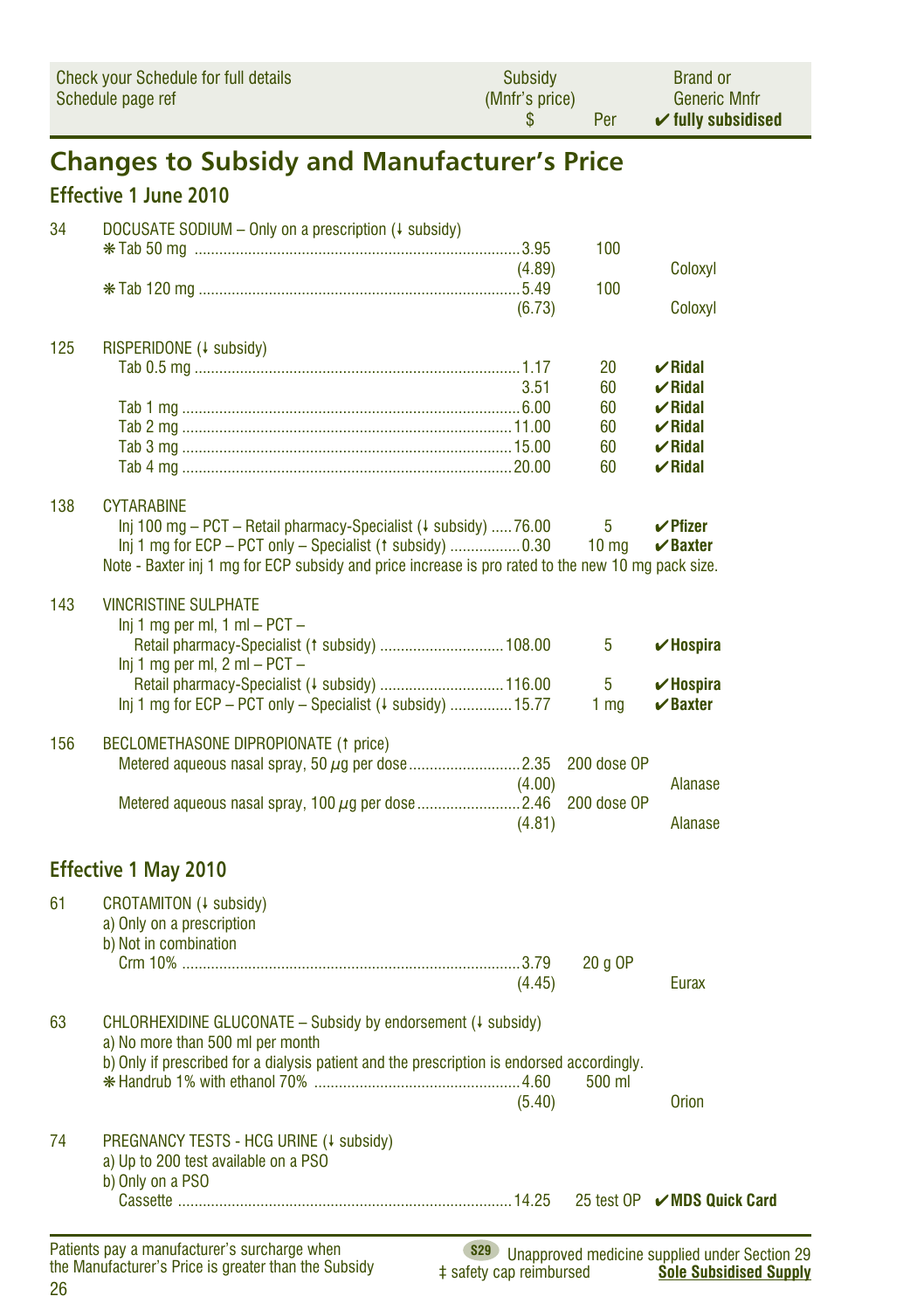|                                                                               | <b>Check your Schedule for full details</b><br>Schedule page ref                              | Subsidy<br>(Mnfr's price)<br>\$. | Per          | <b>Brand or</b><br><b>Generic Mnfr</b><br>$\checkmark$ fully subsidised |  |  |  |
|-------------------------------------------------------------------------------|-----------------------------------------------------------------------------------------------|----------------------------------|--------------|-------------------------------------------------------------------------|--|--|--|
| Changes to Subsidy and Manufacturers Price - effective 1 May 2010 (continued) |                                                                                               |                                  |              |                                                                         |  |  |  |
| 95                                                                            | LAMIVUDINE – Special Authority see $SA0779$ – Hospital pharmacy [HP1] ( $\downarrow$ subsidy) |                                  | 60           | $\sqrt{3}$ TC<br>$\sqrt{3}$ TC                                          |  |  |  |
| 136                                                                           | $CISPLATIN - PCT only - Specialist$ (+ subsidy)                                               |                                  | $\mathbf{1}$ | $\checkmark$ Cisplatin Ebewe<br>$\checkmark$ Cisplatin Ebewe            |  |  |  |
| 146                                                                           | MEGESTROL ACETATE - Retail pharmacy-Specialist $(1 \text{ subsidy})$                          | (74.25)                          | 30           | Megace                                                                  |  |  |  |

Three months supply may be dispensed at one time if endorsed "certified exemption" by the prescriber. ▲ ❋ Three months or six months, as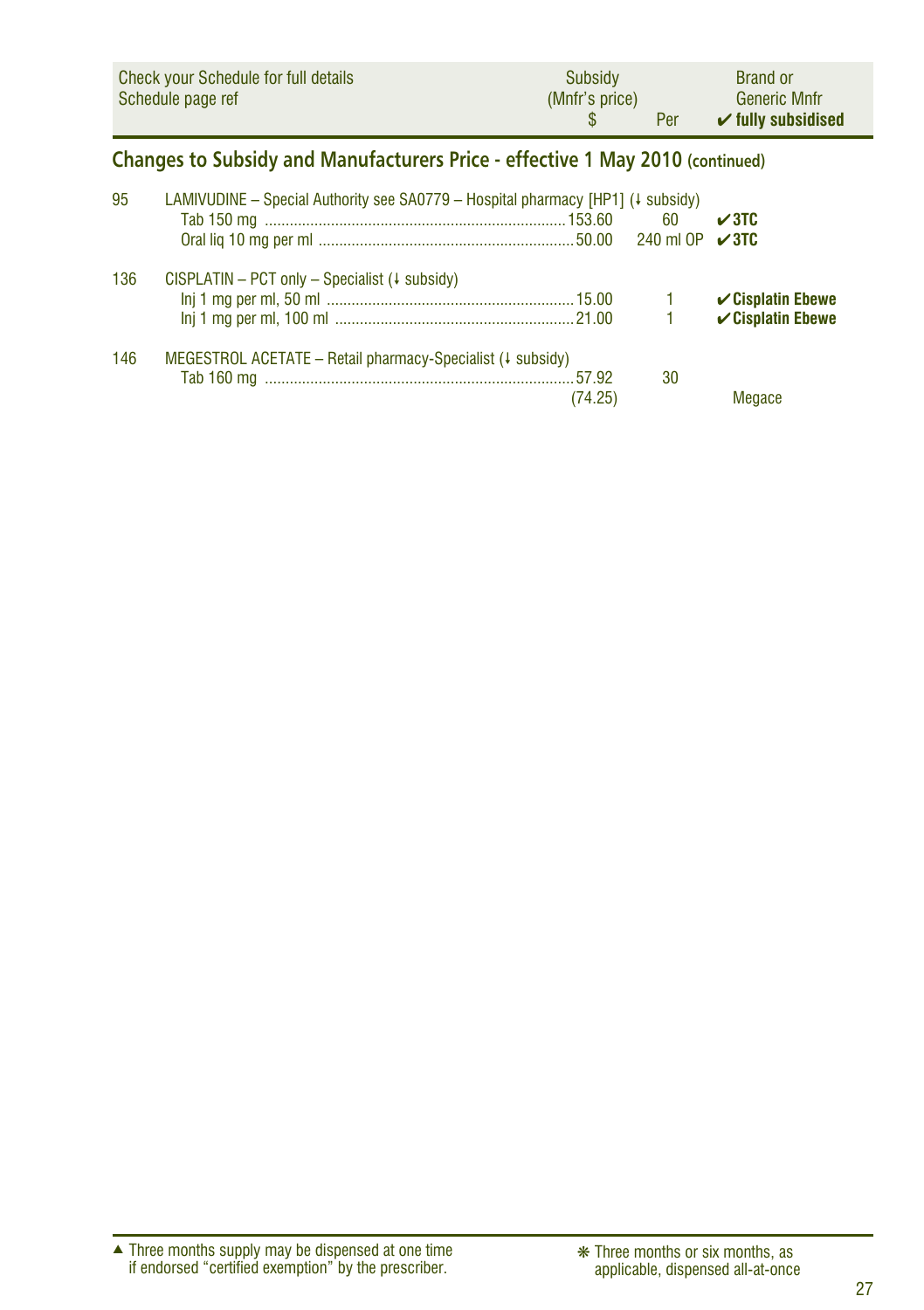|     | Check your Schedule for full details<br>Schedule page ref                                                                                                                    | Subsidy<br>(Mnfr's price)<br>S | Per    | <b>Brand or</b><br><b>Generic Mnfr</b><br>$\checkmark$ fully subsidised |
|-----|------------------------------------------------------------------------------------------------------------------------------------------------------------------------------|--------------------------------|--------|-------------------------------------------------------------------------|
|     | <b>Changes to Brand Name</b>                                                                                                                                                 |                                |        |                                                                         |
|     | Effective 1 June 2010                                                                                                                                                        |                                |        |                                                                         |
| 76  | DEXAMETHASONE SODIUM PHOSPHATE<br>$\ast$ lnj 4 mg per ml, 1 ml – Up to 5 inj available on a PS0 21.50<br>$\ast$ lnj 4 mg per ml, 2 ml – Up to 5 inj available on a PS0 31.00 |                                | 5<br>5 | $\vee$ Hospira Mayne<br><b>∕Hospira Mayne</b>                           |
| 138 | <b>CYTARABINE</b>                                                                                                                                                            |                                | 5      | <b>∠Pfizer Pharmacia</b>                                                |
| 143 | <b>VINCRISTINE SULPHATE</b><br>Inj 1 mg per ml, 1 ml – PCT – Retail pharmacy-Specialist  108.00<br>Inj 1 mg per ml, 2 ml – PCT – Retail pharmacy-Specialist  116.00          |                                | 5<br>5 | $\vee$ Hospira Mayne<br>$\vee$ Hospira Mayne                            |

# **Changes to Sole Subsidised Supply**

#### **Effective 1 June 2010**

For the list of new Sole Subsidised Supply products effective 1 June 2010 refer to the bold entries in the cumulative Sole Subsidised Supply table pages 10-18.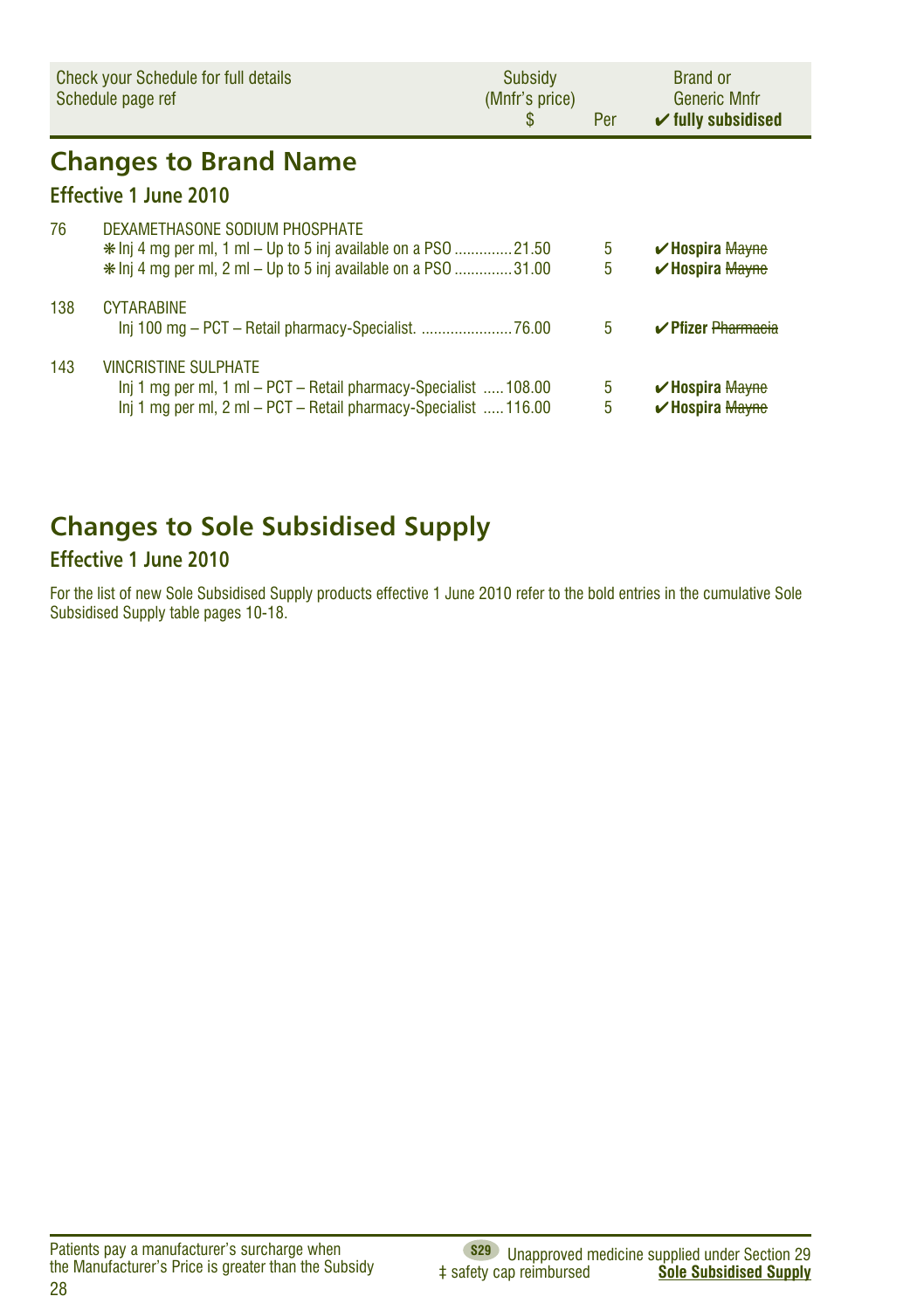| <b>Check your Schedule for full details</b><br>Schedule page ref |                                                                                                                                                           | Subsidy<br>(Mnfr's price)<br>\$ | Per               | <b>Brand or</b><br><b>Generic Mnfr</b><br>$\checkmark$ fully subsidised |
|------------------------------------------------------------------|-----------------------------------------------------------------------------------------------------------------------------------------------------------|---------------------------------|-------------------|-------------------------------------------------------------------------|
|                                                                  | <b>Delisted Items</b><br><b>Effective 1 June 2010</b>                                                                                                     |                                 |                   |                                                                         |
| 27                                                               | <b>ATROPINE SULPHATE</b><br>* Inj 1200 $\mu$ g, 1 ml – Up to 5 inj available on a PS032.00                                                                |                                 | 50                | $\blacktriangleright$ AstraZeneca                                       |
| 28                                                               | <b>OMEPRAZOLE</b>                                                                                                                                         |                                 | 28                | $\nu$ Dr Reddy's<br><b>Omeprazole</b>                                   |
|                                                                  |                                                                                                                                                           |                                 | 28                | $\nu$ Dr Reddy's<br><b>Omeprazole</b>                                   |
|                                                                  | Note - Dr Reddy's Omeprazole cap 10 mg and 40 mg, 30 cap pack, remain listed.                                                                             |                                 |                   |                                                                         |
| 44                                                               | POTASSIUM CHLORIDE                                                                                                                                        |                                 | 50                | $\blacktriangleright$ AstraZeneca                                       |
| 52                                                               | <b>ATENOLOL</b>                                                                                                                                           |                                 | 30                | <b>S29</b><br>$\nu$ Noten                                               |
| 53                                                               | <b>PINDOLOL</b>                                                                                                                                           |                                 | 100<br>100<br>100 | $\nu$ Pindol<br>$\nu$ Pindol<br>$\nu$ Pindol                            |
| 71                                                               | ETHINYLOESTRADIOL WITH GESTODENE<br>a) Higher subsidy of \$14.49 per 84 tab with Special Authority see SA0500 above<br>b) Up to 84 tab available on a PSO | (16.50)                         | 84                | Femodene 28                                                             |
| 87                                                               | <b>FLUCLOXACILLIN SODIUM</b>                                                                                                                              |                                 | 250<br>500        | $\triangleright$ Staphlex<br>$\checkmark$ Staphlex                      |
| 100                                                              | DICLOFENAC SODIUM                                                                                                                                         |                                 | 100               | <b>√Voltaren SR</b>                                                     |
| 112                                                              | <b>CLOMIPRAMINE HYDROCHLORIDE</b>                                                                                                                         |                                 | 100               | $\mathcal V$ Clopress                                                   |
| 112                                                              | PARACETAMOL WITH CODEINE<br>* Tab paracetamol 500 mg with codeine phosphate 8 mg 2.45                                                                     | (3.24)                          | 100               | Codalgin                                                                |
| 121                                                              | <b>BROMOCRIPTINE MESYLATE</b>                                                                                                                             |                                 | 100               | $\blacktriangleright$ Alpha-<br><b>Bromocriptine</b>                    |
| 140                                                              | BLEOMYCIN SULPHATE - PCT only - Specialist                                                                                                                |                                 | 10                | $\vee$ Blenoxane                                                        |

Three months supply may be dispensed at one time if endorsed "certified exemption" by the prescriber. ▲ ❋ Three months or six months, as

applicable, dispensed all-at-once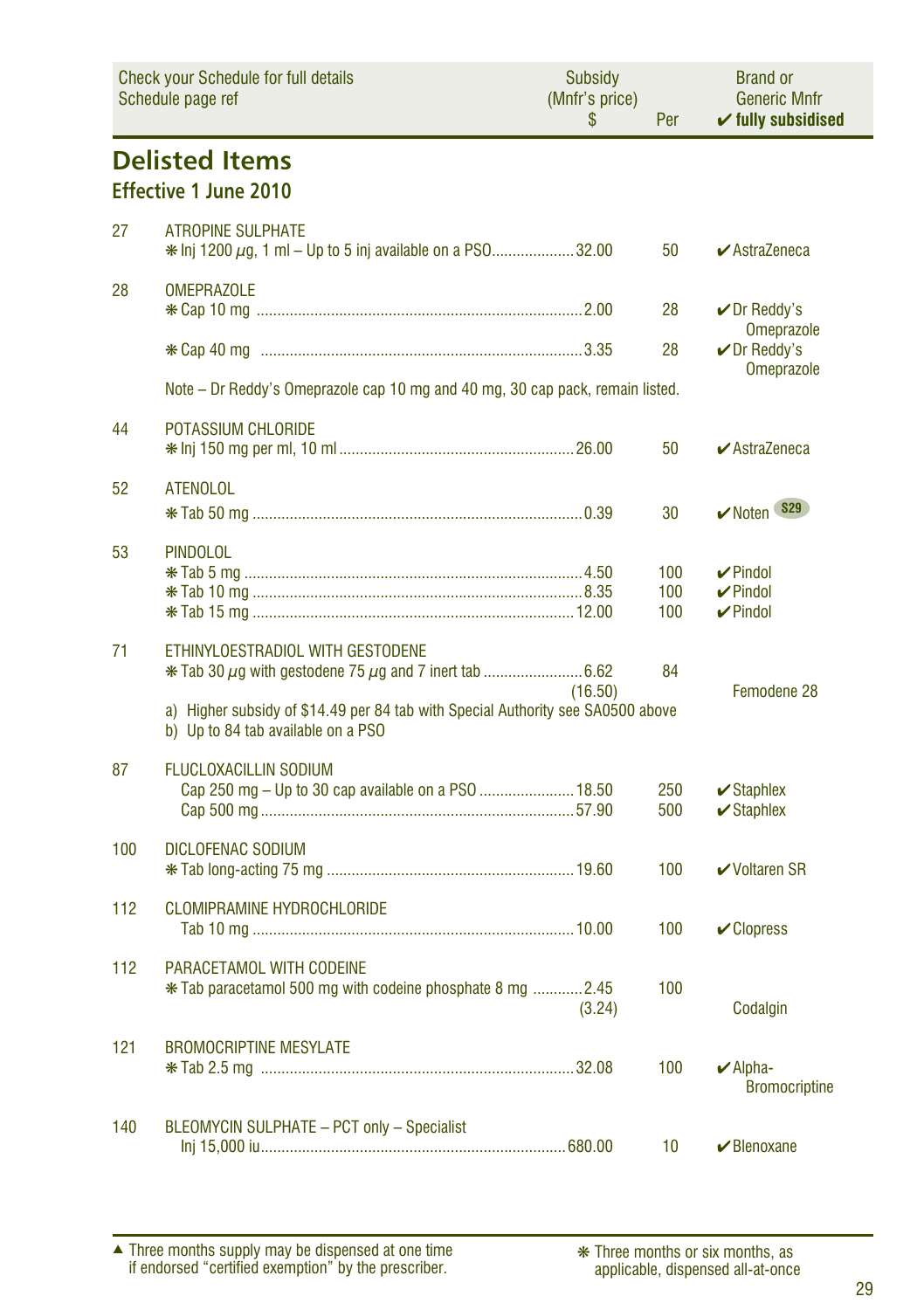|     | <b>Check your Schedule for full details</b><br>Schedule page ref                                                                                                                                             | Subsidy<br>(Mnfr's price)<br>\$          | Per                    | <b>Brand or</b><br><b>Generic Mnfr</b><br>$\checkmark$ fully subsidised |
|-----|--------------------------------------------------------------------------------------------------------------------------------------------------------------------------------------------------------------|------------------------------------------|------------------------|-------------------------------------------------------------------------|
|     | Delisted Items - effective 1 May 2010                                                                                                                                                                        |                                          |                        |                                                                         |
| 30  | <b>METFORMIN HYDROCHLORIDE</b>                                                                                                                                                                               |                                          | 500<br>250             | $\blacktriangleright$ Arrow-Metformin<br>✔ Arrow-Metformin              |
| 37  | <b>CALCITRIOL</b>                                                                                                                                                                                            |                                          | 100<br>100             | ✔ Calcitriol-AFT<br>✔ Calcitriol-AFT                                    |
| 65  | <b>PERMETHRIN</b>                                                                                                                                                                                            | (4.20)                                   | 30 g OP                | Lyderm                                                                  |
| 65  | WOOL FAT WITH MINERAL OIL - Only on a prescription                                                                                                                                                           | (5.00)<br>2.10<br>(9.38)                 | 200 ml OP<br>375 ml OP | Alpha-Keri Lotion<br>Alpha-Keri Lotion                                  |
| 68  | SUNSCREENS, PROPRIETARY - Subsidy by endorsement<br>Only if prescribed for a patient with severe photosensitivity secondary to a defined clinical condition and the<br>prescription is endorsed accordingly. | (8.82)                                   | 125 ml OP              | <b>Aquasun Sensitive</b><br>SPF 30+                                     |
| 86  | <b>AMOXYCILLIN</b><br>Grans for oral lig 250 mg per 5 ml - Up to 200 ml available                                                                                                                            |                                          | $100$ ml               | ✔ Ranbaxy Amoxicillin                                                   |
| 117 | <b>LAMOTRIGINE</b>                                                                                                                                                                                           |                                          | 56                     | ✔ Arrow-Lamotrigine                                                     |
| 119 | <b>SUMATRIPTAN</b>                                                                                                                                                                                           | (12.00)<br>(22.00)<br>(12.00)<br>(22.00) | 4<br>$\overline{2}$    | Sumagran<br>Imigran<br>Sumagran<br>Imigran                              |
| 143 | TENIPOSIDE - PCT only - Specialist                                                                                                                                                                           |                                          | 10<br>50 mg OP         | $\vee$ Vumon<br>$\vee$ Baxter                                           |
| 151 | DEXTROCHLORPHENIRAMINE MALEATE                                                                                                                                                                               | (5.60)<br>2.52<br>(9.99)                 | 25<br>50               | Polaramine<br>Polaramine                                                |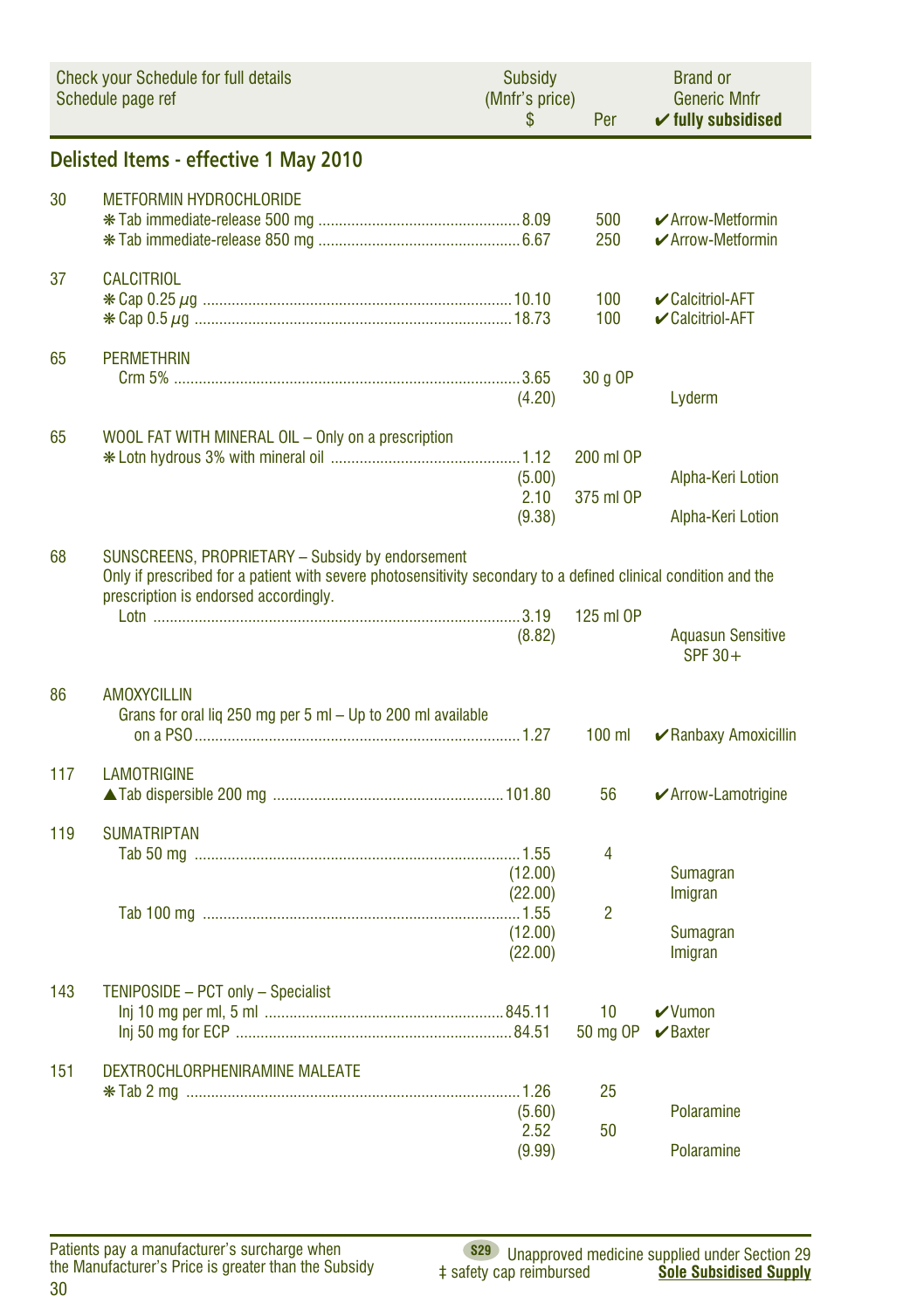| <b>Check your Schedule for full details</b><br>Schedule page ref |                                                                                                                                                                                           | <b>Subsidy</b><br>(Mnfr's price)<br>S<br>Per |            | <b>Brand or</b><br><b>Generic Mnfr</b><br>$\checkmark$ fully subsidised |  |
|------------------------------------------------------------------|-------------------------------------------------------------------------------------------------------------------------------------------------------------------------------------------|----------------------------------------------|------------|-------------------------------------------------------------------------|--|
|                                                                  | <b>Items to be Delisted</b>                                                                                                                                                               |                                              |            |                                                                         |  |
|                                                                  | <b>Effective 1 August 2010</b>                                                                                                                                                            |                                              |            |                                                                         |  |
| 61                                                               | <b>CROTAMITON</b><br>a) Only on a prescription<br>b) Not in combination                                                                                                                   | (4.45)                                       | 20 g OP    | Eurax                                                                   |  |
| 63                                                               | <b>CHLORHEXIDINE GLUCONATE - Subsidy by endorsement</b><br>a) No more than 500 ml per month<br>b) Only if prescribed for a dialysis patient and the prescription is endorsed accordingly. | (5.40)                                       | 500 ml     | <b>Orion</b>                                                            |  |
| 74                                                               | <b>PREGNANCY TESTS - HCG URINE</b><br>a) Up to 200 test available on a PSO<br>b) Only on a PSO                                                                                            |                                              |            | 25 test OP  MDS Quick Card                                              |  |
| 100                                                              | DICLOFENAC SODIUM<br>Note - Diclax SR tab long-acting 75 mg, 500 tab pack, remains listed.                                                                                                |                                              | 30         | $\vee$ Diclax SR                                                        |  |
| 110                                                              | DEXTROPROPOXYPHENE WITH PARACETAMOL<br>Tab napsylate 50 mg with paracetamol 325 mg  14.50                                                                                                 | (22.50)                                      | 500        | Paradex                                                                 |  |
|                                                                  | Cap hydrochloride 32.5 mg with paracetamol 325 mg 3.98                                                                                                                                    | (4.90)<br>19.91<br>(33.14)                   | 100<br>500 | Capadex<br>Capadex                                                      |  |
| 146                                                              | MEGESTROL ACETATE - Retail pharmacy-Specialist                                                                                                                                            | (74.25)                                      | 30         | Megace                                                                  |  |
|                                                                  | <b>Effective 1 September 2010</b>                                                                                                                                                         |                                              |            |                                                                         |  |
| 34                                                               | DOCUSATE SODIUM - Only on a prescription                                                                                                                                                  | (4.89)                                       | 100<br>100 | Coloxyl                                                                 |  |
|                                                                  |                                                                                                                                                                                           | (6.73)                                       |            | Coloxyl                                                                 |  |
|                                                                  | <b>Effective 1 November 2010</b>                                                                                                                                                          |                                              |            |                                                                         |  |
| 55                                                               | <b>FUROSEMIDE</b>                                                                                                                                                                         |                                              | 100        | $\nu$ Diurin 500                                                        |  |
| 62                                                               | <b>HYDROCORTISONE</b>                                                                                                                                                                     |                                              | 100q       | $\checkmark$ Lemnis Fatty<br><b>Cream HC</b>                            |  |
|                                                                  | ▲ Three months supply may be dispensed at one time<br>if endorsed "certified exemption" by the prescriber.                                                                                |                                              |            | * Three months or six months, as<br>applicable, dispensed all-at-once   |  |

applicable, dispensed all-at-once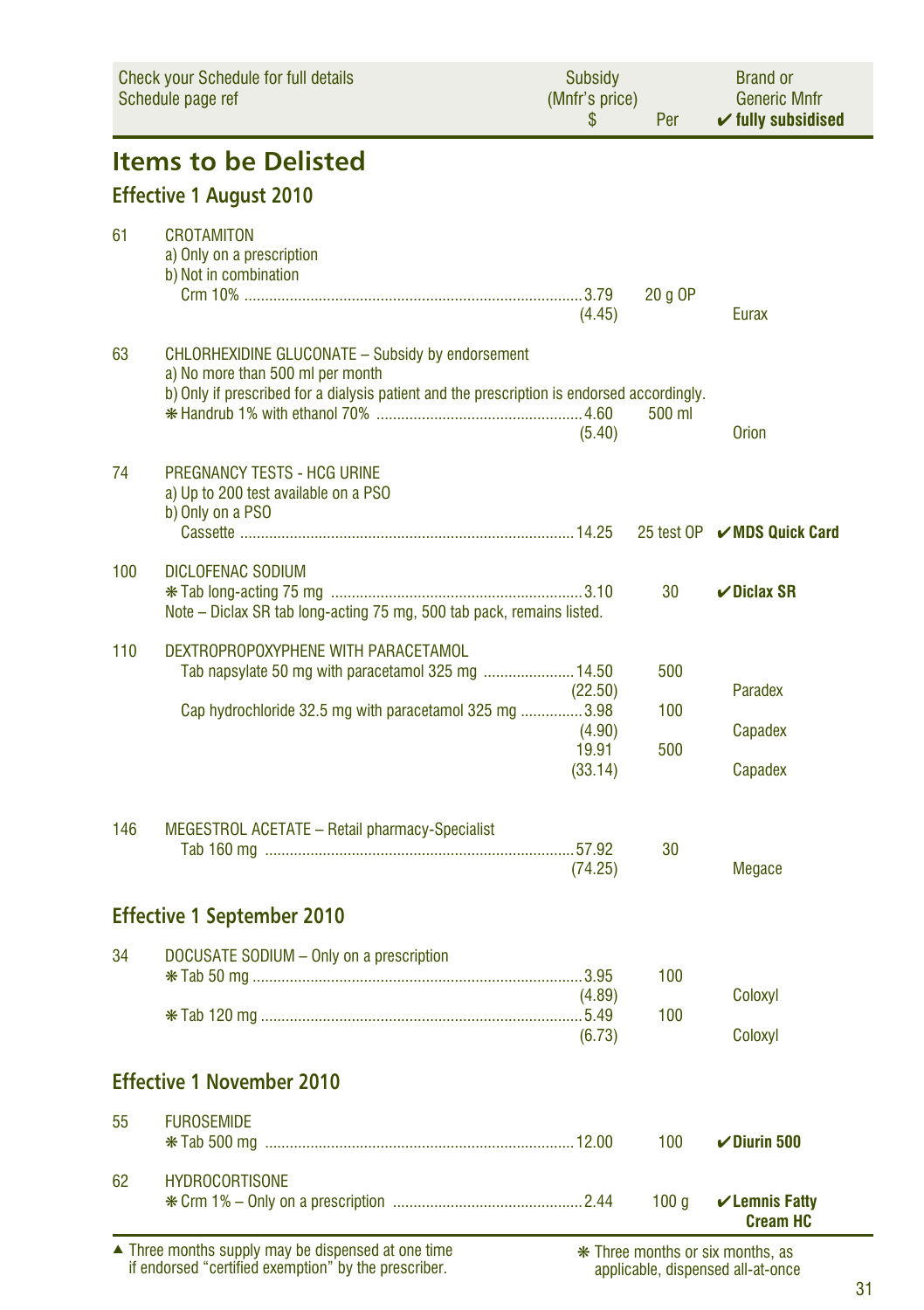| <b>Check your Schedule for full details</b><br>Schedule page ref |                                                                                                                                                                                                                                                                                                                                    | Subsidy<br>(Mnfr's price)<br>\$ | Per                    | <b>Brand or</b><br><b>Generic Mnfr</b><br>$\checkmark$ fully subsidised                            |
|------------------------------------------------------------------|------------------------------------------------------------------------------------------------------------------------------------------------------------------------------------------------------------------------------------------------------------------------------------------------------------------------------------|---------------------------------|------------------------|----------------------------------------------------------------------------------------------------|
|                                                                  | Items to be Delisted - effective 1 November 2010 (continued)                                                                                                                                                                                                                                                                       |                                 |                        |                                                                                                    |
| 72                                                               | ETHINYLOESTRADIOL WITH LEVONORGESTREL<br>$*$ Tab ethinyloestradiol 30 $\mu$ g with levonorgestrel 50 $\mu$ g (6) and<br>tab ethinyloestradiol 40 $\mu$ q with levonorgestrel 75 $\mu$ q (5),<br>and tab ethinyloestradiol 30 $\mu$ g with levonorgestrel 125 $\mu$ g<br>(10) and 7 inert tab - Up to 84 tab available on a PSO6.62 |                                 | 84                     | $\checkmark$ Trifeme                                                                               |
| 79                                                               | <b>DYDROGESTERONE</b><br>Note - Duphaston tab 10 mg, 28 tab pack remains listed.                                                                                                                                                                                                                                                   | (29.90)                         | 50                     | <b>Duphaston</b>                                                                                   |
| 83                                                               | DANAZOL - Retail pharmacy-Specialist                                                                                                                                                                                                                                                                                               |                                 | 30                     | $V$ D-Zol                                                                                          |
| 100                                                              | <b>DICLOFENAC SODIUM</b><br>Note – Diclax SR tab long-acting 75 mg, 500 tab pack, remains listed.                                                                                                                                                                                                                                  |                                 | 50<br>50<br>500<br>500 | $\boldsymbol{\nu}$ Diclohexal<br>$\nu$ Diclohexal<br><b>∠</b> Apo-Diclo SR<br><b>∠Apo-Diclo SR</b> |
| 112                                                              | <b>CLOMIPRAMINE HYDROCHLORIDE</b>                                                                                                                                                                                                                                                                                                  |                                 | 500                    | $\mathcal V$ Clopress                                                                              |
| 113                                                              | <b>MOCLOBEMIDE</b><br>Note: There is a significant cost differential between moclobemide and fluoxetine (moclobemide being about<br>three times more expensive). For depressive syndromes it is therefore more cost-effective to start treatment with<br>fluoxetine first before considering prescribing moclobemide.              |                                 | 60<br>60               | $\smash{\checkmark}$ GenRx Moclobemide<br>$\smash{\checkmark}$ GenRx Moclobemide                   |
| 138                                                              | <b>FLUOROURACIL SODIUM</b><br>Note - Fluorouracil Ebewe inj 50 mg per ml, 10 ml, 5 injection pack listed 1 May 2010.                                                                                                                                                                                                               |                                 | 1.                     | <b>√Fluorouracil Ebewe</b>                                                                         |
|                                                                  | <b>Effective 1 December 2010</b>                                                                                                                                                                                                                                                                                                   |                                 |                        |                                                                                                    |
| 27                                                               | OMEPRAZOLE, AMOXYCILLIN AND CLARITHROMYCIN<br>Omeprazole cap 20 mg $\times$ 14, amoxycillin cap 500 mg $\times$ 28                                                                                                                                                                                                                 |                                 | 1 OP                   | <b>∠Losec Hp7 OAC</b>                                                                              |
| 43                                                               | <b>HEPARIN SODIUM</b>                                                                                                                                                                                                                                                                                                              |                                 | 10                     | $\boldsymbol{\checkmark}$ Multiparin                                                               |
| 60                                                               | <b>KETOCONAZOLE</b><br>a) Only on a prescription<br>b) Not in combination                                                                                                                                                                                                                                                          | (9.50)                          | 15 g OP                | <b>Nizoral</b>                                                                                     |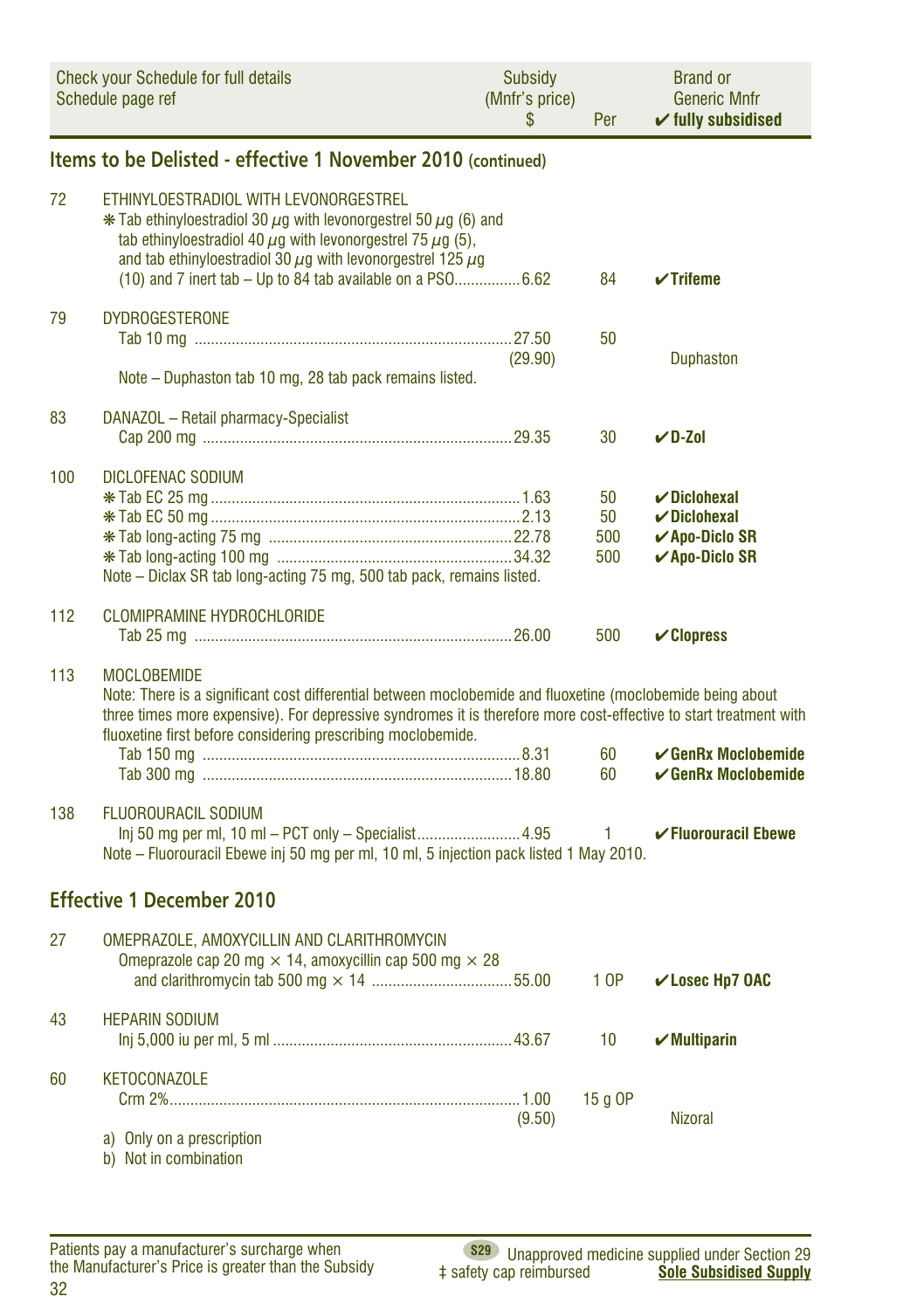| Check your Schedule for full details | Subsidy        | <b>Brand or</b>               |
|--------------------------------------|----------------|-------------------------------|
| Schedule page ref                    | (Mnfr's price) | <b>Generic Mnfr</b>           |
|                                      | Per            | $\checkmark$ fully subsidised |

### **Items to be Delisted - effective 1 December 2010 (continued)**

| 179 | <b>ENTERAL FEED 1KCAL/ML - Special Authority see SA0702 - Hospital pharmacy [HP3]</b>       |  |
|-----|---------------------------------------------------------------------------------------------|--|
|     |                                                                                             |  |
|     | 5.29 1.000 ml OP ✔ Isosource HN RTH                                                         |  |
| 179 | ENTERAL FEED WITH FIBRE 1 KCAL/ML - Special Authority see SA0702 - Hospital pharmacy [HP3]  |  |
|     |                                                                                             |  |
|     | 5.29 1.000 ml OP ✔ Fibersource HN RTH                                                       |  |
| 179 | ENTERAL FEED WITH FIBRE 1.5KCAL/ML - Special Authority see SA0702 - Hospital pharmacy [HP3] |  |
|     |                                                                                             |  |
| 180 | ORAL FEED 1.5KCAL/ML - Special Authority see SA0702 - Hospital pharmacy [HP3]               |  |
| 181 | FOOD THICKENER - Special Authority see SA0595 - Hospital pharmacy [HP3]                     |  |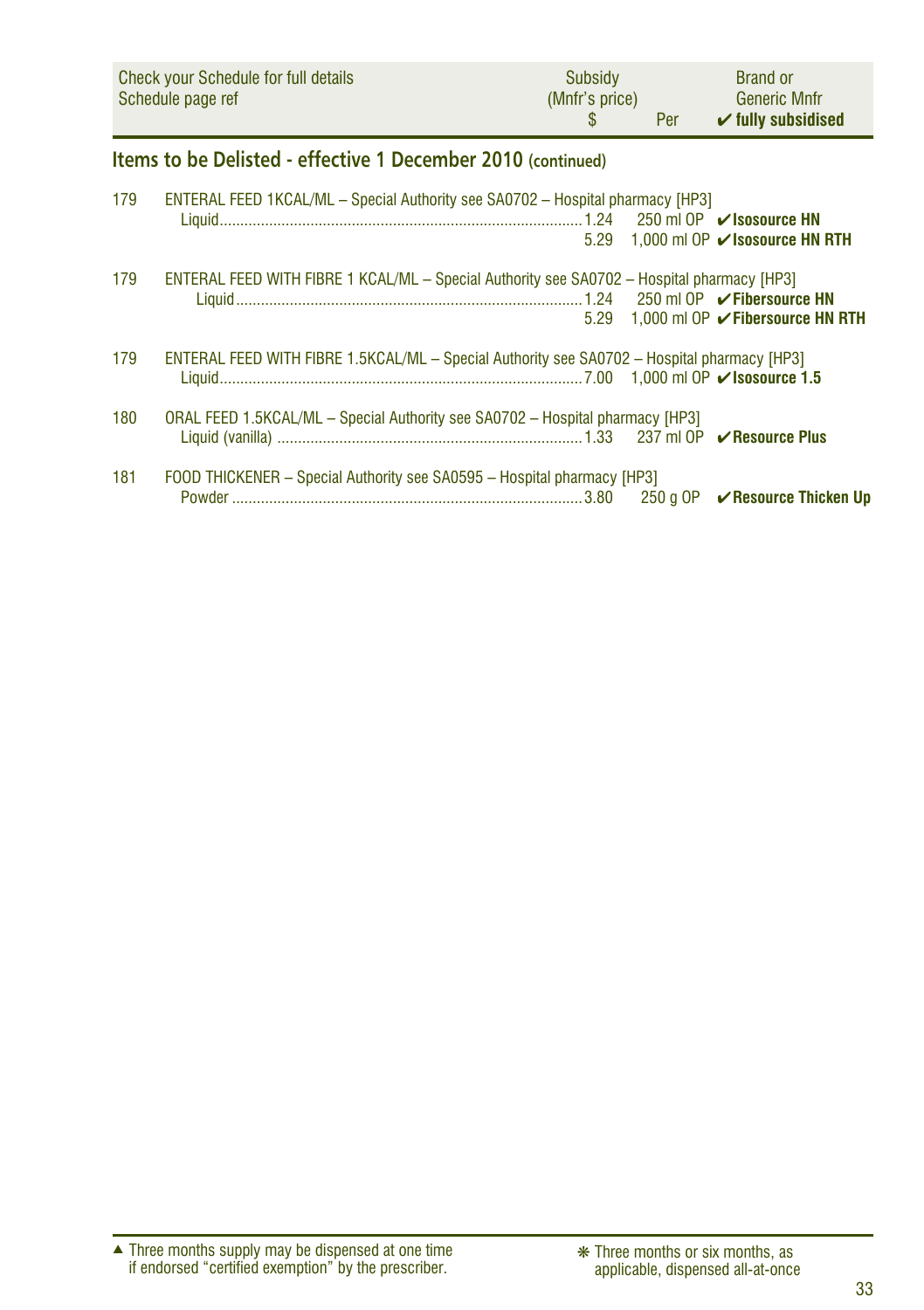| <b>Contracted Pharmaceutical</b><br><b>Description</b>                                   | <b>Brand</b> | Price (\$)<br>(ex man.<br>excl. GST) | Per      | DV<br>Limit | <b>DV Limit DV</b><br>applies<br>from | <b>Pharmaceutical</b>                                                                           |
|------------------------------------------------------------------------------------------|--------------|--------------------------------------|----------|-------------|---------------------------------------|-------------------------------------------------------------------------------------------------|
| <b>Section H changes to Part II</b>                                                      |              |                                      |          |             |                                       |                                                                                                 |
| Effective 1 June 2010                                                                    |              |                                      |          |             |                                       |                                                                                                 |
| BECLOMETHASONE DIPROPIONATE (1 price)<br>Metered aqueous nasal spray,                    |              |                                      |          |             |                                       |                                                                                                 |
| Metered aqueous nasal spray,                                                             |              | 4.00                                 | 200 dose |             |                                       |                                                                                                 |
|                                                                                          |              | 4.81                                 | 200 dose |             |                                       |                                                                                                 |
| <b>CYTARABINE</b>                                                                        |              | 76.00                                | 5        | 1%          | Aug-10                                | Mayne                                                                                           |
| <b>CYTARABINE</b> (new listing and amended description)                                  |              |                                      |          |             |                                       |                                                                                                 |
| Inj 500 mg $+00$ mg per ml, 5 ml Pfizer                                                  |              | 18.15                                | 1        | 1%          | Aug-10                                | <b>Mayne</b>                                                                                    |
| $\ln i$ 1 g $100 \text{ mg per ml}$ , $10 \text{ ml}$ <b>Pfizer</b>                      |              | 37.00                                | 1        | 1%          | Aug-10                                | <b>Mayne</b>                                                                                    |
| Inj 2 g 100 mg per ml, 20 ml  Pfizer                                                     |              | 31.00                                | 1        | 1%          | Aug-10                                | <b>Mayne</b>                                                                                    |
| Note – Mayne's brand of cytarabine inj 500 mg, 1 g and 2 g to be delisted 1 August 2010. |              |                                      |          |             |                                       |                                                                                                 |
| DEXAMETHASONE SODIUM PHOSPHATE (amended brand name and addition of HSS)                  |              |                                      |          |             |                                       |                                                                                                 |
| Inj 4 mg per ml, 1 ml  Hospira Mayne                                                     |              | 21.50                                | 5        | 1%          | Aug-10                                | (B)                                                                                             |
| Inj 4 mg per ml, 2 ml <b>Hospira Mayne</b>                                               |              | 31.00                                | 5        | 1%          | Aug-10                                | (B)                                                                                             |
| <b>ENALAPRIL</b>                                                                         |              |                                      |          |             |                                       |                                                                                                 |
|                                                                                          |              | 1.98                                 | 90       | 1%          | Aug-10                                | m-Enalapril                                                                                     |
|                                                                                          |              |                                      |          |             |                                       | Redopril<br>Renitec                                                                             |
|                                                                                          |              | 2.44                                 | 90       | 1%          | Aug-10                                | m-Enalapril<br>Redopril                                                                         |
|                                                                                          |              | 3.24                                 | 90       | 1%          | Aug-10                                | Renitec<br>m-Enalapril                                                                          |
|                                                                                          |              |                                      |          |             |                                       | Redopril<br>Renitec                                                                             |
| <b>IRINOTECAN</b>                                                                        |              |                                      |          |             |                                       |                                                                                                 |
| Inj 20 mg per ml, 2 ml <b>Irinotecan-Rex</b>                                             |              | 41.00                                | 1        | 1%          | Aug-10                                | Camptosar<br><b>DBL</b> Irinotecan<br><b>Irinotecan Actavis</b><br>40                           |
| $\ln$ 20 mg per ml, 5 ml <b>Irinotecan-Rex</b> 100.00                                    |              |                                      | 1        | 1%          | Aug-10                                | Mylan<br>Camptosar<br><b>DBL</b> Irinotecan<br><b>Irinotecan Actavis</b><br>100<br><b>Mylan</b> |
| Note – Camptosar inj 20 mg per ml, 2 ml and 5 ml to be delisted 1 August 2010.           |              |                                      |          |             |                                       |                                                                                                 |

Products with Hospital Supply Status

(HSS) are in **bold**.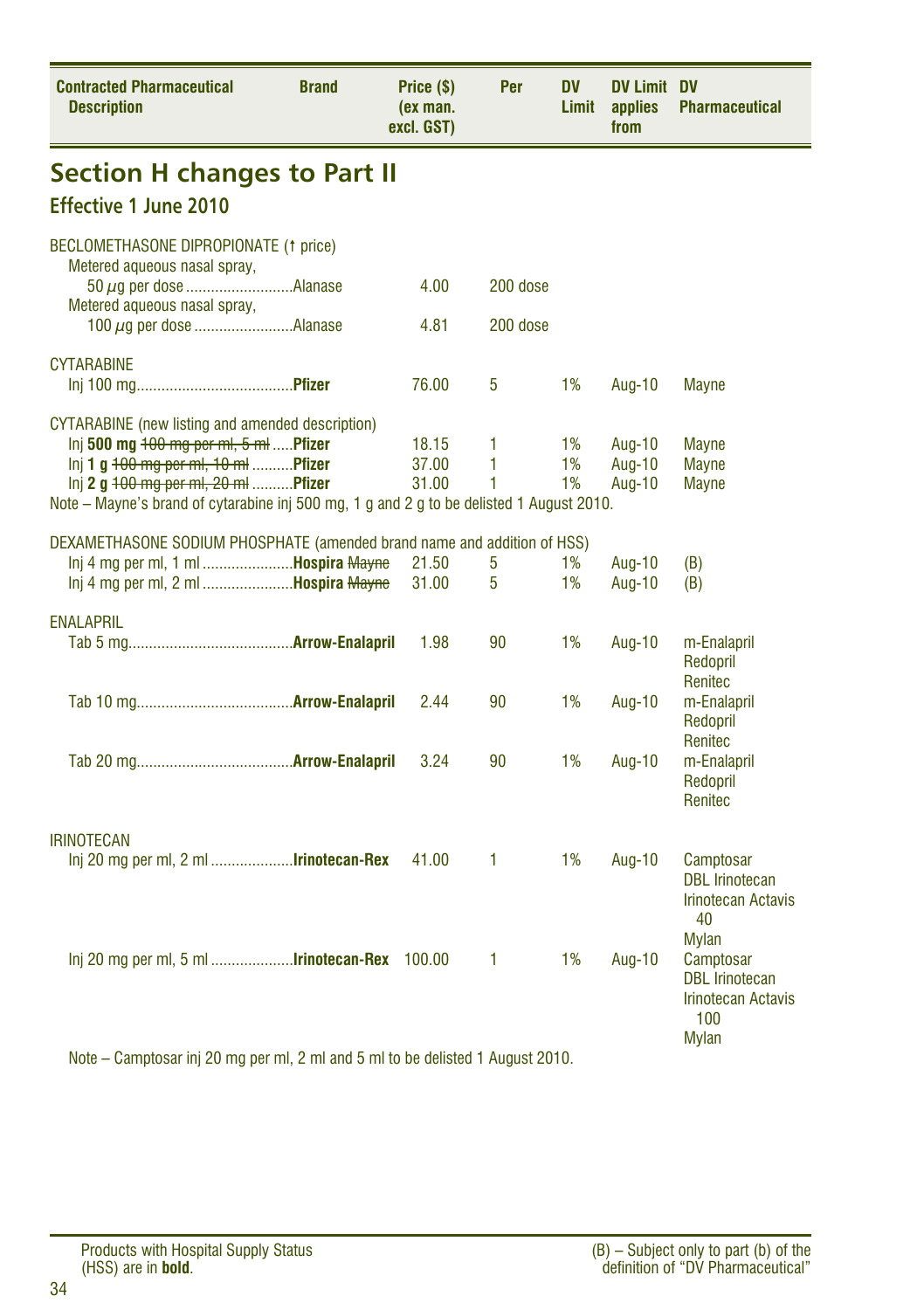| <b>Contracted Pharmaceutical</b><br><b>Description</b>                                | <b>Brand</b>          | Price (\$)<br>(ex man.<br>excl. GST) | Per    | DV<br>Limit | <b>DV Limit DV</b><br>applies<br>from | <b>Pharmaceutical</b> |
|---------------------------------------------------------------------------------------|-----------------------|--------------------------------------|--------|-------------|---------------------------------------|-----------------------|
| Section H changes Part II - effective 1 June 2010 (continued)                         |                       |                                      |        |             |                                       |                       |
| PROPOFOL (4 price)                                                                    |                       |                                      |        |             |                                       |                       |
|                                                                                       |                       | 10.21                                | 5      |             |                                       |                       |
|                                                                                       | Provive 1%            | 10.21<br>5.56                        | 5<br>1 |             |                                       |                       |
|                                                                                       | Provive 1%            | 5.56                                 | 1      |             |                                       |                       |
|                                                                                       |                       | 9.28                                 | 1      |             |                                       |                       |
|                                                                                       | Provive 1%            | 9.28                                 | 1      |             |                                       |                       |
| RISPERIDONE (4 price)                                                                 |                       |                                      |        |             |                                       |                       |
|                                                                                       |                       | 1.17                                 | 20     |             |                                       |                       |
|                                                                                       | Ridal                 | 3.51                                 | 60     |             |                                       |                       |
|                                                                                       |                       | 6.00                                 | 60     |             |                                       |                       |
|                                                                                       |                       | 11.00                                | 60     |             |                                       |                       |
|                                                                                       |                       | 15.00                                | 60     |             |                                       |                       |
|                                                                                       |                       | 20.00                                | 60     |             |                                       |                       |
| <b>TRAMADOL HYDROCHLORIDE</b>                                                         |                       |                                      |        |             |                                       |                       |
|                                                                                       |                       | 6.95                                 | 100    | 1%          | Aug-10                                | <b>AFT</b>            |
|                                                                                       |                       |                                      |        |             |                                       | <b>Tramal</b>         |
| Note – Tramal cap 50 mg to be delisted 1 August 2010.                                 |                       |                                      |        |             |                                       | <b>Tramedo</b>        |
|                                                                                       |                       |                                      |        |             |                                       |                       |
| VINCRISTINE SULPHATE (1 price, amended brand name and addition of HSS)                |                       |                                      |        |             |                                       |                       |
| Inj 1 mg per ml, 1 ml <b>Hospira Mayne</b>                                            |                       | 108.00                               | 5      | 1%          | Aug-10                                | (B)                   |
| Inj 1 mg per ml, 2 ml <b>Hospira Mayne</b>                                            |                       | 116.00                               | 5      | 1%          | Aug-10                                | (B)                   |
|                                                                                       |                       |                                      |        |             |                                       |                       |
| <b>Effective 1 May 2010</b>                                                           |                       |                                      |        |             |                                       |                       |
| <b>BENDROFLUAZIDE</b>                                                                 |                       |                                      |        |             |                                       |                       |
|                                                                                       |                       | 7.58                                 | 500    | 1%          | Jul-10                                | Neo-Naclex            |
|                                                                                       | <b>Bendrofluazide</b> |                                      |        |             |                                       |                       |
|                                                                                       |                       | 11.75                                | 500    | 1%          | $Jul-10$                              | Neo-Naclex            |
|                                                                                       | <b>Bendrofluazide</b> |                                      |        |             |                                       |                       |
| CISPLATIN $(1)$ price and addition of HSS)                                            |                       |                                      |        |             |                                       |                       |
| lnj 1 mg per ml, 50 ml Cisplatin Ebewe                                                |                       | 15.00                                | 1      | 1%          | <b>Jul-10</b>                         | <b>DBL Cisplatin</b>  |
| Inj 1 mg per ml, 100 ml Cisplatin Ebewe 21.00                                         |                       |                                      | 1      | 1%          | <b>Jul-10</b>                         | <b>DBL Cisplatin</b>  |
| Note – Mayne cisplatin inj 1 mg per ml, 50 ml and 100 mg, to be delisted 1 July 2010. |                       |                                      |        |             |                                       |                       |
| <b>CLINDAMYCIN</b> (addition of HSS)                                                  |                       |                                      |        |             |                                       |                       |
| Inj phosphate                                                                         |                       |                                      |        |             |                                       |                       |
| 150 mg per ml, 4 ml <b>Dalacin C</b>                                                  |                       | 16.00                                | 1      | 1%          | <b>Jul-10</b>                         | (B)                   |
|                                                                                       |                       |                                      |        |             |                                       |                       |
| <b>CLOMIPRAMINE HYDROCHLORIDE</b>                                                     |                       |                                      |        |             |                                       |                       |
|                                                                                       |                       | 26.00                                | 500    |             |                                       |                       |
| Note - Clopress tab 25 mg to be delisted 1 July 2010.                                 |                       |                                      |        |             |                                       |                       |
| <b>DANAZOL</b>                                                                        |                       |                                      |        |             |                                       |                       |
|                                                                                       |                       | 29.35                                | 30     |             |                                       |                       |
| Note- D-Zol cap 200 mg to be delisted 1 November 2010.                                |                       |                                      |        |             |                                       |                       |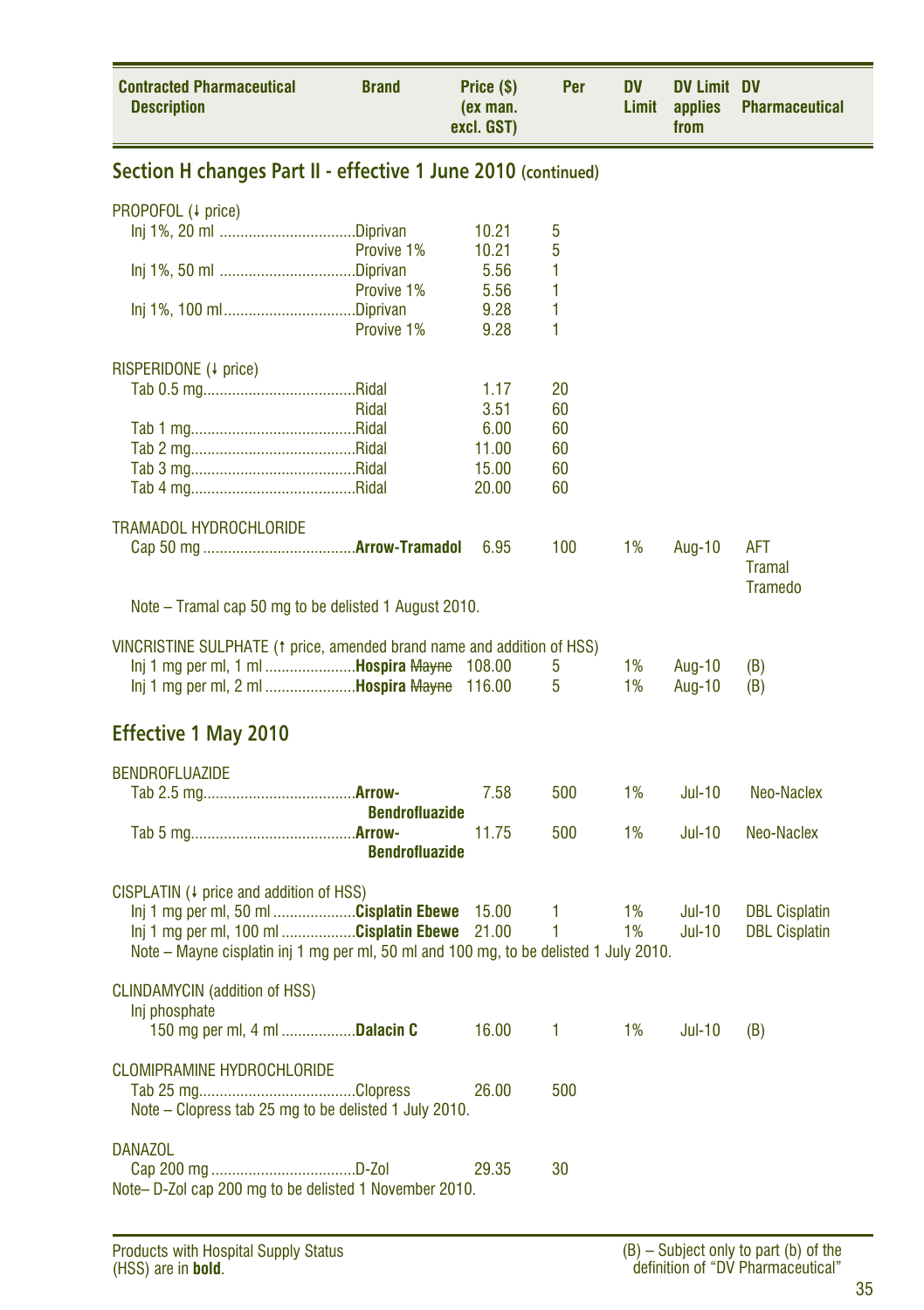| <b>Contracted Pharmaceutical</b><br><b>Description</b>                                                   | <b>Brand</b>        | Price (\$)<br>(ex man.<br>excl. GST)    | Per                          | <b>DV</b><br>Limit         | <b>DV Limit DV</b><br>applies<br>from                                        | <b>Pharmaceutical</b>                    |
|----------------------------------------------------------------------------------------------------------|---------------------|-----------------------------------------|------------------------------|----------------------------|------------------------------------------------------------------------------|------------------------------------------|
| Section H changes Part II - effective 1 May 2010 (continued)                                             |                     |                                         |                              |                            |                                                                              |                                          |
| DOCUSATE SODIUM (correction of presentation)<br>Cap tab 50 mg Laxofast 50<br>Cap tab 120 mg Laxofast 120 |                     | 3.95<br>5.49                            | 100<br>100                   | 1%<br>1%                   | $Jun-10$<br>$Jun-10$                                                         | Coloxyl<br>Coloxyl                       |
| FLUOROURACIL SODIUM (addition of new pack size)<br>Inj 50 mg per ml, 10 ml Fluorouracil                  | <b>Ebewe</b>        | 24.75                                   | 5                            | 1%                         | Oct-07                                                                       | Mayne                                    |
| Note – Fluorouracil Ebewe inj 50 mg per ml, 10 ml, 1 injection pack, to be delisted 1 July 2010.         |                     |                                         |                              |                            |                                                                              |                                          |
| <b>FUROSEMIDE</b><br>Note – Diurin 500 tab 500 mg to be delisted 1 July 2010.                            |                     | 12.00                                   | 100                          |                            |                                                                              |                                          |
| <b>LIGNOCAINE</b><br>Gel 2%, 10 ml urethral syringe Pfizer                                               |                     | 43.26                                   | 10                           |                            |                                                                              |                                          |
| MEDROXYPROGESTERONE ACETATE (addition of HSS)<br>Inj 150 mg per ml, 1 ml, syringe Depo-Provera           |                     | 7.15                                    | 1                            | 1%                         | <b>Jul-10</b>                                                                | (B)                                      |
| MEDROXYPROGESTERONE ACETATE (continuation of HSS)                                                        |                     | 3.09<br>13.06<br>6.85<br>96.50<br>70.50 | 30<br>100<br>30<br>100<br>30 | 1%<br>1%<br>1%<br>1%<br>1% | <b>Jul-10</b><br>$Jul-10$<br><b>Jul-10</b><br><b>Jul-10</b><br><b>Jul-10</b> | Cycrin<br>Cycrin<br>Cycrin<br>(B)<br>(B) |
| <b>MOCLOBEMIDE</b> (reinstatement of HSS)                                                                | Moclobemide         | 69.23                                   | 500                          | 1%                         | May-10                                                                       | GenRx<br>Moclobemide                     |
|                                                                                                          | <b>Moclobemide</b>  | 31.33                                   | 100                          | 1%                         | <b>May-10</b>                                                                | GenRx<br>Moclobemide                     |
| Note – GenRx Moclobemide tab 150 mg and 300 mg to be delisted 1 May 2010.                                |                     |                                         |                              |                            |                                                                              |                                          |
| <b>TENOXICAM</b>                                                                                         |                     | 9.95                                    | 1                            | 1%                         | <b>Jul-10</b>                                                                | (B)                                      |
| <b>TESTOSTERONE UNDECANOATE</b>                                                                          | <b>Testosterone</b> | 79.92                                   | 100                          | 1%                         | <b>Jul-10</b>                                                                | <b>Andriol Testocaps</b><br>Panteston    |
| <b>Effective 1 April 2010</b>                                                                            |                     |                                         |                              |                            |                                                                              |                                          |
| <b>AMBRISENTAN</b>                                                                                       |                     | 4,585.00<br>4,585.00                    | 30<br>30                     |                            |                                                                              |                                          |
| <b>BISACODYL</b>                                                                                         |                     | 3.00<br>3.00                            | 6<br>6                       |                            |                                                                              |                                          |
| CHLORAMPHENICOL (1 price)<br>Eye drops 0.5% Chlorsig                                                     |                     | 2.40                                    | 10 <sub>m</sub>              |                            |                                                                              |                                          |
| <b>Products with Hospital Supply Status</b>                                                              |                     |                                         |                              |                            |                                                                              | $(B)$ – Subject only to part (b) of the  |

(HSS) are in **bold**.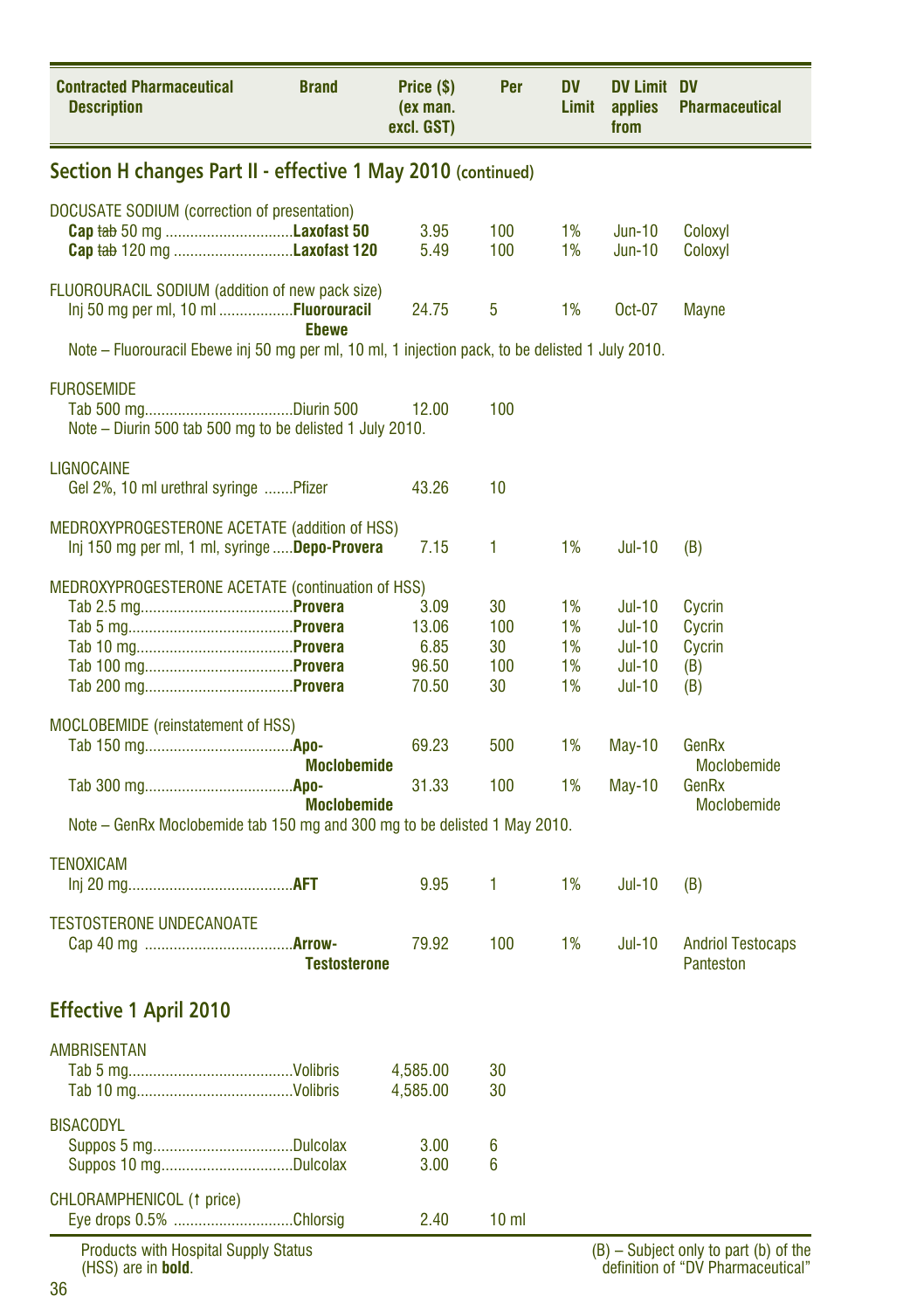| <b>Contracted Pharmaceutical</b><br><b>Description</b>                                                                                                     | <b>Brand</b>         | Price (\$)<br>(ex man.<br>excl. GST) | Per              | <b>DV</b><br>Limit | <b>DV Limit DV</b><br>applies<br>from | <b>Pharmaceutical</b>                                                  |
|------------------------------------------------------------------------------------------------------------------------------------------------------------|----------------------|--------------------------------------|------------------|--------------------|---------------------------------------|------------------------------------------------------------------------|
| Section H changes Part II - effective 1 April 2010 (continued)                                                                                             |                      |                                      |                  |                    |                                       |                                                                        |
| CIPROFLOXACIN (4 price and addition of HSS)<br>Inj 2 mg per ml, 100 ml  Aspen                                                                              | <b>Ciprofloxacin</b> | 41.00                                | 10               | 1%                 | $Jun-10$                              | Ciproxin<br><b>DBL</b><br>DP-Cipro<br><b>Topistin</b><br><b>Ufexil</b> |
| <b>DANAZOL</b>                                                                                                                                             |                      | 97.83                                | 100              |                    |                                       |                                                                        |
| DIHYDROCODEINE TARTRATE<br>Tab long-acting 60 mgDHC Continus                                                                                               |                      | 27.27                                | 60               | 1%                 | <b>Jun-10</b>                         | (B)                                                                    |
| <b>DOCUSATE SODIUM</b>                                                                                                                                     |                      | 3.95<br>5.49                         | 100<br>100       | 1%<br>1%           | $Jun-10$<br>$Jun-10$                  | Coloxyl<br>Coloxyl                                                     |
| DOCUSATE SODIUM WITH SENNOSIDES (4 price and addition of HSS)<br>Tab 50 mg with total<br>sennosides 8 mg <b>Laxsol</b>                                     |                      | 6.38                                 | 200              | 1%                 | $Jun-10$                              | <b>Coloxyl with Senna</b>                                              |
| <b>HYDROCORTISONE</b>                                                                                                                                      |                      | 3.75                                 | 100 <sub>g</sub> |                    |                                       |                                                                        |
| HYDROCORTISONE WITH NATAMYCIN AND NEOMYCIN (Amended chemical name)                                                                                         |                      |                                      |                  |                    |                                       |                                                                        |
| Crm 1% with natamycin 1% and<br>neomycin sulphate 0.5% Pimafucort<br>Oint 1% with natamycin 1% and                                                         |                      | 2.79                                 | 15 <sub>g</sub>  |                    |                                       |                                                                        |
| neomycin sulphate 0.5% Pimafucort                                                                                                                          |                      | 2.79                                 | 15 g             |                    |                                       |                                                                        |
| <b>OMEPRAZOLE</b>                                                                                                                                          | <b>Omeprazole</b>    | 2.00                                 | 28               | 1%                 | May-09                                | Losec<br><b>Omezol</b>                                                 |
|                                                                                                                                                            | <b>Omeprazole</b>    | 2.85                                 | 28               | 1%                 | <b>May-09</b>                         | Losec<br><b>Omezol</b>                                                 |
|                                                                                                                                                            | <b>Omeprazole</b>    | 3.35                                 | 28               | 1%                 | <b>May-09</b>                         | Losec<br><b>Omezol</b>                                                 |
| Note – Dr Reddy's Omeprazole cap 10 mg, 20 mg and 40 mg, 28 cap packs, to be delisted 1 June 2010. Please note<br>that the 30 capsule packs remain listed. |                      |                                      |                  |                    |                                       |                                                                        |
| PIPERACILLIN SODIUM WITH TAZOBACTAM SODIUM<br>Inj 4 g with tazobactam                                                                                      |                      |                                      |                  |                    |                                       |                                                                        |
| sodium 500 mg Tazocin EF                                                                                                                                   |                      | 12.00                                | 1                | 1%                 | <b>Jun-10</b>                         | <b>DBL</b><br><b>Zobacin</b>                                           |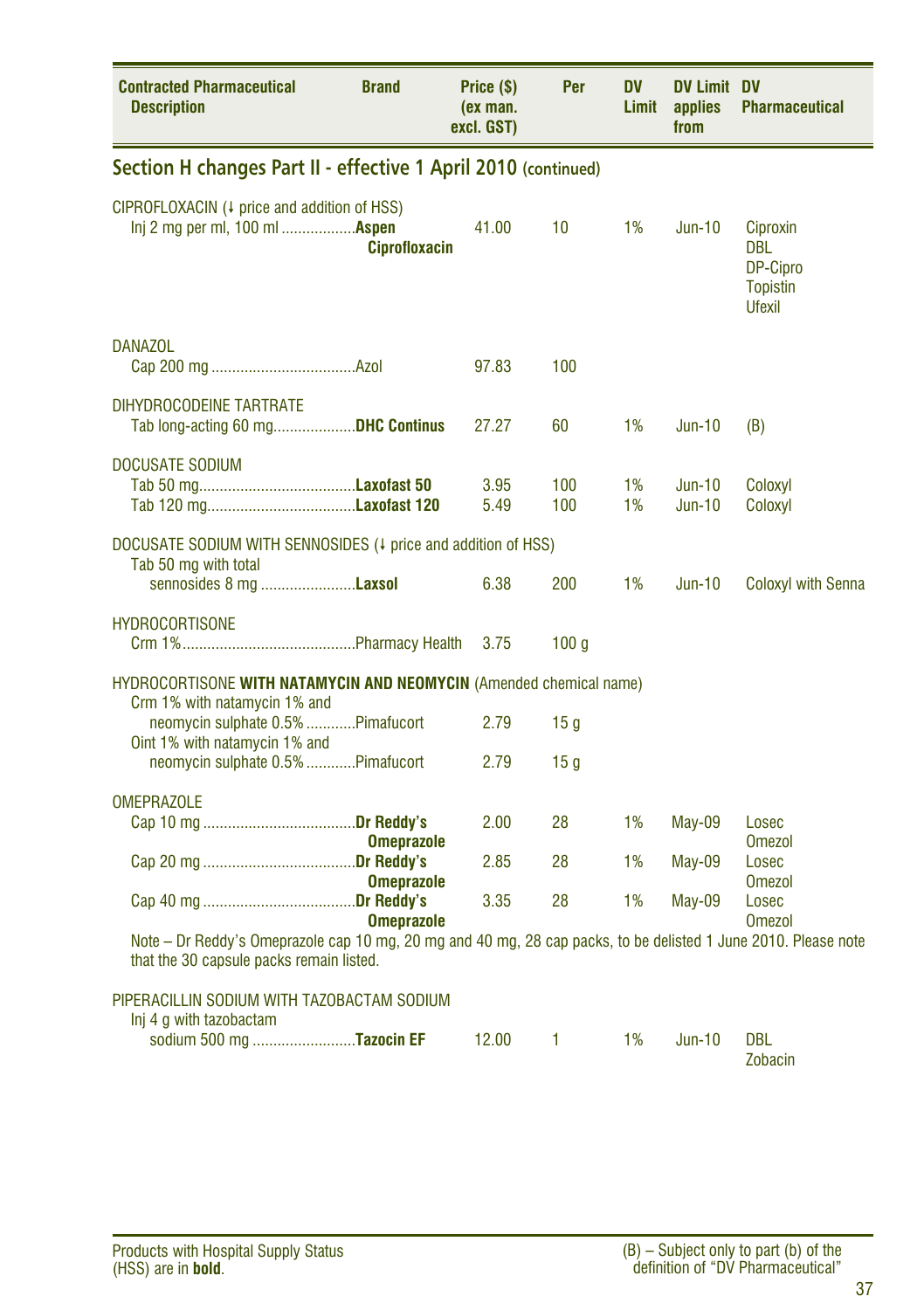| <b>Contracted Pharmaceutical</b><br><b>Description</b>         | <b>Brand</b> | Price (\$)<br>(ex man.<br>excl. GST) | Per           | <b>DV</b><br>Limit | <b>DV Limit DV</b><br>from | applies Pharmaceutical |
|----------------------------------------------------------------|--------------|--------------------------------------|---------------|--------------------|----------------------------|------------------------|
| Section H changes Part II - effective 1 April 2010 (continued) |              |                                      |               |                    |                            |                        |
| <b>TOPIRAMATE</b>                                              |              |                                      |               |                    |                            |                        |
|                                                                | -Topiramate  | 11.07                                | 60            |                    |                            |                        |
|                                                                | -Topiramate  | 18.81                                | 60            |                    |                            |                        |
|                                                                | -Topiramate  | 31.99                                | 60            |                    |                            |                        |
|                                                                | -Topiramate  | 55.19                                | 60            |                    |                            |                        |
| TRANEXAMIC ACID (+ price and addition of HSS)                  |              |                                      |               |                    |                            |                        |
|                                                                |              | 32.92                                | 100           | $1\%$              | Jun-10                     | (B)                    |
| ZIDOVUDINE (AZT)                                               |              |                                      |               |                    |                            |                        |
| Oral lig 10 mg per ml <b>Retrovir</b>                          |              | 145.00<br>29.00                      | 100<br>200 ml | 1%<br>1%           | Jun-10<br>$Jun-10$         | (B)<br>(B)             |

### **Section H changes to Part IV**

#### **Effective 1 April 2010**

CLOPIDOGREL

Tab 75 mg

Up to 4 weeks supply post stenting. Not to be funded for acute coronary syndrome or transient ischaemic attacks.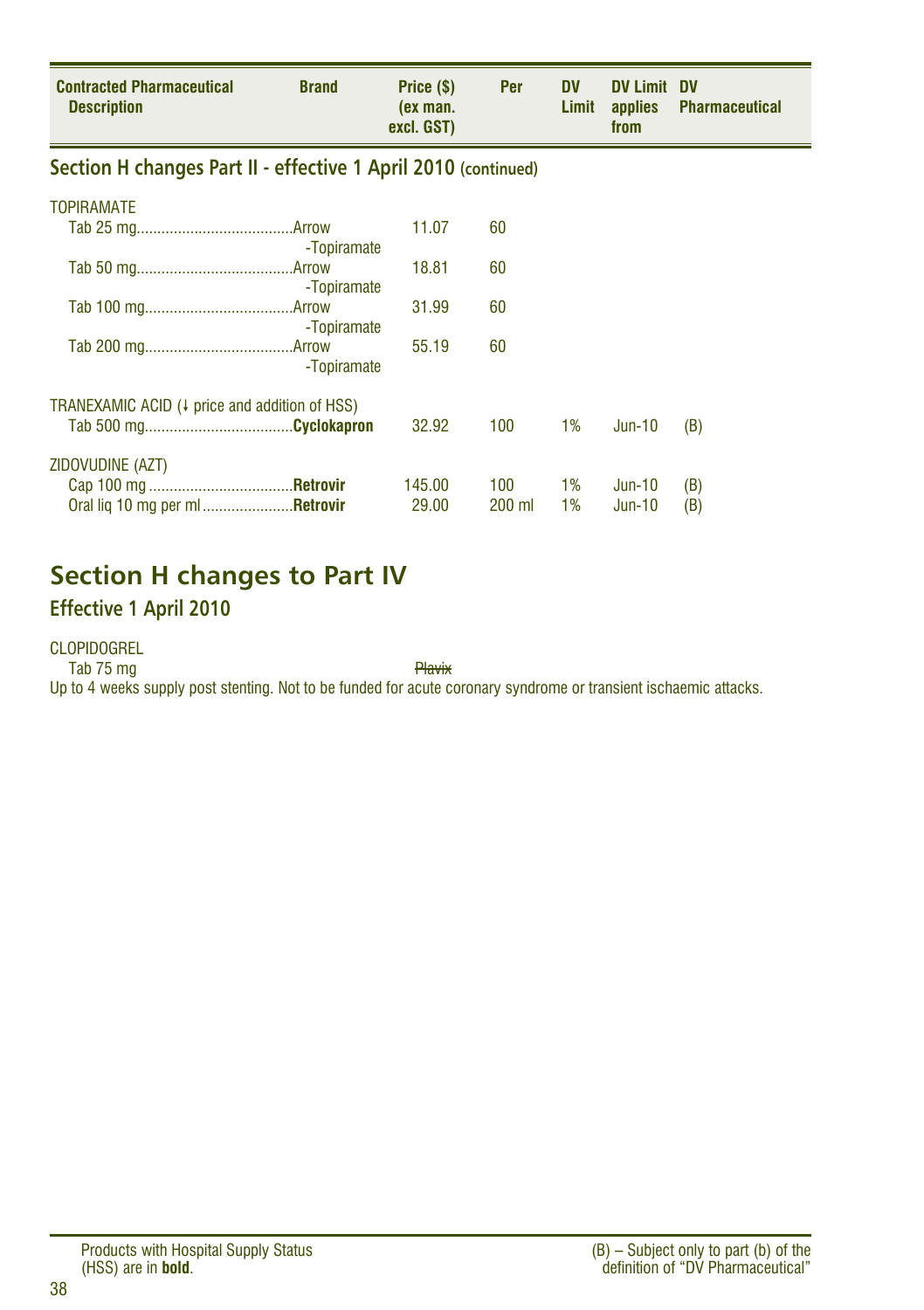### **Index**

Pharmaceuticals and brands

#### **Symbols**

|                                         | 27 |
|-----------------------------------------|----|
| A                                       |    |
|                                         |    |
|                                         | 21 |
| Alendronate sodium with cholecalciferol | 21 |
|                                         | 29 |
|                                         | 30 |
|                                         | 36 |
|                                         | 30 |
|                                         | 32 |
|                                         | 36 |
| Aquasun Sensitive SPF 30+               | 30 |
|                                         | 19 |
|                                         |    |
|                                         |    |
|                                         | 30 |
|                                         | 30 |
|                                         |    |
|                                         | 38 |
| 19, 35                                  |    |
|                                         | 37 |
|                                         | 29 |
|                                         | 29 |
|                                         | 37 |
| R                                       |    |
| Beclomethasone dipropionate 26, 34      |    |
| 19, 35                                  |    |
|                                         | 36 |
|                                         | 29 |
|                                         | 29 |
|                                         | 29 |
| C                                       |    |
|                                         | 30 |
|                                         | 30 |
|                                         | 23 |
|                                         | 23 |
|                                         | 23 |
|                                         | 23 |
|                                         | 31 |
|                                         |    |
|                                         | 36 |
|                                         |    |
|                                         | 36 |
|                                         | 37 |
|                                         |    |
|                                         |    |
|                                         | 35 |
| Clomipramine hydrochloride 29, 32, 35   |    |
|                                         | 38 |
|                                         |    |
| Combined oral contraceptives            | 20 |
|                                         | 20 |

|                                        | 29 |
|----------------------------------------|----|
|                                        |    |
|                                        | 20 |
|                                        | 20 |
|                                        |    |
|                                        | 38 |
|                                        |    |
| D                                      |    |
|                                        |    |
|                                        | 35 |
|                                        |    |
|                                        | 19 |
|                                        | 36 |
|                                        | 20 |
| Dexamethasone sodium phosphate  28, 34 |    |
| Dextrochlorpheniramine maleate         | 30 |
| Dextropropoxyphene with paracetamol    | 31 |
|                                        | 37 |
|                                        | 31 |
|                                        |    |
| Diclofenac sodium  19, 29, 31, 32      |    |
|                                        |    |
|                                        | 37 |
|                                        | 35 |
|                                        |    |
| Docusate sodium 23, 26, 31, 36, 37     |    |
| Docusate sodium with sennosides        | 37 |
|                                        |    |
|                                        | 36 |
|                                        | 32 |
|                                        | 32 |
| F                                      |    |
|                                        |    |
|                                        | 33 |
| Enteral feed with fibre 1.5kcal/ml     | 33 |
| Enteral feed with fibre 1 kcal/ml      | 33 |
| Ethinyloestradiol with gestodene       | 29 |
| Ethinyloestradiol with levonorgestrel  | 32 |
|                                        |    |
|                                        |    |
|                                        | 29 |
|                                        |    |
|                                        | 23 |
|                                        | 23 |
|                                        | 23 |
|                                        | 23 |
|                                        | 23 |
| Ferrous fumarate with folic acid       | 23 |
| Ferrous gluconate with ascorbic acid   | 23 |
|                                        |    |
| Ferrous sulphate with folic acid       | 23 |
|                                        | 33 |
|                                        |    |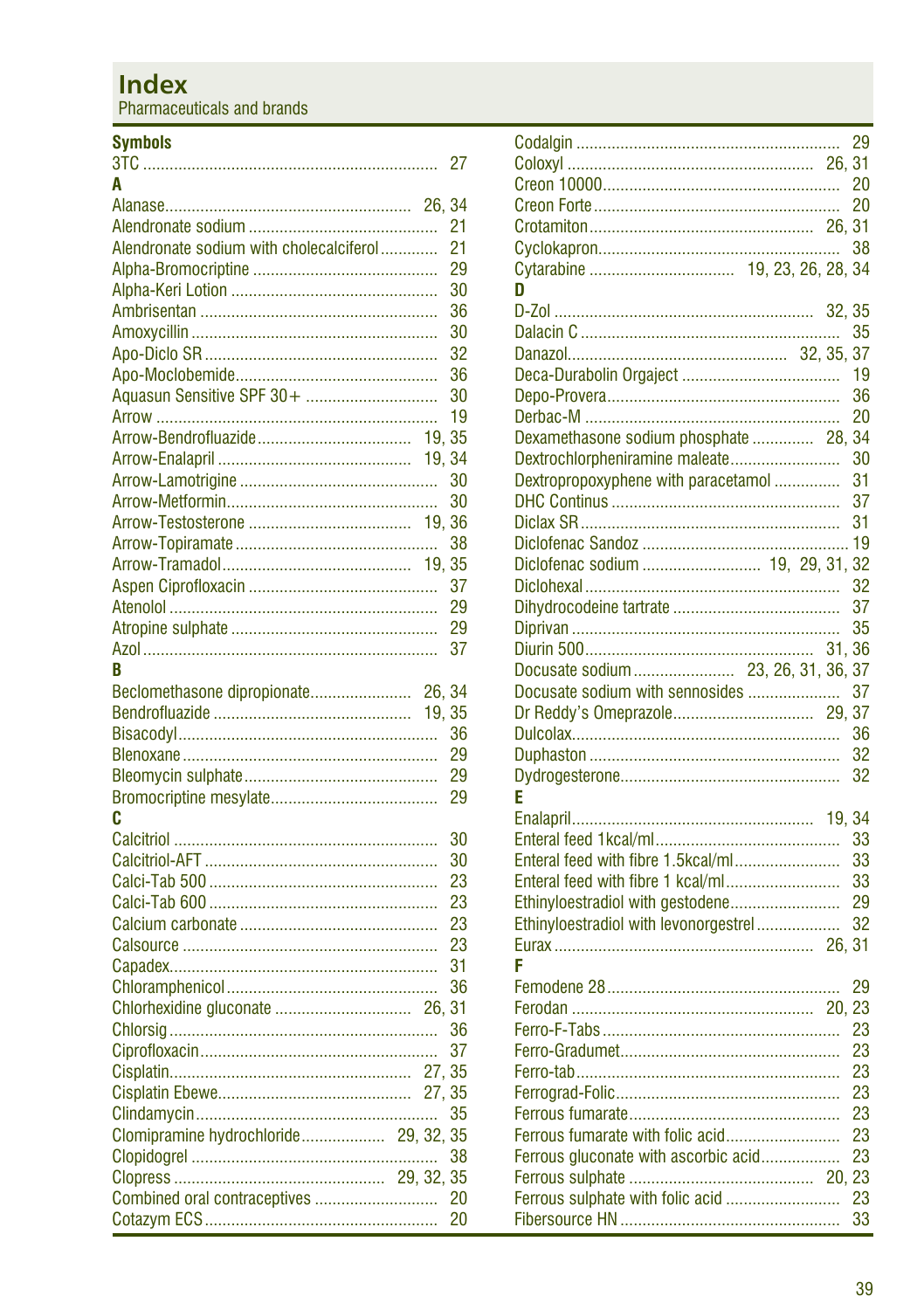# **Index**

Pharmaceuticals and brands

|                                            |        | 33 |
|--------------------------------------------|--------|----|
|                                            |        | 29 |
| 19, 32, 36                                 |        |    |
| 19, 32, 36                                 |        |    |
|                                            |        | 33 |
|                                            |        | 21 |
|                                            |        | 21 |
|                                            | 31.36  |    |
| G                                          |        |    |
|                                            |        | 24 |
|                                            |        | 24 |
|                                            |        | 24 |
|                                            |        | 32 |
| н                                          |        |    |
| Healtheries Iron with Vitamin C            |        | 23 |
|                                            |        | 32 |
|                                            | 31.    | 37 |
| Hydrocortisone with natamycin and neomycin |        | 37 |
|                                            |        |    |
|                                            |        | 30 |
|                                            | 19, 34 |    |
|                                            | 19, 34 |    |
|                                            |        | 33 |
|                                            |        | 33 |
|                                            |        | 33 |
| ĸ                                          |        |    |
|                                            |        | 32 |
| L                                          |        |    |
|                                            |        | 27 |
|                                            |        | 30 |
|                                            |        |    |
|                                            |        | 37 |
|                                            |        |    |
|                                            |        | 37 |
|                                            |        | 31 |
|                                            |        |    |
|                                            |        | 32 |
|                                            |        | 30 |
| M                                          |        |    |
|                                            |        | 23 |
|                                            |        | 20 |
|                                            | 26.31  |    |
| Medroxyprogesterone acetate                |        | 36 |
|                                            | 27,    | 31 |
|                                            | 27, 31 |    |
|                                            |        | 30 |
|                                            |        | 19 |
|                                            | 32.36  |    |
|                                            |        | 32 |
| N                                          |        |    |
|                                            |        | 22 |
|                                            |        | 19 |
|                                            |        | 24 |

|                                                      | 32<br>29 |
|------------------------------------------------------|----------|
| በ                                                    |          |
|                                                      |          |
| 29, 37<br>Omeprazole, amoxycillin and clarithromycin |          |
|                                                      | 32<br>33 |
| P                                                    |          |
|                                                      |          |
|                                                      | 20       |
|                                                      | 20       |
|                                                      | 29       |
|                                                      | 31       |
|                                                      | 30       |
|                                                      | 37       |
|                                                      | 37       |
|                                                      | 29       |
|                                                      | 29       |
| Piperacillin sodium with tazobactam sodium           | 37       |
|                                                      | 38       |
|                                                      | 30       |
|                                                      | 29       |
|                                                      |          |
| Progestogen-only contraceptives                      | 20       |
|                                                      | 35       |
|                                                      | 36       |
|                                                      | 35       |
| R                                                    |          |
|                                                      | 30       |
|                                                      | 33       |
|                                                      | 33       |
|                                                      | 38       |
|                                                      | 22       |
| 26, 35                                               |          |
| 26, 35                                               |          |
| S                                                    |          |
|                                                      | 23       |
|                                                      | 29       |
|                                                      | 30       |
|                                                      | 30       |
|                                                      | 30       |
| т                                                    |          |
|                                                      | 37       |
|                                                      | 30       |
|                                                      | 36       |
| Testosterone undecanoate<br>19, 36                   |          |
|                                                      | 38       |
| Tramadol hydrochloride<br>19, 35                     |          |
|                                                      | 38       |
|                                                      | 32       |
| V                                                    |          |
|                                                      |          |
|                                                      | 24       |
|                                                      | 24       |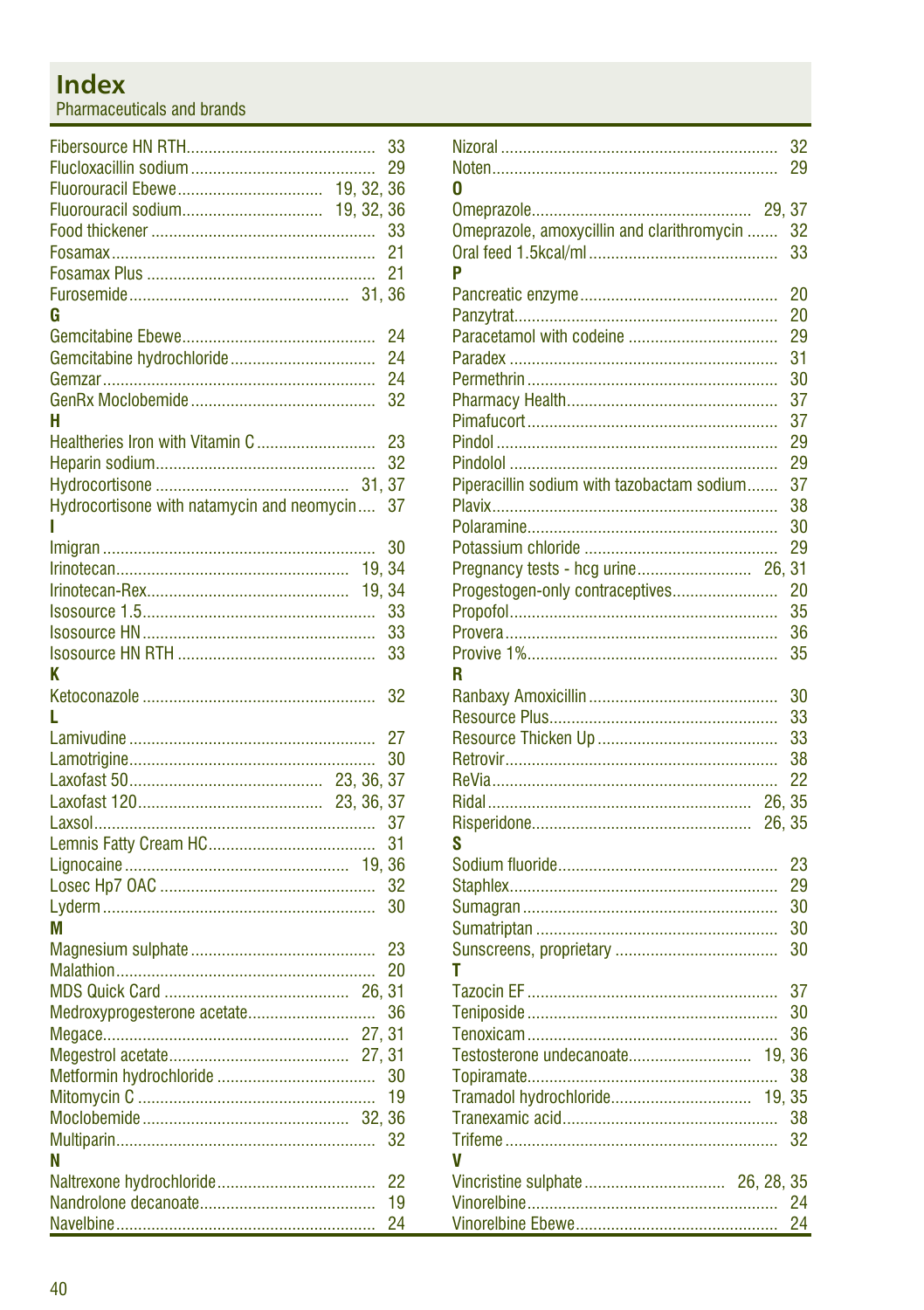# **Index**

Pharmaceuticals and brands

| W<br>7 |  |
|--------|--|
|        |  |